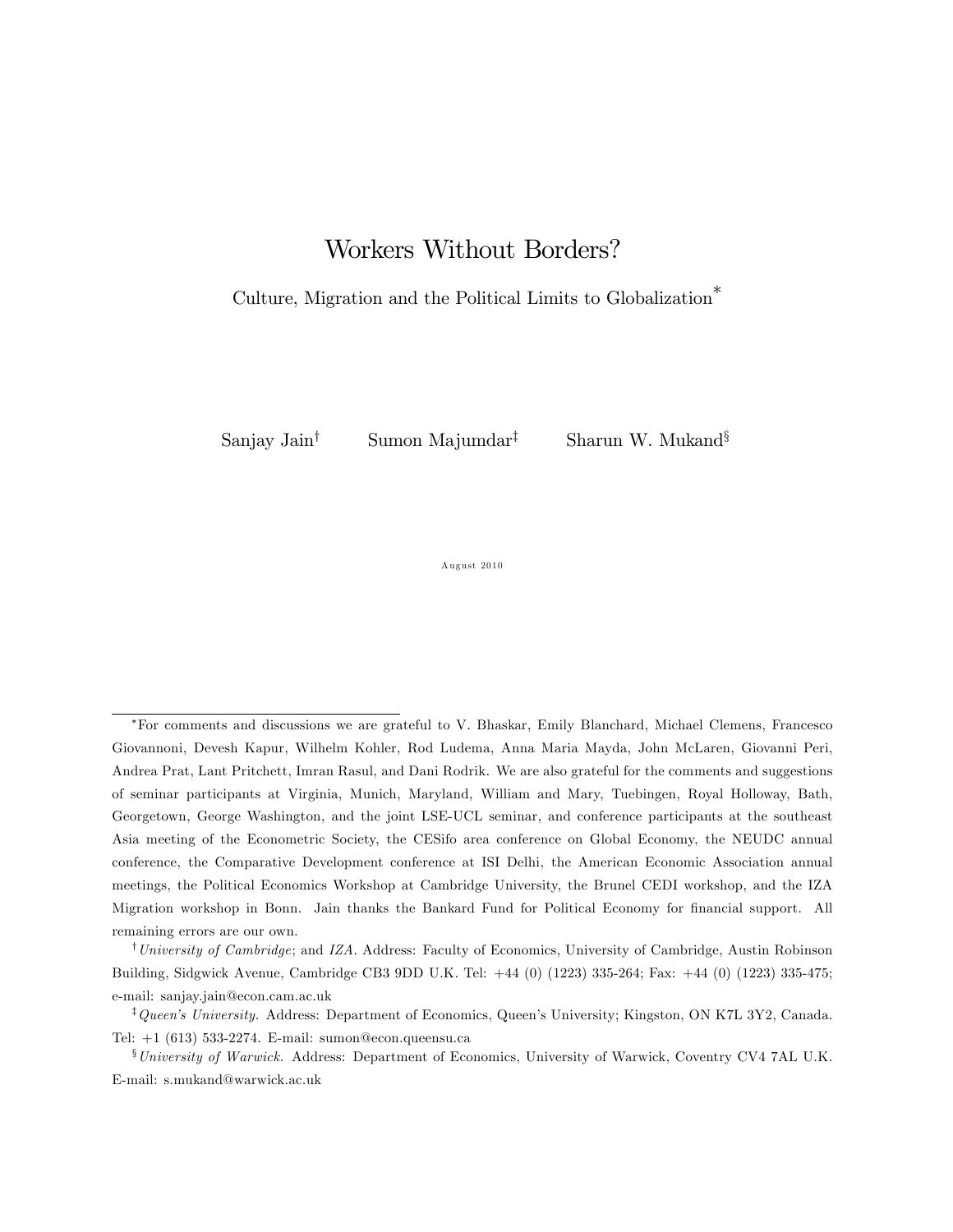#### Abstract

This paper examines the role of cultural factors in driving the politics, size and nature (temporary versus permanent migration) of migration policy. We show that there exists a broad *political* failure that results in inefficiently high barriers restricting the import of temporary foreign workers and also admitting an inefficiently large number of permanent migrants. Strikingly, we show that countries that are poor at cultural assimilation are better positioned to take advantage of temporary foreign worker programs than more culturally diverse and tolerant countries. Furthermore, relaxing restrictions in the mobility of migrant workers across employers has the potential to raise host country welfare even though it increases migrant wages and lowers individual firms' profits. We also demonstrate the existence of multiple equilibria: some countries have mostly temporary migration programs and see a low degree of cultural assimilation by migrants, while other countries rely more on permanent migrants and see much more assimilation.

Keywords: International migration, political economy, political failure, culture, assimilation, multiple equilibria.

JEL Classification Codes: D72; F22; J61.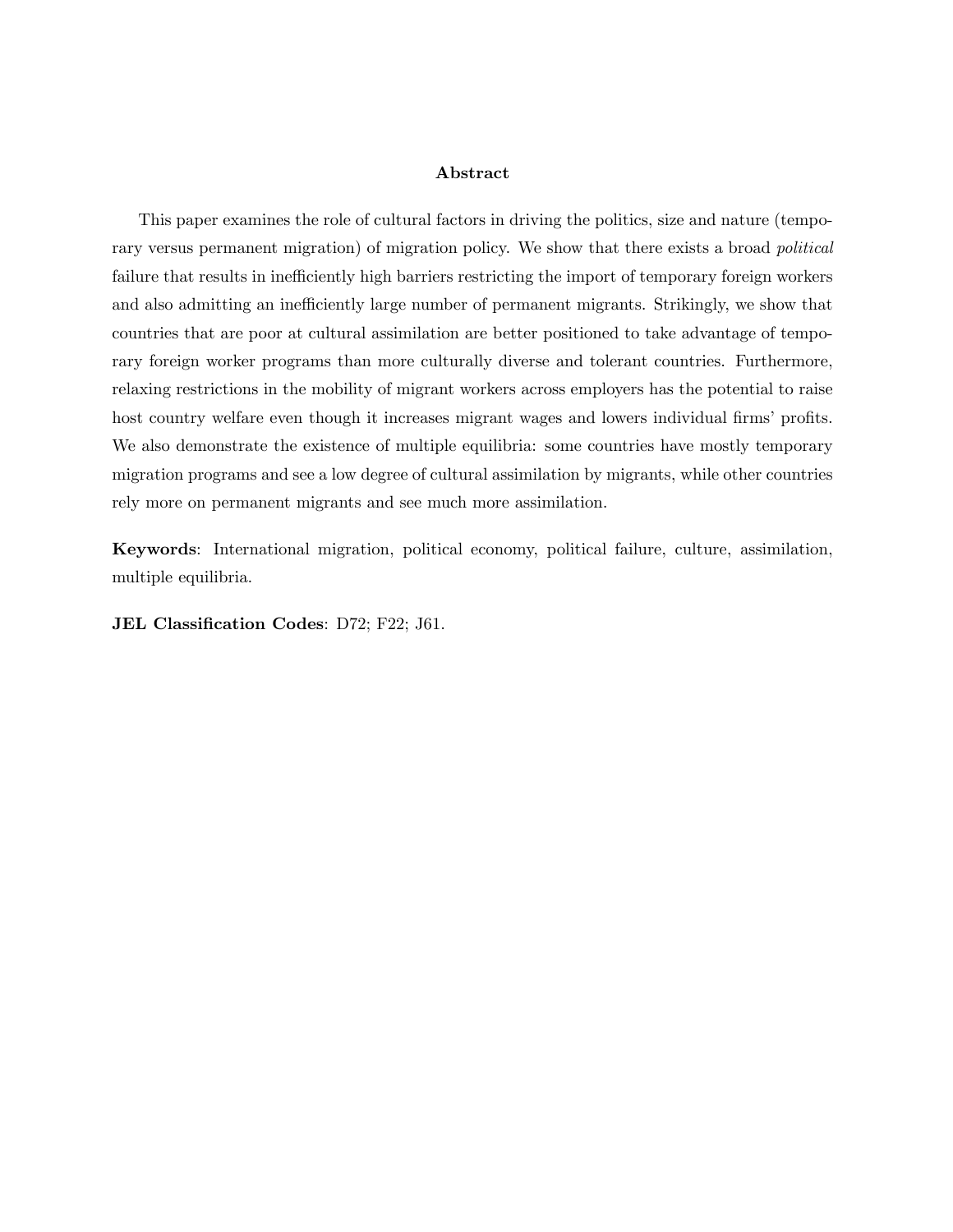### 1 Introduction

The single international policy reform that will, arguably, yield the largest welfare gains, is an easing of restrictions on international worker mobility.<sup>1</sup> Indeed, given these potential benefits, Rodrik (2002), Kremer and Watt (2008), Pritchett (2006), and Freeman (2006) have advocated programs that promote greater mobility of workers across borders. Nevertheless, if the gains really are as large as suggested, then the issue is why such extreme barriers to international worker mobility persist. We suggest that an answer perhaps lies in the fear of the impact of such migration on a country's culture, religion and ethnicity. Accordingly, in this paper we take a first step in dissecting the role of cultural factors in influencing migration policy. We ask: how does concern about cultural factors influence the politics, as well as the size and pattern of (temporary versus permanent) migration? We further ask why a government might fail to reap the large economic gains from freer worker mobility, even if such a policy were to have no adverse distributional impact and where the repatriation of these workers could be costlessly enforced. Are there simple policy innovations that can result in higher politically sustainable levels of cross-border worker mobility? Finally, we analyze the two-way relationship between migration policy and migrants' cultural assimilation decisions and examine whether it throws light on the diversity across countries (e.g. Europe and the U.S.) in their experiences with migration and cultural assimilation.

Much of the migration literature has focused on its economic and distributional consequences (see Ottaviano and Peri (2008), Facchini and Mayda (2009) and Hanson (2008) for a survey).<sup>2</sup> However, such distributional effects are not unique to labor: they also occur with the increased movement of goods and capital. We argue that what is distinctive about the politics of migration is that in popular perception it has the potential to affect a country's culture and identity. We assign a central role to the impact of cultural factors in determining the nature of immigration policy. While voters' concerns about culture and national identity have been central elements in the public debate surrounding immigration, there has been remarkably little work at developing a conceptual framework to think about these issues. In this paper we take a first step in this direction. A nascent empirical literature has brought attention to these issues. For instance, Pritchett (2006) argues that "Of all the ideas that limit migration perhaps the most important is

<sup>&</sup>lt;sup>1</sup>For instance, Walmsley and Winters (2003) estimate that a  $3\%$  increase in labor migration would result in half the gains associated with complete trade liberalization, and Klein and Ventura (2006) suggest that the removal of all barriers to migration between OECD and non-OECD countries would boost world output between 92 and 172%.

<sup>&</sup>lt;sup>2</sup>For a systematic analysis of the political economy of immigration also see Dolmas and Huffman (2004), Razin, Sadka and Swagel (2002), Facchini and Mayda (2009), Facchini and Willmann (2005).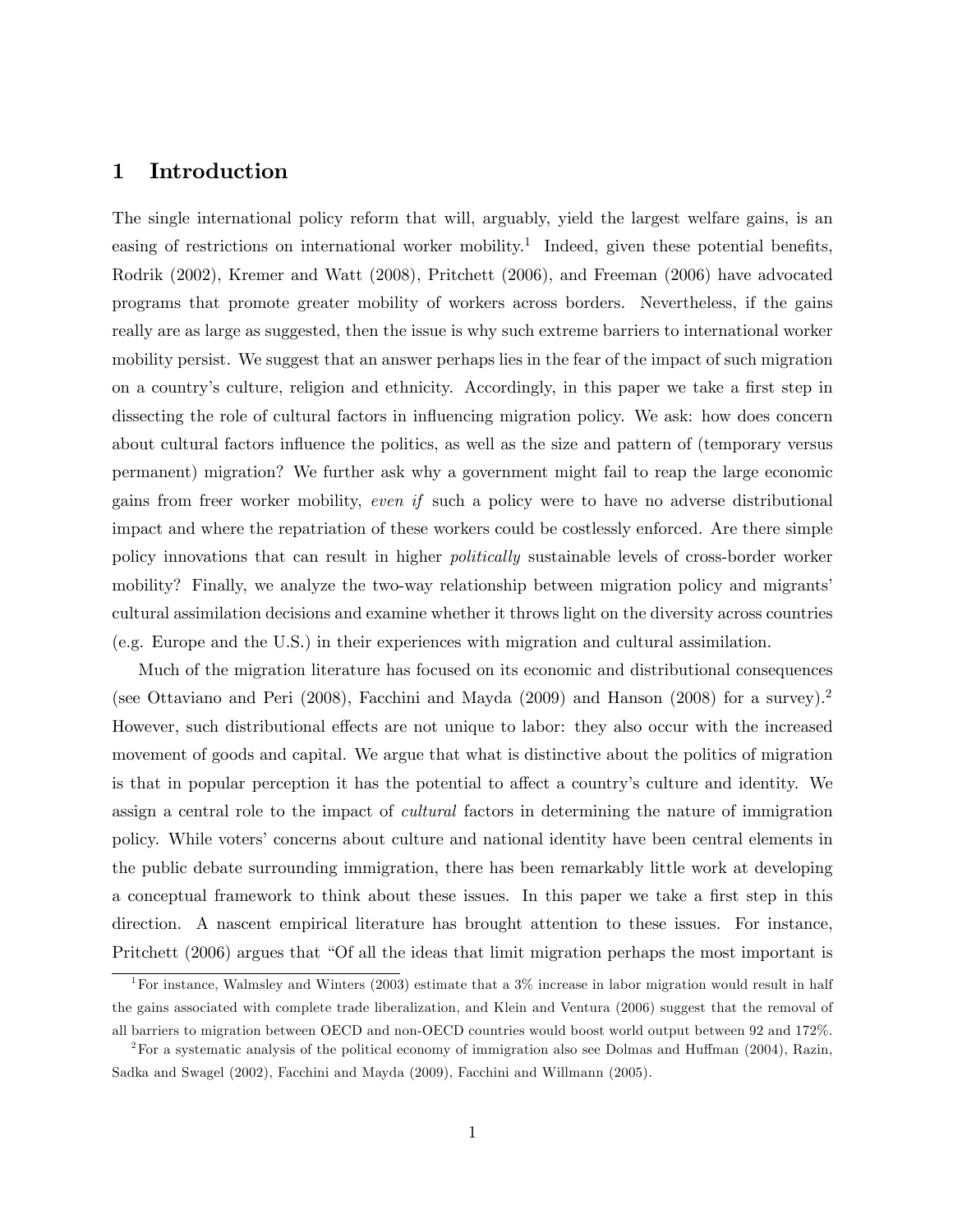the idea that there is a national 'culture' and that increased labor mobility threatens that culture". This view is echoed by Freeman (2006), according to whom "...public opinion and national policies toward immigration seem to rest on issues well beyond gains and losses in the labor market. Some natives worry that immigrants will present a cultural threat to their way of life and reduce social cohesionî. Recent work by Card, Dustmann and Preston (2009) empirically demonstrates the importance of cultural factors in determining attitudes towards immigration. Indeed they argue that cultural factors are far more important than economic factors in driving the hostility towards migrants.<sup>3</sup> Accordingly, in this paper we examine systematically the impact of cultural factors not just on the size of migration, but also its pattern. For instance, temporary guest-worker programs may be viewed as less threatening to a countryís culture, identity and ethnic make-up. On the other hand, permanent migration may result in larger economic gains, but their cultural impact is also likely to be higher.

We construct a simple dynamic political economy framework where we explore this tension between the income gain from greater migration and the associated cultural cost.<sup>4</sup> Our framework possesses two key features. First, the objectives of employers/Örms and the countryís citizens are only partially aligned. While both firms and citizens benefit from having temporary workers fill any shortage in labor, the Örms would prefer to retain the more productive, experienced workers for the long run, even if by doing so they become permanent residents. In contrast, citizens worry about the costs of having culturally very dissimilar migrants, especially if there is the prospect of them becoming permanent citizens. Second, government policymaking in our framework can be influenced through both lobbying and elections.<sup>5</sup> Citizens can threaten to vote out of office any government that chooses a migration policy against its wishes. In contrast, Örms can lobby the government to retain the temporary workers and make them permanent. Under these conditions we demonstrate that there exists a broad *political* failure with regard to migration policy. All parties in the country  $-$  the government, firms and citizens, strictly prefer a larger guest worker program and fewer permanent workers. Nevertheless, countries let in not only an inefficiently small number of *temporary* migrants but also an inefficiently *large* number of *permanent* migrants. It is worth observing that these twin inefficiencies have little to do with the distributional impact

<sup>&</sup>lt;sup>3</sup>They argue that hostility towards immigration is driven by 'compositional externalities' (i.e. culture, religion and ethnicity) associated with immigration, and suggest that such cultural factors are three to five times more important than economic factors in driving hostility towards immigration.

<sup>4</sup>The dynamic structure of the model shares many features with Coate and Morris (1999).

<sup>&</sup>lt;sup>5</sup>In a common agency framework Facchini and Willmann (2005) examine how government policymaking with respect to factor mobility is affected by citizens' concerns as well as campaign contributions.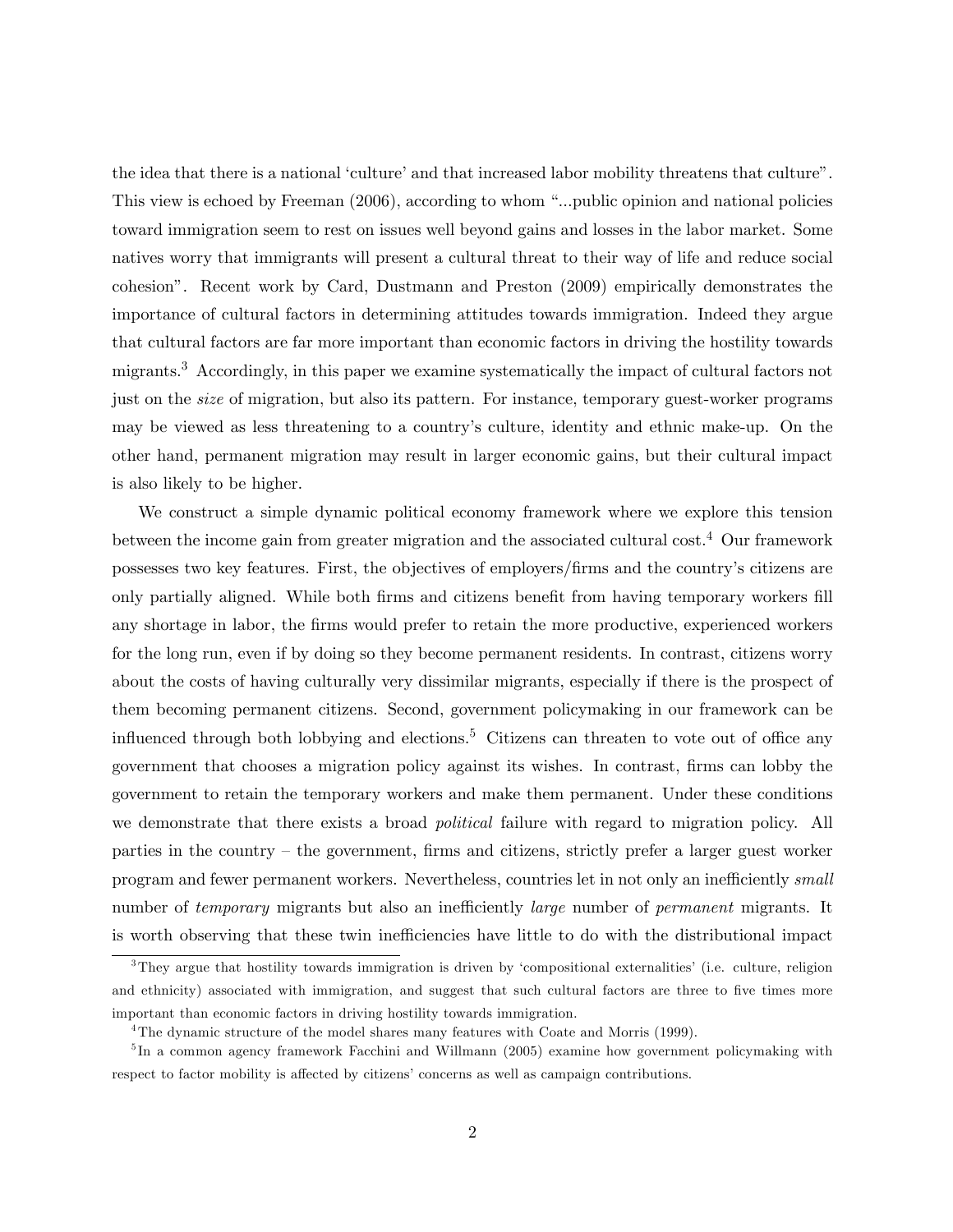of immigration, nor any administrative costs of admitting or repatriating temporary workers. Rather, the failure to implement immigration policies that are 'potentially Pareto improving', in the terminology of Besley and Coate (1997, 1998), is solely due to the competing political interests of Örms and citizens.

So why this political failure? The reason is that citizens worry that once admitted, these (culturally dissimilar) temporary migrants will not remain temporary. The Örms will lobby to retain these workers for the long run and make them permanent residents. Citizen-voters are well aware of the government's vulnerability to the lobbying efforts of the firms. Accordingly, they aim to limit the lobbying incentives of the firms by restricting the number of temporary workers allowed into the country in the first place, and by threatening to replace any government which breaches that threshold. Hence, it is the citizen-voter's recognition of a lack of inter-temporal control over the elected government that prevents socially optimal worker movement across borders. We show that this same concern also leads to an inefficiently large number of permanent migrants allowed into the country. However, to be complete, this argument needs to go further. In particular, such a mechanism should also simultaneously account for the firms' much greater effectiveness at retaining foreign workers than at lobbying to admit them into the country in the first place (see Coate and Morris (1999) for a general argument). This arises naturally in our framework, since the introduction of a temporary worker program creates a wedge between the pre and post migration incentive of the firms to effectively lobby the government.

Our analysis yields several insights. First, in the realm of practical policy design, our framework suggests a simple welfare improving policy innovation that is also politically feasible. Temporary worker migration programs in most countries typically require the 'tying' of guest workers with specific employers (see Table 1). The question of practical policy interest is whether this employerguest worker 'tying' is in the interest of the *host* country. At first glance the answer seems a straightforward yes  $\sim$  after all by restricting the mobility of the migrant worker, the domestic firm can pay lower wages to the migrant worker and thus extract a higher profit. Nevertheless, our analysis shows that such an inference would be misleading. This is because greater mobility across firms results in higher wages for the worker and lower rents for the firm, thereby reducing the firms' incentives to lobby intensively the politician to retain the foreign workers. Thus it makes a higher level of temporary migration politically sustainable. Ipso facto, elimination of worker-firm ëtyingí will result in the country being better positioned to take advantage of the immigration surplus by being better able to exploit productive opportunities that were going unfilled due to shortage in labor. Therefore, a policy that strengthens the foreign migrant's bargaining position,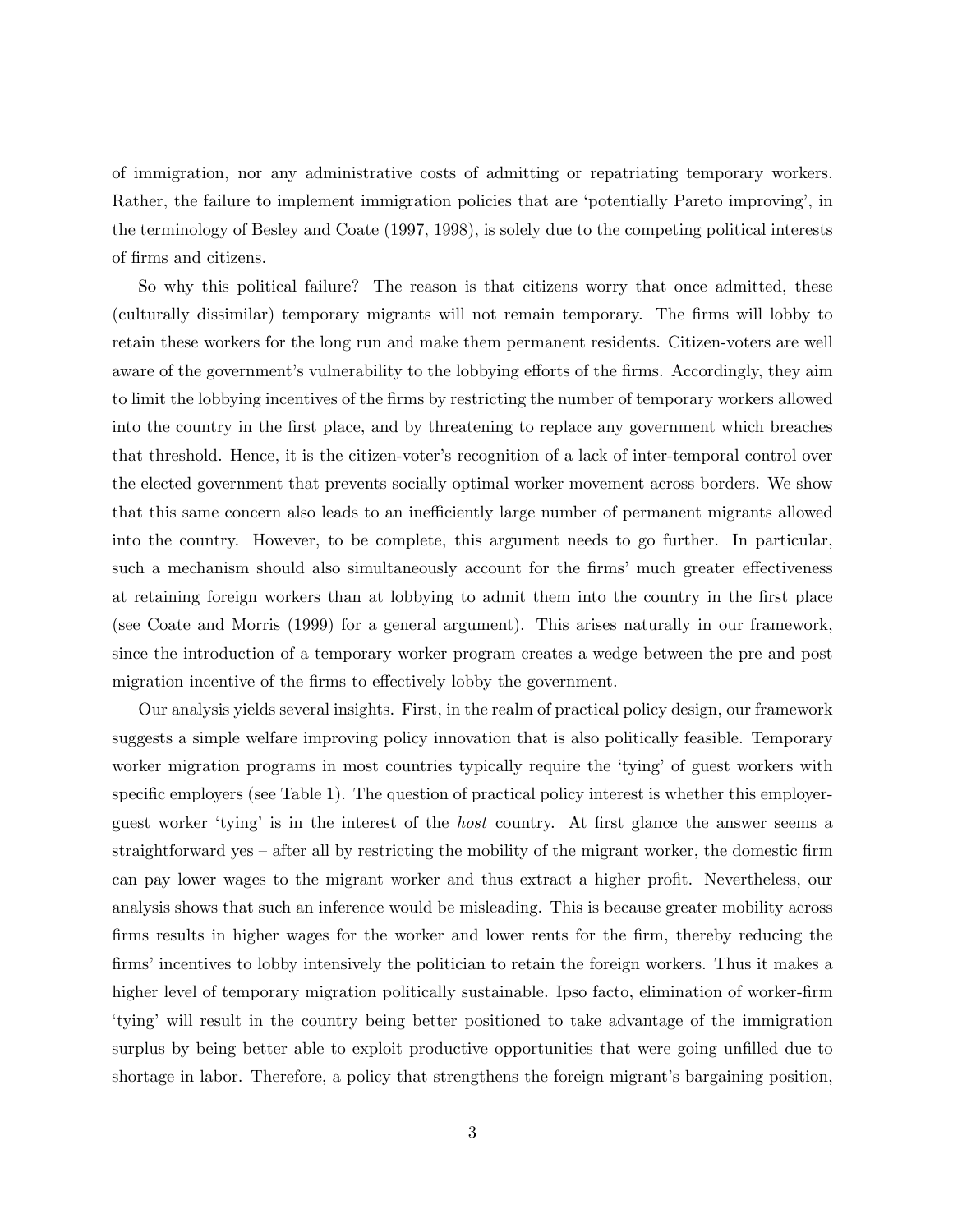somewhat paradoxically also benefits the host country's overall welfare.<sup>6</sup>

Some of the largest guest-worker programs in the world exist in the Arabian Gulf States. One puzzling aspect of these programs is that there has been a dramatic shift in the source country for much of the migrant workforce coming into the Gulf States. Relatively easy-to-assimilate Arab workers from Jordan and Egypt have been replaced by culturally very dissimilar migrant workers from India and the Philippines (Jureidini, 2006). Further, this shift coincided with a large increase in the size of these migrant programs. This Önding accords well with our second comparative static result which demonstrates that host country welfare may be higher if it is difficult for the temporary workers to culturally assimilate. In other words, (a) it may be easier to politically sustain a temporary migration program involving foreign workers who find it harder to assimilate, and (b) countries which are good at rapid socio-cultural assimilation of foreign workers may find it difficult to sustain high levels of temporary migration. The reason is that it is politically very costly for the government to let temporary migrants stay on in those countries where they are not assimilated easily. This raises the politically sustainable level of temporary labor migration  $-$  reducing overall inefficiency  $-$  much as in the above case study.

Countries differ in their ability to culturally assimilate foreign migrants. For instance, countries such as the U.S. have been perhaps more successful in assimilating their migrants than countries in Europe, such as Germany. Are these differences simply an accident of history, or are they due to differences in fundamentals, such as the degree of xenophobia? Can the nature of migration policy itself influence the migrants' incentives to culturally assimilate? On the one hand scholars such as Huntington (2004) have raised concerns about the scale of permanent migration, worried that ìthe single most immediate and serious challenge to Americaís traditional identity comes from the immense and continuing immigration from Latin America". In contrast, others such as Rodriguez  $(2007)$  believe that temporary migration programs "compromise our ability to integrate immigrants" effectively into the American body politic". We explore these issues by endogenizing a migrant's cultural assimilation decision. Since our framework relates migration policy with the cultural costs imposed by immigrants, and the latter is related to the migrants' efforts at assimilating with the native culture, it naturally provides an account of migration programs and assimilation taken together. We demonstrate that there may be multiple equilibria, with countries with very similar fundamentals being stuck with very different migration policies and being more or less successful with cultural assimilation by their migrants. Some countries rely mainly on temporary

 $6$ Our analysis provides a framework to discuss the political sustainability of Kremer and Watt's (2008) proposal in which they argue for the political attractiveness of temporary labor migration programs in the household sector.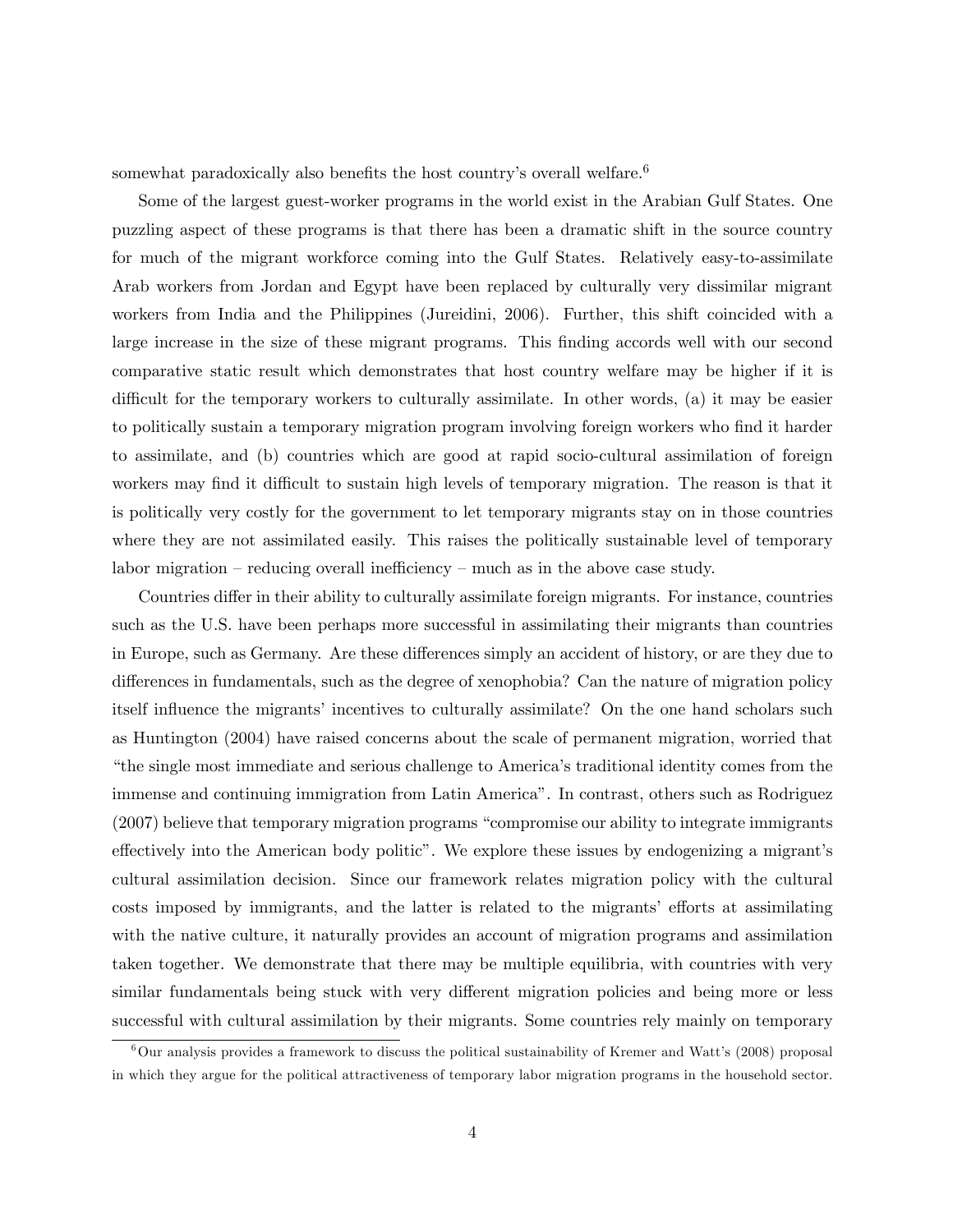migration programs (with temporary migrants having a very low scope for being made permanent) and see a relatively poor degree of assimilation by the migrants. In contrast, other countries have temporary migration programs that are a stepping-stone towards (large) permanent migration and are good at assimilation. This multiplicity is generated by the impact of migration programs on the migrants' assimilation decision on the one hand, and the influence of assimilation by migrants in the native culture on the natives' choice of migration policy on the other. The precise equilibrium that a country Önds itself in could be a result of its history with migrants in the past. The importance of accounting for issues of cultural assimilation in deciding the cultural composition of the immigration pool was systematically made first by Lazear (1999). More recently, Epstein and Gang (2008, 2010) consider the dynamics of the assimilation decision, both by the immmigrants as well as their native supporters, and the competing pressure of maintaining their ethnic identity to which migrants might be subject. Konya (2007) also focuses on cultural assimilation by migrants and its interaction with the decision to migrate in the first place, but taking immigration policy as given. Our focus is on how immigration policy (temporary versus permanent) itself may be shaped by the degree of the migrants' assimilation.

The rest of the paper is organized as follows. We describe the model in Section 2 and analyze the equilibrium in Section 3. Various implications of the model are discussed in Section 4 and Section 5 concludes.

### 2 The Benchmark Model

Labor migration affects the domestic labor market, the host country culture and its politics. The framework that we develop aims to capture these interactions in a dynamic framework. However, having all of these features necessitates that we include them in the most parsimonious way, and eliminate all that is not essential. With this caveat, we now describe the model.

Production and the Labor Market: Consider an infinite period economy with many production opportunities each period, but a shortage of qualified workers to take advantage of them. We assume that  $f$  production opportunities open up at the beginning of the game, the implementation of each of which requires one worker. For simplicity, one could think of each of these production opportunities as occurring in separate firms. The country has a population comprised of  $i<sub>N</sub>$ (native) citizen-workers, with the crucial assumption that  $i<sub>N</sub> < f$  i.e. there are fewer native workers than required. Thus the employment of foreign workers is necessary to prevent some productive opportunities being wasted. This could be viewed either as a model of the entire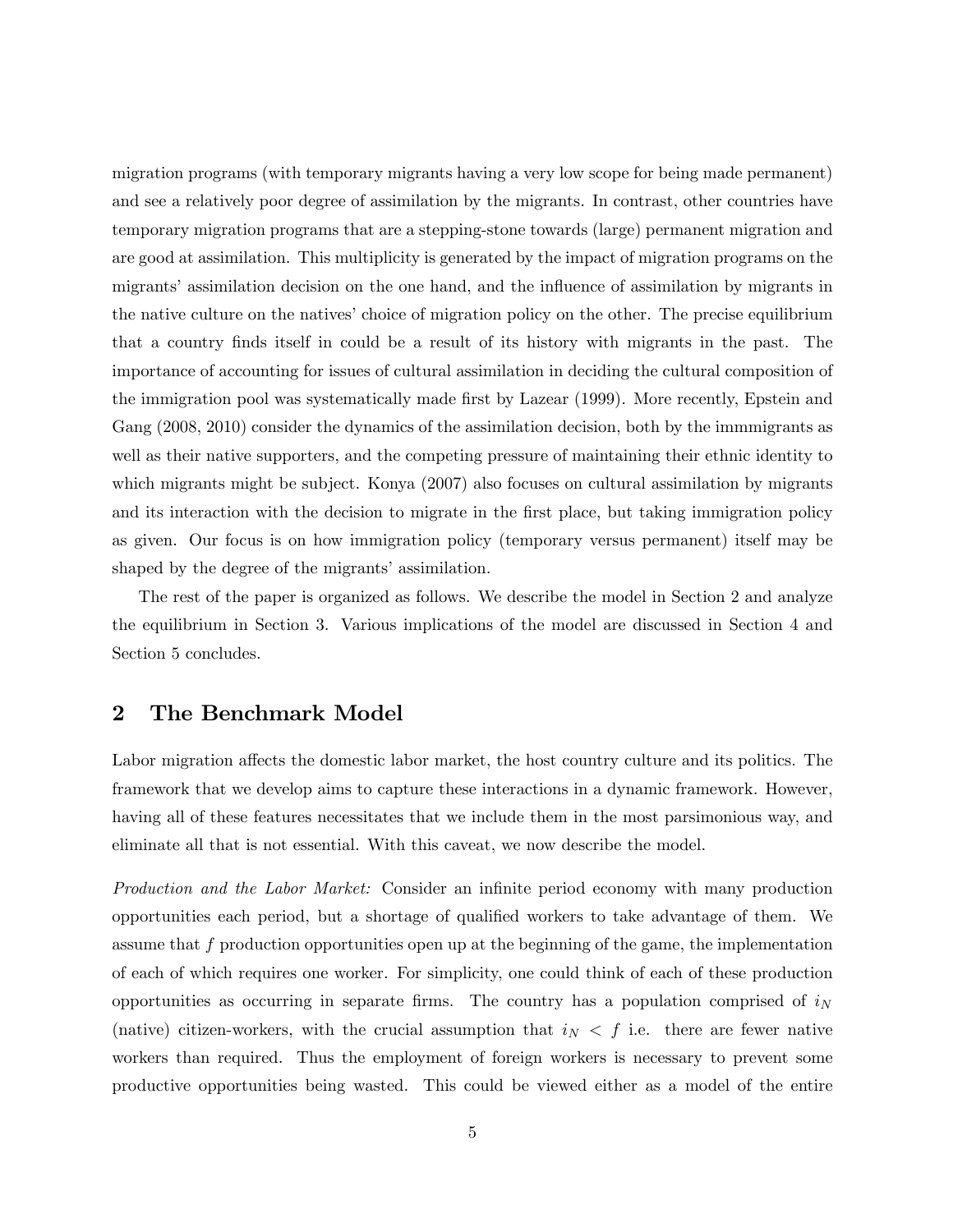economy or for a particular sector which faces a shortage of qualified workers. Furthermore, we rule out distributional effects by assuming not only that all natives are identical but also that all natives own an equal share of all firms in the economy. This ensures that distributional consequences cannot be behind any political backlash towards foreign migrants.

We denote the world wage as  $w_0$  and assume that if a firm is able to locate a suitable foreign worker, this is the wage it needs to pay him/her in the initial period. It will be the case if for example, this particular country is an attractive destination and there is competition among workers to move here. In the absence of any other considerations, the solution for the shortage would be to bring in  $v = f - i_N$  foreign workers to implement the unutilized production opportunities so long as the wage for these workers does not exceed their output. These workers can be brought in on a temporary or permanent basis. The distinction between the two sets of workers is that temporary workers are to be repatriated at the end of their stint (assumed to be one period), while permanent workers can stay indefinitely. We describe the cultural and productivity differences between these two types of migrant workers below.

Almost by definition, foreign workers come from a dissimilar working environment and there are likely to be gains in productivity as they spend more time at their new jobs and adjust to their new environment. Furthermore, the skill-set for foreign workers may not immediately match that of native workers and thus they may require a transition period to get themselves up to par. We thus assume that in the first period of their arrival, the productivity of a foreign worker is  $y$ , while from the next period onwards, their productivity increases to  $y(1+\Delta)$ , which is at par with native workers. Part of this increase  $\Delta$  may be firm-specific, while the remaining is general. We denote the firm-specific component by s and the general part by g so that  $\Delta = s + g$ . Accordingly, the "immigration surplus" equals v.y or  $vy(1 + \Delta)$  minus the wage, depending on whether we are talking about new or experienced foreign workers.<sup>7</sup>

In the longer term (i.e. from the second period onwards) there maybe no differences in the intrinsic productivity of migrant and native workers. Nevertheless, migrant workers face communication, cultural and other social barriers that can limit their inter-firm mobility till such time as they completely integrate into the countryís work force. With more time spent at the workplace and in the country (i.e. at least two periods), the migrant worker's familiarity increases (say, due to an increasing ability to navigate cultural and linguistic barriers) and he may be in a position

<sup>&</sup>lt;sup>7</sup>Since it suffices for our purposes, we have chosen a particularly simple way to depict the labor market and the ëimmigration surplusí. For a more elaborate general-equilibrium model of the labor market that shares many qualitative features of our simpler structure, see Helpman, Itskhoki and Redding (2008).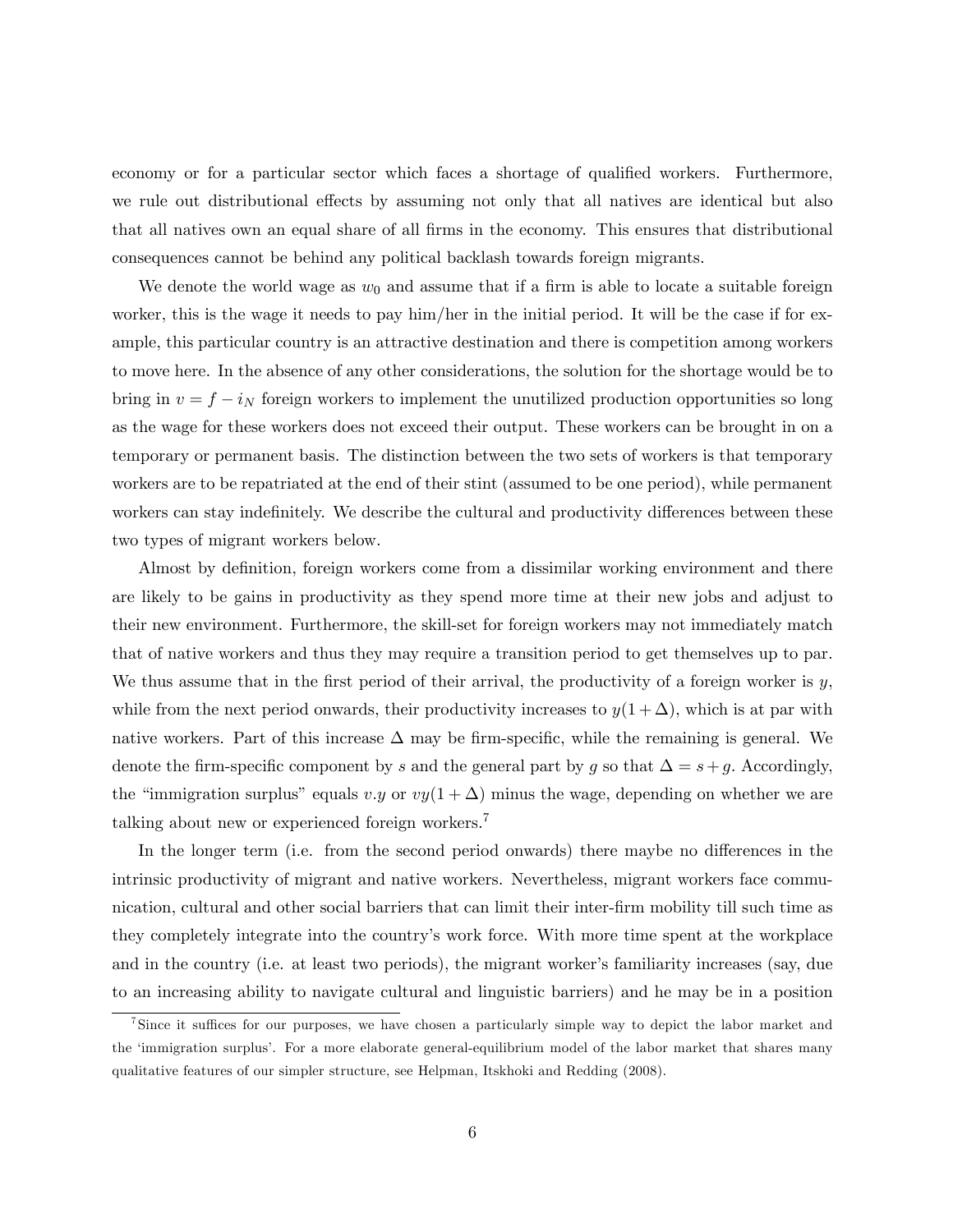to seek opportunities at other Örms, albeit at a possible mobility cost, which we discuss next. The extent of this mobility may depend on the nature of the country's labor market, as well as cultural and legal differences in the treatment of native versus migrant workers. In particular, a number of analysts have observed that there are differences in structure between labor markets in Europe and the United States (Blanchard, 2005), with both geographic and inter-firm mobility being much higher in the U.S. than in Europe (Nickell, 1997). We model this in the simplest way by assuming that the cost for a migrant worker to move to another firm is  $y\gamma$ ; thus from period  $t = 2$  onwards, the outside option for a migrant worker is  $y(1 + g - \gamma)$ . Note that  $\gamma$  can be thought of as a measure of the degree of segmentation of the labor market between natives and migrants, with  $\gamma = 0$  representing the case where there is no difference between workers in terms of their history of origin. We refer to such a labor market as being *integrated*. A higher value of  $\gamma$  reflects an environment in which a migrant worker's outside option is constrained. In such segmented markets, given the employee's relatively weak outside option after the first period, the firm has the potential to retain a larger part of the surplus generated by the migrant worker's increased productivity.  $\gamma$  can also reflect differences in policies across countries that limit the ability of migrant workers to move away from the employers who hired them (and brought them into the country) in the first place.

From the second period onwards, since there is a firm-specific as well as a general component to the migrant worker's productivity, we model the interaction between the firm and the worker in the usual manner of bilateral Nash bargaining. We denote by  $\beta$  the bargaining strength of the firm, and correspondingly,  $1 - \beta$  is the bargaining strength of the worker.

Natives, Migrants and Socio-Cultural Heterogeneity: So far we have only described the economic aspects of migration. Higher levels of migrant labor boost national income by allowing the implementation of productive opportunities which would have otherwise gone abegging due to a shortage of labor. However, migration levels also matter because they may change the countryís sociocultural makeup. As forcefully argued by Alesina and La Ferrara (2005) and Huntington (2004), citizens of a country care not just about their income but also the degree of sociocultural heterogeneity in society.<sup>8</sup> Greater ethnic and cultural diversity can affect a native citizen's welfare in different ways. As we discuss further in section 4.2, greater sociocultural heterogeneity can adversely affect a native citizen through its impact on the nature of local public goods provided (see

 $8$ For instance, Freeman (2006) suggests that "some natives worry that immigrants will present a cultural threat to their way of life and reduce social cohesion. This view is reflected in the attitudes of some Europeans toward immigrants from developing countries, particularly those from Moslem countries.<sup>"</sup>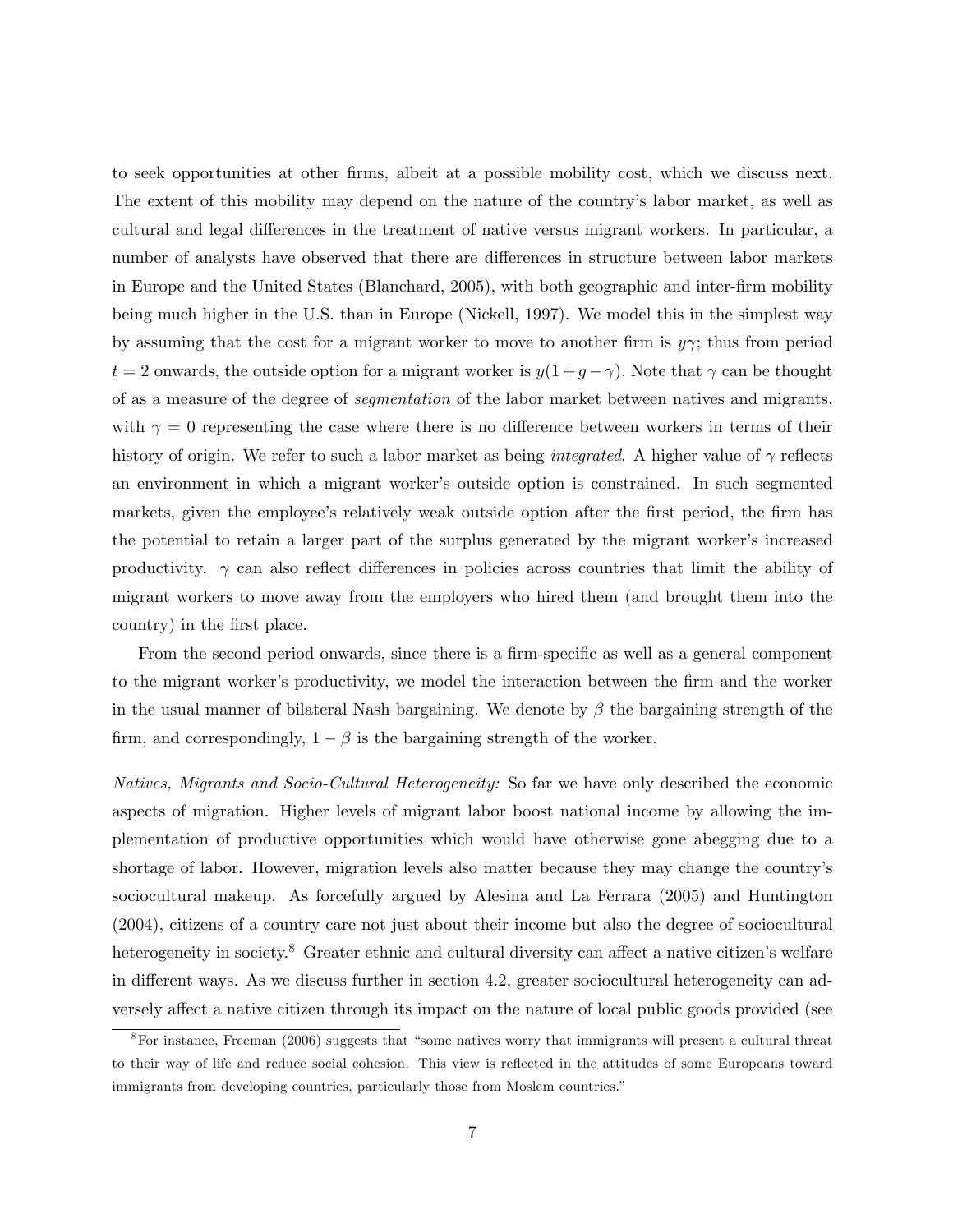Alesina and Spolaore, 1997). For example, natives may dislike the fact that the nature of public education changes with greater Hispanic immigration, with resources being diverted away from, say, classical music and towards teaching Spanish. A more straightforward way is when diversity enters preferences directly (as in Alesina and La Ferrara, 2005). This accords with pioneering work in social psychology by Tajfel et al. (1971) that suggests that greater ethnic heterogeneity has a direct (and adverse) impact on the utility obtained by an individual through social interaction.<sup>9</sup>

We model this disutility in a straightforward manner, by directly assuming (section 4.2 provides some microfoundations for this cost) that migrants impose a cultural cost on native citizens. This cost is  $c_0$  for every worker during his presence in the country in the first (temporary) period and  $\lambda c(\frac{n}{1+r})$  $\frac{n}{1+a}$ ) if n migrants are present beyond their first period in the country, where  $c', c'' > 0$ . This formulation captures, in a parsimonious way, several aspects of the cultural tradeoffs between having temporary versus permanent migrants (i.e. those staying beyond the first period). Unlike short-term workers, permanent migrants acquire voting rights and may thereby ináuence the allocation of scarce resources across local public goods in ways that adversely affect native welfare (e.g. resources towards bilingual education and not piano lessons).<sup>10</sup> Permanent migrants are also more likely to be accompanied by family, which further increases their cultural 'burden'. Thus overall, permanent migrants may impose higher cultural costs because they arguably threaten the nation's "identity" and ethnic composition. Furthermore, their influence on society and the cultural burden they impose on the native citizens is likely to be greater as they increase in number. Accordingly, we assume that the marginal cultural cost being imposed by these permanent migrants is increasing in n. For simplicity in analysis, we assume that the cultural cost  $c_0$  imposed by temporary migrants is linear in their numbers; allowing some convexity in these costs as well does not qualitatively change the results. While in our benchmark model we assume that the cultural costs associated with permanent migration are higher, we relax this assumption in section 4. We do this because under some conditions it can be argued that temporary migrants have a lower incentive to invest in cultural assimilation than permanent migrants. Accordingly, in section 4.1 we endogenize the migrant's cultural assimilation decision.<sup>11</sup>

<sup>&</sup>lt;sup>9</sup>See Leyens et al. (2003) for a more recent discussion.

 $10$  Freeman (2006) again: "Another factor that determines attitudes toward immigration is that immigrants eventually become citizens and affect politics. [Emphasis added] In the United States, both political parties seek support from the growing Hispanic community and tailor their policies on immigration to appeal to that community."

 $11$ There may be positive cultural benefits as well from having migrants  $-$  for example, in the form of increased diversity. Including this (e.g. in the form of negative costs over a certain range) does not change the qualitative nature of our results. We explicitly incorporate such benefits in our analysis of cultural assimilation in section 4.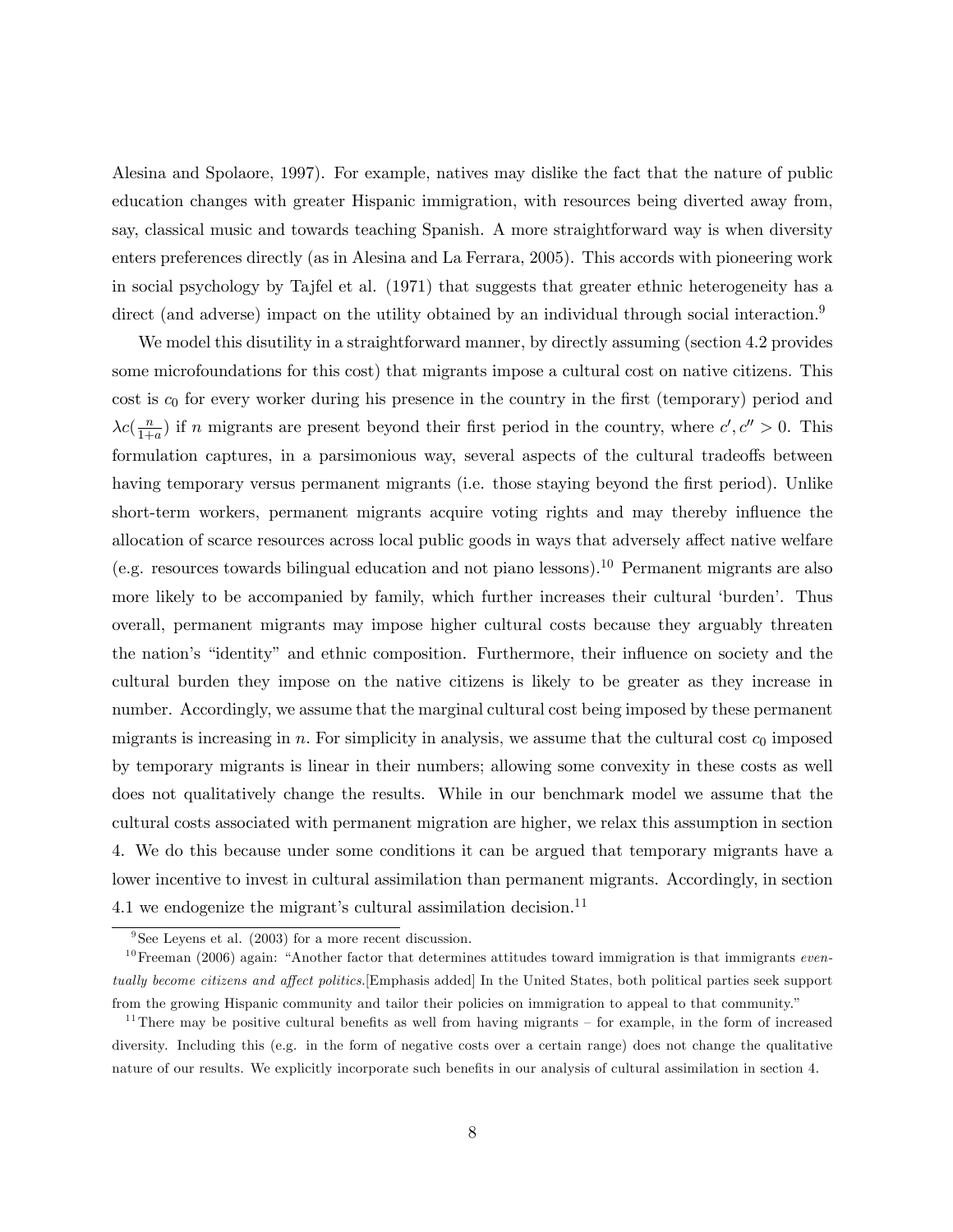Thus, while permanent migrants contribute more because of their increased productivity  $y(1+$  $(\Delta)$  from period  $t = 2$  onwards, they also impose cultural costs of  $\lambda c(\frac{n}{1+r})$  $\frac{n}{1+a}$  as compared with that imposed by temporary migrants, namely  $c_0$ . If the permanent migrants impose lower cultural costs as well, then the solution to the labor shortage problem is trivial, namely, to import  $v$  permanent workers once and for all. Thus to make the problem interesting, we assume:

**Assumption 1:** (i)  $y(1 + \Delta)v - \lambda c(\frac{v}{1 + \Delta})$  $\frac{v}{1+a}$  > 0, (ii)  $y - w_0 - c_0 > 0$ 

Assumption 1(i) ensures that, for a large enough number of permanent workers, the sociocultural heterogeneity costs outweigh their productivity, so that national welfare would not be enhanced if all the  $v$  vacant slots were filled with permanent migrants. At the same time, assumption 1(ii) states that the one period surplus from hiring a temporary migrant worker is positive even after accounting for the cultural costs he or she imposes. Thus in the absence of any other considerations, importing migrants on a temporary basis provides a viable measure to fill the labor shortage and enhance national welfare. However if there is some chance that the temporary migrant workers may be retained and made permanent in the long run, then their long term productivity gains and cultural costs will have to be taken into account.

The Migration Protocol: All temporary migrants are randomly matched with the available vacant jobs. The number of firms is large relative to the vacant jobs, so that the chance that any particular firm gets a migrant worker is small.<sup>12</sup> Further, we assume that the government incurs zero administrative costs in enforcing the repatriation of temporary migrants. We also assume that all foreign workers are treated symmetrically. This implies that the government can neither selectively tax nor repatriate a subset of these workers. Relaxing the latter assumptions does not alter the qualitative nature of our results.

However, if the migrant worker stays for two periods or longer, then he cannot be repatriated – the idea being that he becomes a permanent resident or citizen. Thus the tension between voters and firms comes at the end of the first period, when the repatriation of temporary migrants is still feasible and desired by the citizenry, while firms are interested in retaining them for their productivity gains. The effect of this tension on realized policy works through the political process, which we detail next.

The Political Structure and Immigration Policy: At the start of each period, citizen-voters choose a voting rule which specifies the number of migrants (temporary and permanent) to be allowed

 $12$ This allows us to focus on the firms' efforts to retain their experienced workers, by ruling out the possibility of their also having an incentive to lobby for (a higher number of) temporary workers in the first place.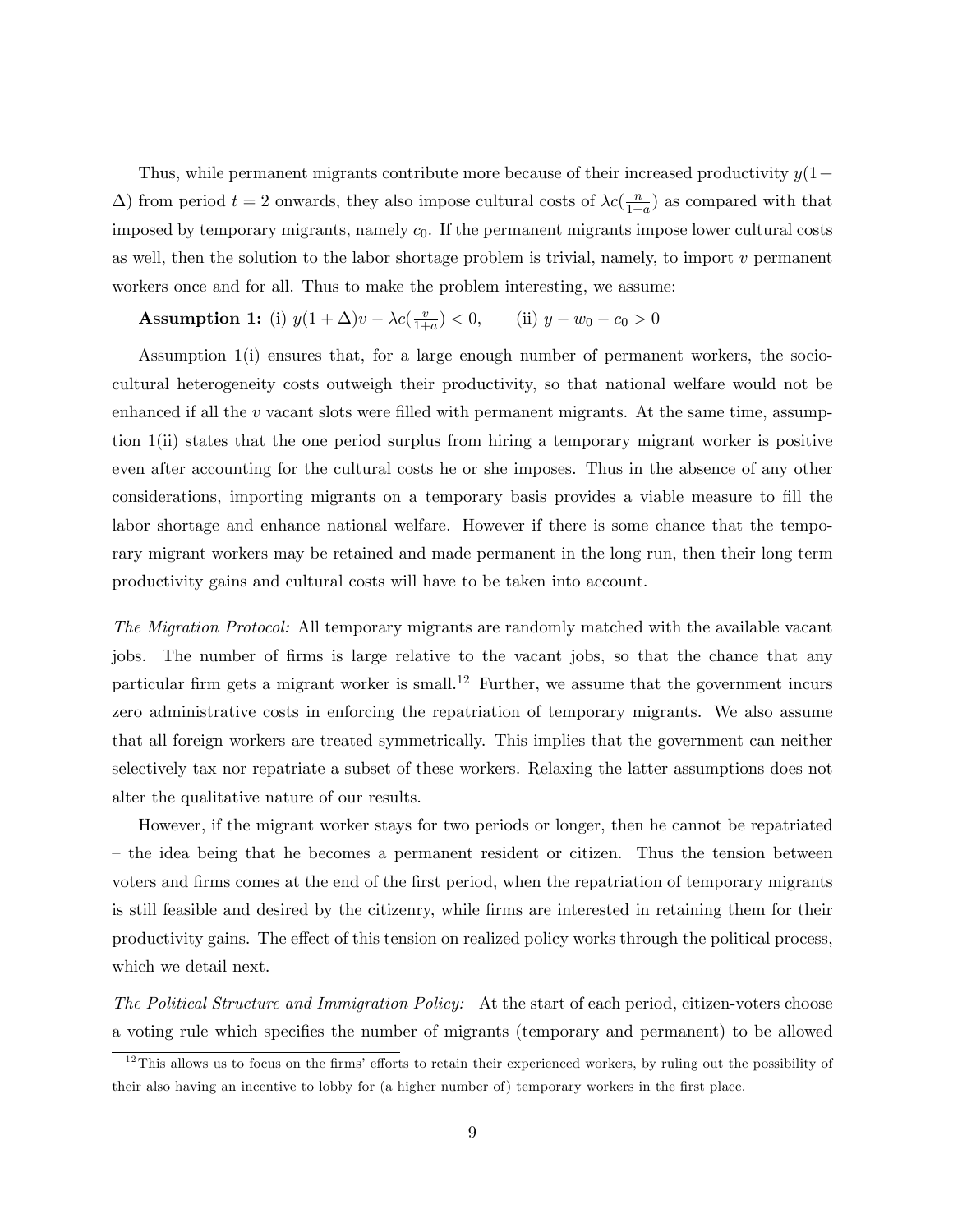in that period, and the associated probability of re-election of the incumbent politician for every course of action (i.e., temporary and permanent workers) that he takes. Depending on the number of temporary and permanent workers allowed in, and the voting rule chosen by the voters, Örms can lobby the government  $\sim$  specifically, to retain the temporary workers at the end of the period, so as to take advantage of the gain in productivity of these workers during their subsequent periods of work with the Örm. At the end of the period, the incumbent politician who runs the government decides whether to repatriate the temporary migrants, who have by then acquired one period of experience, or to allow them to be retained by their employers, thus granting them, in effect, permanent residence. The incumbent politician then faces an election.

All politicians are identical and care both about the representative citizen-voter's utility,  $U_N$ , as well as their own rents, which consist of the ego rents  $R$  from holding office as well as any bribes B paid to them to influence their choice of policies. A politician's payoff each period is given by

$$
U_{POL} = \theta(R + B) + U_N \tag{1}
$$

where  $\theta$  is the relative weight that he puts on his own rents. Given these preferences, both the citizens and the lobby are in a position to influence (using different instruments) government policymaking. The lobby can offer the government a bribe to induce it to allow firms with experienced workers to retain them (thereby making them permanent workers, who are immune to future repatriation). In contrast, citizen-workers exercise control on government policy by threatening to replace the incumbent government in the upcoming elections. This political framework, which involves a dynamic game between the lobby, the politician and the citizen-workers of the country, is based on the structure in Coate and Morris (1999).

The timing of the game is as follows. At the beginning of each period, citizens observe the degree of labor shortage  $v$  in the economy, and decide on the number of temporary and permanent migrants,  $(n<sub>T</sub>, n<sub>P</sub>)$  to be let in that period. They convey this to the politician by choosing a voting rule, which associates a probability of re-election for the politician/government with all possible corresponding actions (in particular, vis-a-vis repatriation) taken by the politician. The government in power chooses the number of migrant workers that firms are allowed to bring into the country in that period. Firms hire these workers from foreign countries at the going wage rate. At the end of the period, the firms' lobby decides whether, and how much, to offer the politician in bribes B to implement its preferred policy of letting the experienced temporary migrant workers, who are due for repatriation, remain in the country. The incumbent politician observes the citizens voting rule and the bribe offered by the lobby, and decides on immigration policy, which determines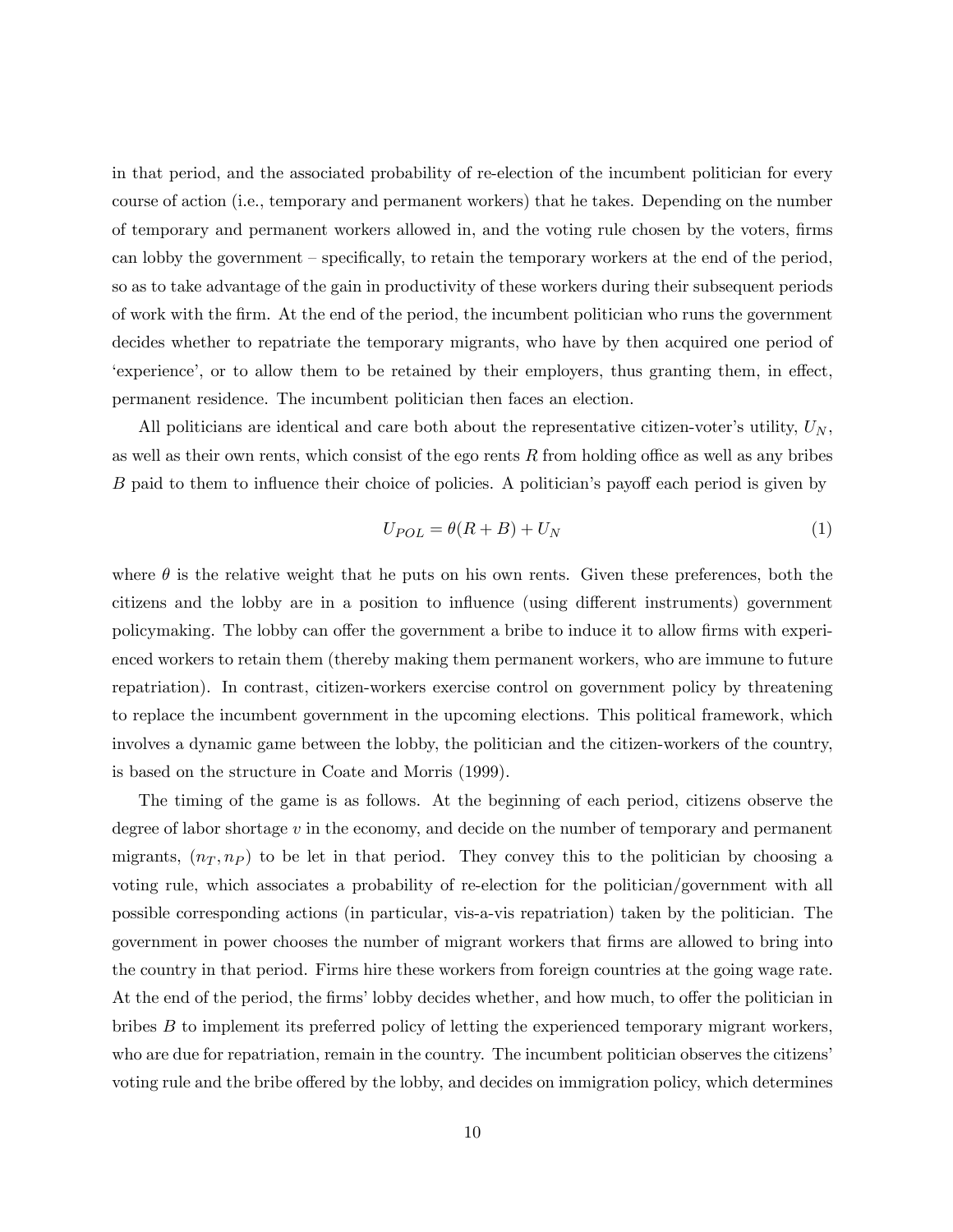whether firms are allowed to retain their experienced migrant workers. The politician can choose either to accept the bribe and implement the lobby's preferred policy, or refuse the bribe and repatriate the temporary workers (with the aim of getting re-elected). The politician's decision on whether or not to allow firms to retain their experienced migrant workers is observed by citizenvoters, who then vote at the end of the period on whether to re-elect the incumbent politician, or replace him with a randomly drawn challenger. Next period, the same cycle is repeated, with either the re-elected politician, or the newly elected government that replaces him.

### 3 Equilibrium Analysis

We begin by briefly delineating key features of the social planner's problem by describing the optimal migrant mix in the absence of any political considerations on the part of the government. Having established the social optimum as a benchmark, we then analyze the equilibrium with political factors at work.

#### 3.1 The Socially Optimal Mix: Temporary versus Permanent Migrant Workers

A social planner will maximize the representative citizenís discounted stream of utility. Accordingly, the socially optimal number of temporary migrant workers  $m<sub>T</sub>$  and permanent immigrants  $m_P$  solves the following problem:

$$
\max_{m_T, m_P} (y - w_0 - c_0)(m_T + m_P) + \frac{\delta}{1 - \delta} [(y - w_0 - c_0)m_T + \{y(1 + \Delta) - w_P\}m_P - \lambda c(\frac{m_P}{1 + a})]
$$

subject to the constraint that  $m_T + m_P \le v$ , where  $w_P$  denotes the wage that migrants will earn once they become permanent.

To determine  $w_P$ , note that for each firm, an extra experienced worker from period  $t = 2$ onwards yields output of  $y(1 + \Delta)$  each period. Since part of the worker's increased productivity consists of general skills g which he can take to other firms (at mobility cost  $\gamma$ ), it gives the worker an outside option of  $y(1 + g - \gamma)$  in bargaining with his current employer. Thus the worker and firm bargain over the surplus  $y(1 + \Delta) - y(1 + g - \gamma)$ . Denoting the firm's relative bargaining strength by  $\beta$ , the share of the surplus enjoyed by the firm from having such a worker is  $\beta[y(1+\Delta)-y(1+g-\gamma)]=\beta y(s+\gamma)$ , while the wage paid to permanent workers,  $w_P$ , is given by  $y(1 + \Delta) - \beta y(s + \gamma)$ .

Incorporating this in the expression above, the first-order condition with respect to  $m<sub>P</sub>$  is:

$$
\beta y(s+\gamma) - \frac{\lambda}{1+a} c'(\frac{m_P}{1+a}) \le 0 \quad \text{ with equality if } m_P > 0 \tag{2}
$$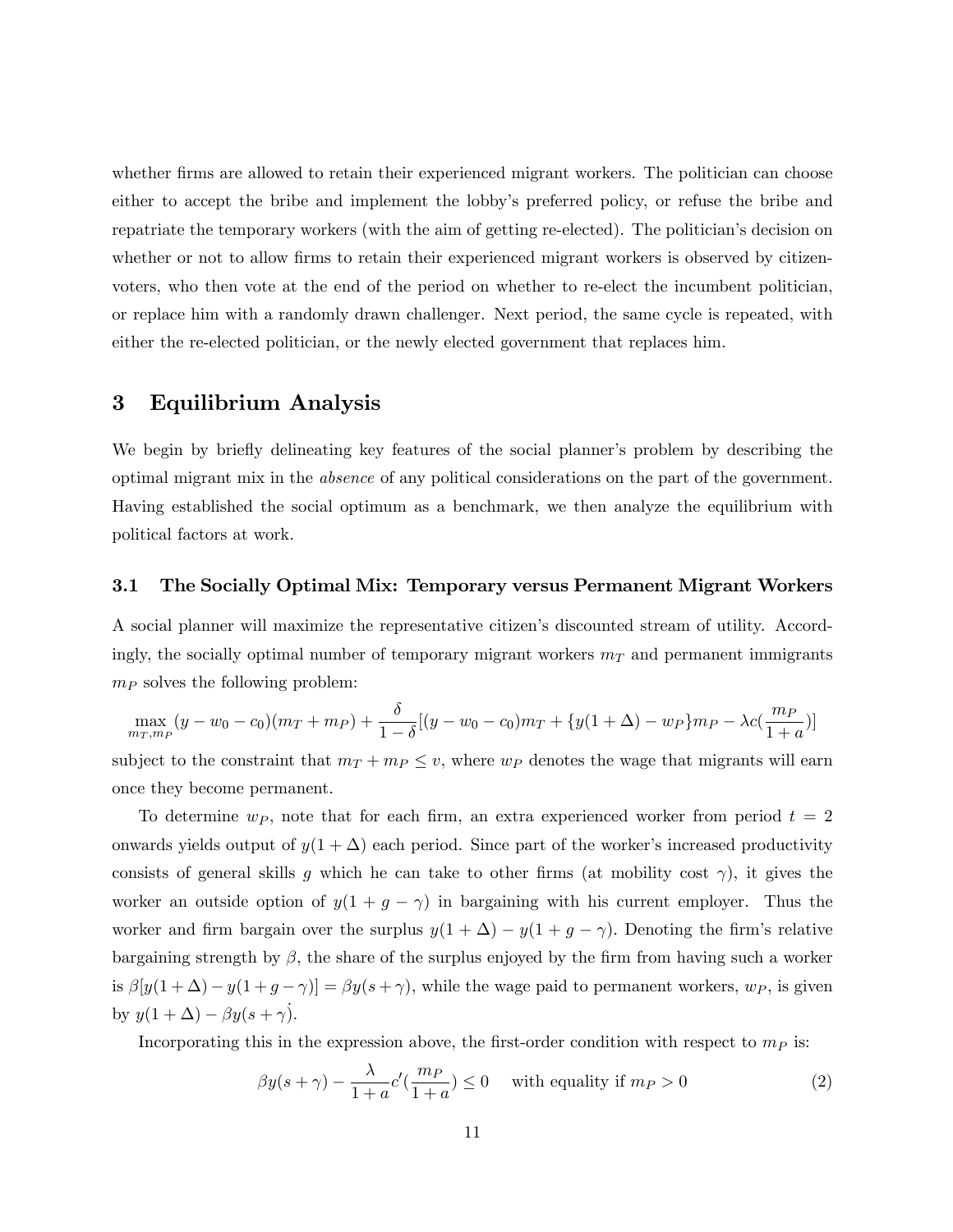and the solution for  $m<sub>T</sub>$  is that temporary migrants fill up the rest of the shortage i.e.  $m<sub>T</sub> = v-m<sub>P</sub>$ , since the surplus they provide viz.  $y - w_0 - c_0$  is positive by Assumption 1(ii).

Our framework emphasizes two factors that drive the socially optimal mix of temporary and permanent migrants. The first is the impact of the migrant worker's productivity and how it evolves over time. For instance, if a worker's productivity increases significantly with time spent in the host country, even a country that is culturally averse to migrant workers may prefer permanent migrants. The other driving force is the preference that natives have for temporary versus permanent migrant workers  $-$  the inter-temporal "cultural assimilation" effect.<sup>13</sup> Given these two effects, two main possibilities arise.

(i) Corner Solutions: Permanent Immigration versus Temporary Migration: The social plannerís optimization problem may result in a corner solution where only temporary migrants are admitted, i.e.  $m_T > 0$  and  $m_P = 0$ . This is the case when the cultural costs of permanent immigration are so high that it is not worth the increase in productivity i.e. when  $\beta y(s + \gamma) - \frac{\lambda}{1 + \lambda}$  $\frac{\lambda}{1+a}c'(0) < 0.$ 

The reverse case, i.e.  $m_T = 0$ , is also possible, where some permanent migrants are let in, while temporary migration is not allowed. This will be the case when either the surplus from a temporary worker  $y-w_0-c_0$  is negative, or when the enhanced productivity of a long-run permanent migrant is enough to outweigh their (small) cultural costs i.e. if  $\beta y(s + \gamma) - \frac{\lambda}{1 + \lambda}$  $\frac{\lambda}{1+a}c'(\frac{v}{1+b})$  $\frac{v}{1+a}$  > 0. For example, a country good at cultural assimilation, would prefer permanent migrants, even if they were of the same productivity as temporary migrants.

(ii) Interior Solution: Both Temporary Migrants and Permanent Immigration: Alternatively, for a wide set of parameters we may have an interior solution with both temporary and permanent migrants i.e.  $m<sub>T</sub>, m<sub>P</sub> > 0$ . Such an outcome is possible if the cultural costs of the temporary migrants do not outweigh their productivity benefits i.e.  $y - w_0 - c_0 > 0$ , and the cultural cost of the marginal permanent immigrant is smaller than his/her long-run productivity gain i.e.  $\beta y(s+\gamma) - \frac{\lambda}{1+\lambda}$  $\frac{\lambda}{1+a}c'(\frac{v}{1+b})$  $\frac{v}{1+a}$   $< 0$ . In this case, the social optimum will consist of bringing in permanent migrants till the point where their productivity surplus is offset by the rising cultural cost, and then filling in the rest of the worker shortage using temporary migrants. Assumptions  $1(i)$  and (ii) precisely give rise to this possibility.

<sup>&</sup>lt;sup>13</sup>Of course, a country's ability to assimilate foreign migrants is likely to be a function of the ethnicity of the migrant workers and the ability of the countryís society to absorb and integrate migrants into the national fabric, and may differ widely across countries. In section 4.1 we endogenize the migrant's cultural assimilation decision and make it a function of whether he perceives himself as likely to be in the country for the short or the long run.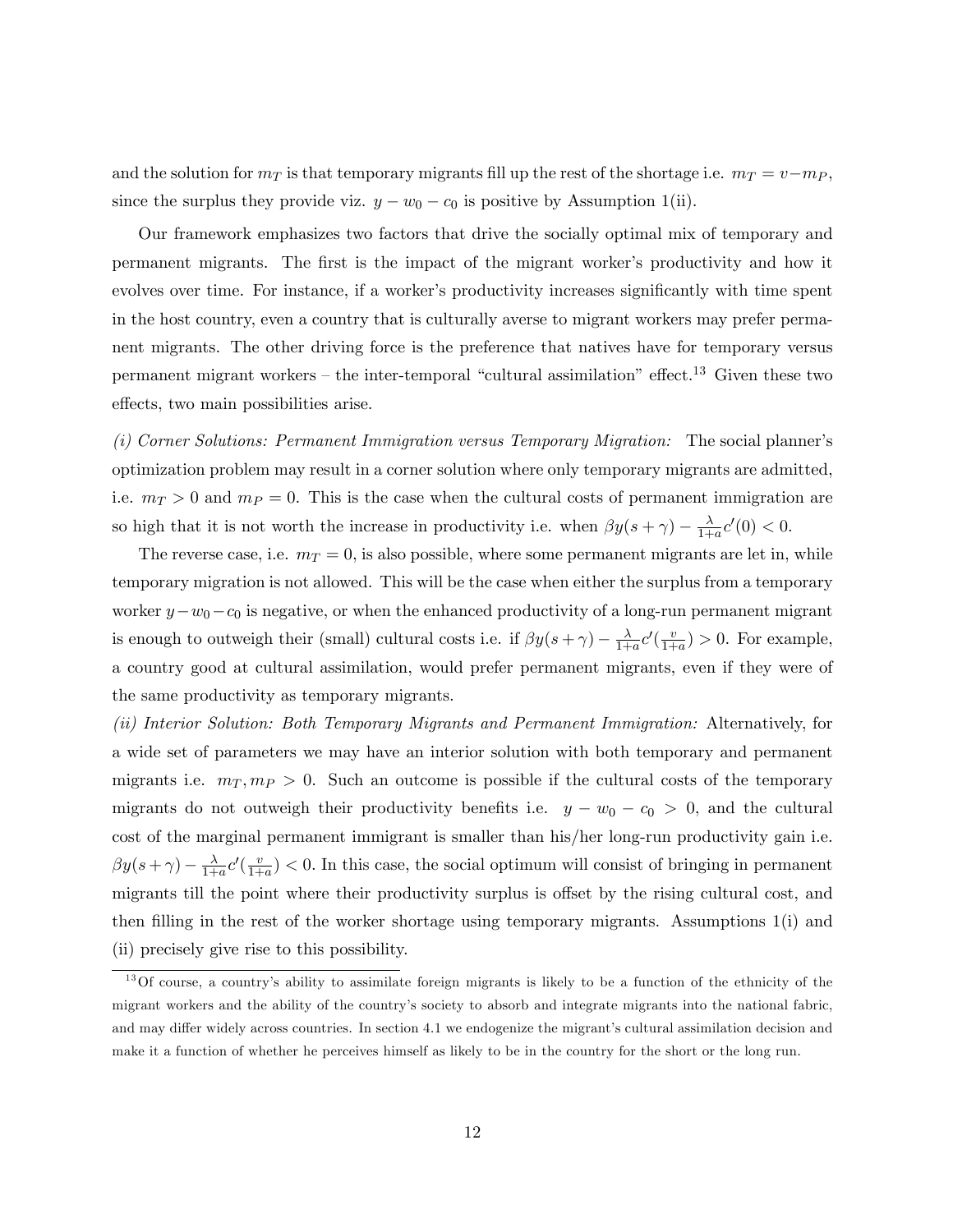#### 3.2 Politics and Barriers to Entry: Equilibrium Analysis

We turn next to incorporating political considerations in the migration decision. This now involves a dynamic interaction between the decisions of the citizen-voters, the firms and the government (and is similar in structure to the political framework in Coate and Morris, 1999). The strategies and timing of this interaction are as follows. At the start of any period  $t$ , given the past history of migration policy and the resulting levels of immigration, citizen-voters choose their desired temporary and permanent migration levels for that period,  $(n_{Tt}, n_{Pt})$ , and a voting rule  $\psi_t$ , defined as a function which associates a probability of re-election of the incumbent politician with every policy action undertaken by him. Next, the firms which receive the  $n_{T_t}$  temporary migrant workers form a lobby and choose a bribing strategy  $\eta_t$  which determines the bribe  $B_t$  to offer the politician, if he chooses to allow them to retain their migrant workers.<sup>14</sup> The politician then chooses a decision function,  $\rho_t$ , by which to determine whether to take the bribe, if offered, or to reject the bribe and repatriate the temporary workers. Voters observe the politicianís decision, and choose whether to retain the incumbent or to unseat him in favor of the challenger, in accordance with their voting rule. Next period, the same cycle begins again. An equilibrium strategy profile  $(\psi_t, \eta_t, \rho_t)$  requires that each player's strategy constitute a best response to the other players' equilibrium strategies.

We proceed below in a series of steps. For expositional simplicity, we begin by considering the case where permanent migration does not take place. (Later we derive conditions under which this occurs in equilibrium more generally). By 'freezing' permanent migration, we are able to focus on the level of temporary migration and to develop some insight for the sorts of policies that might sustain welfare-improving (higher) levels of temporary migration. In the subsection 3.2.2 that follows, we open up the the parameter space to consider migration regimes that entail permanent migration as well.

#### 3.2.1 Only temporary migrants

To understand the impact of political constraints on immigration, we first study the case where the only decision is on how many *temporary* migrants to let in every period. Given assumption  $1(ii)$ that the surplus from employing them is positive, the socially optimal decision in this case would be to fill all the  $v$  vacancies with temporary migrants. Unfortunately, there is the possibility that once admitted, the Örmsílobby may bribe the government into making the temporary workers

 $14$ As mentioned previously, since any one firm has a very small probability of receiving a temporary migrant worker, hence it has little ex-ante incentive to join a lobby to press the government to expand the temporary migration program.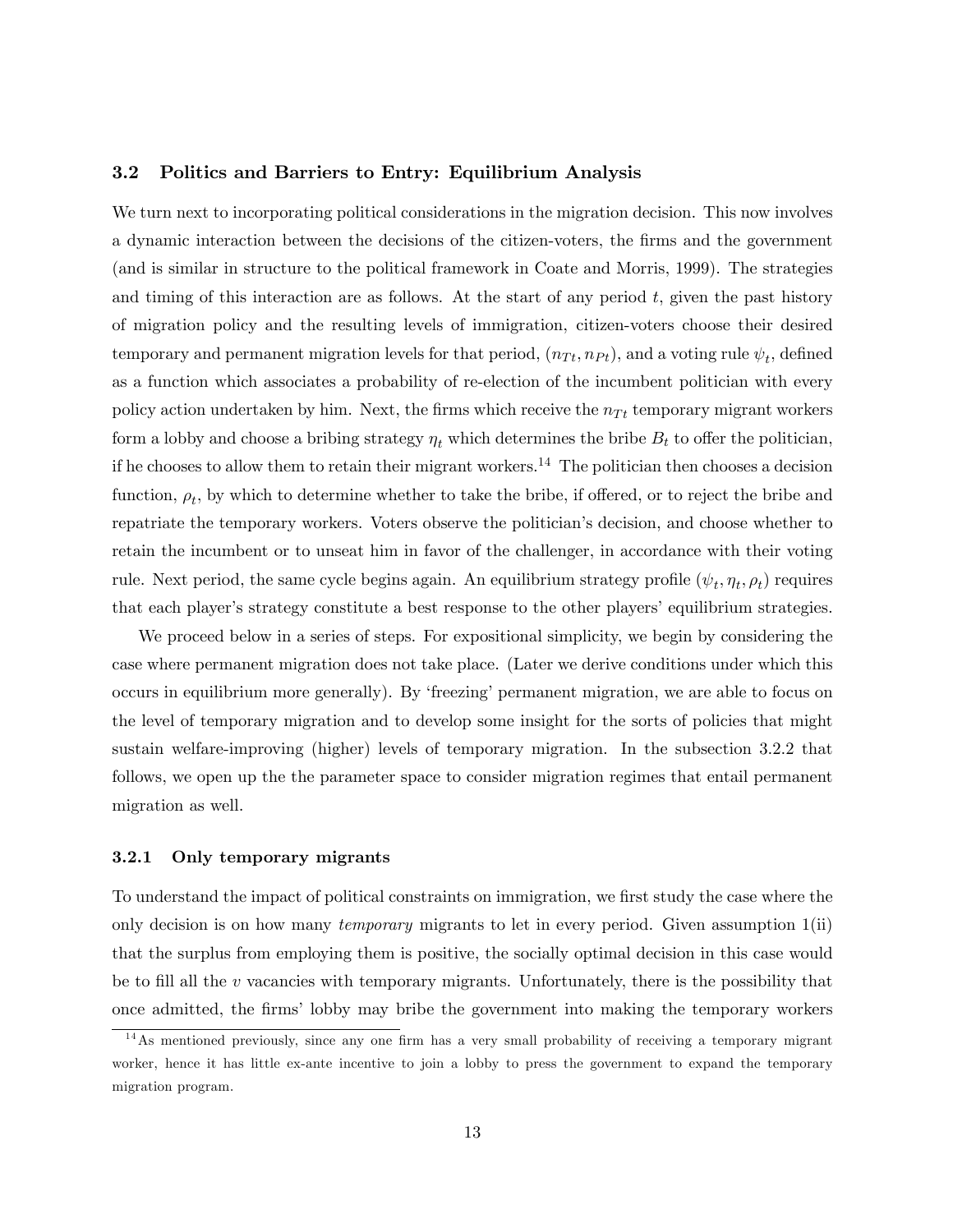permanent due to their increased productivity. This possibility and the resultant large cultural costs may limit the extent to which citizens are willing to allow in temporary workers in the first place. Since the social optimum here is rather simple and involves a rotating pool of  $v$  (temporary) migrants every period, the extent of inefficiency can be easily detected through the deviation of migration policy from this level.

Consider first the citizen's decisions, which involves choosing a voting rule to maximize the incentives it provides to the incumbent politician to follow the citizen's migration preferences. Here the primary issue under consideration is the repatriation of the temporary migrants versus their being made permanent. Thus, the citizen's voting rule is very simple: the incumbent government will be re-elected if and only if all temporary workers are repatriated. A second aspect of this decision involves the follow-up action if the government were to deviate and in fact allow the firms to retain the temporary workers permanently: how much migration should be allowed in the future in that case? Since politicians care both about rents from being in office as well as future welfare, the strongest incentive can be provided to them by promising the worst possible outcome on both dimensions. Since by assumption  $1(i)$ , the welfare benefit from bringing in temporary workers is always positive, the worst outcome on the welfare dimension is to disallow the import of any more workers ever after. Thus the promised (punishment) strategy following a deviation is to throw out the incumbent government and scrap all migration programs forever. While one may view this as the usual grim trigger strategy of repeated games, here it can be interpreted as the electorate losing faith in the political viability of migration and choosing to scrap it.<sup>15</sup>

Given this voting rule, we need to focus only on the case where migration is still allowed. Consider the equilibrium strategy of the incumbent politician. If offered a bribe  $B$  to retain the temporary migrants, he trades off the gain from accepting the bribe versus the loss in ego-rents  $R$ from being voted out of office as well as future welfare.

In any period, the incumbent politician's payoff from accepting the bribe  $(\rho = 1)$ , to retain  $n_T$ temporary workers, is

 $15$ It may be useful to make two points at this stage. First, instead of considering totally scrapping migration following a deviation, one might instead consider allowing the citizens to optimally chose a new policy at every stage following a deviation. However, this would require the entire path of choice to be worked out. It is possible to trace out this path, starting backwards from the point where it is no longer optimal to admit any migrants. However, it makes the analytics much less tractable without yielding any additional insights. Second, of course, ruling out future migration programs based on job vacancies does not preclude migration for other reasons, such as asylum or family reunification, which are outside the scope of our model.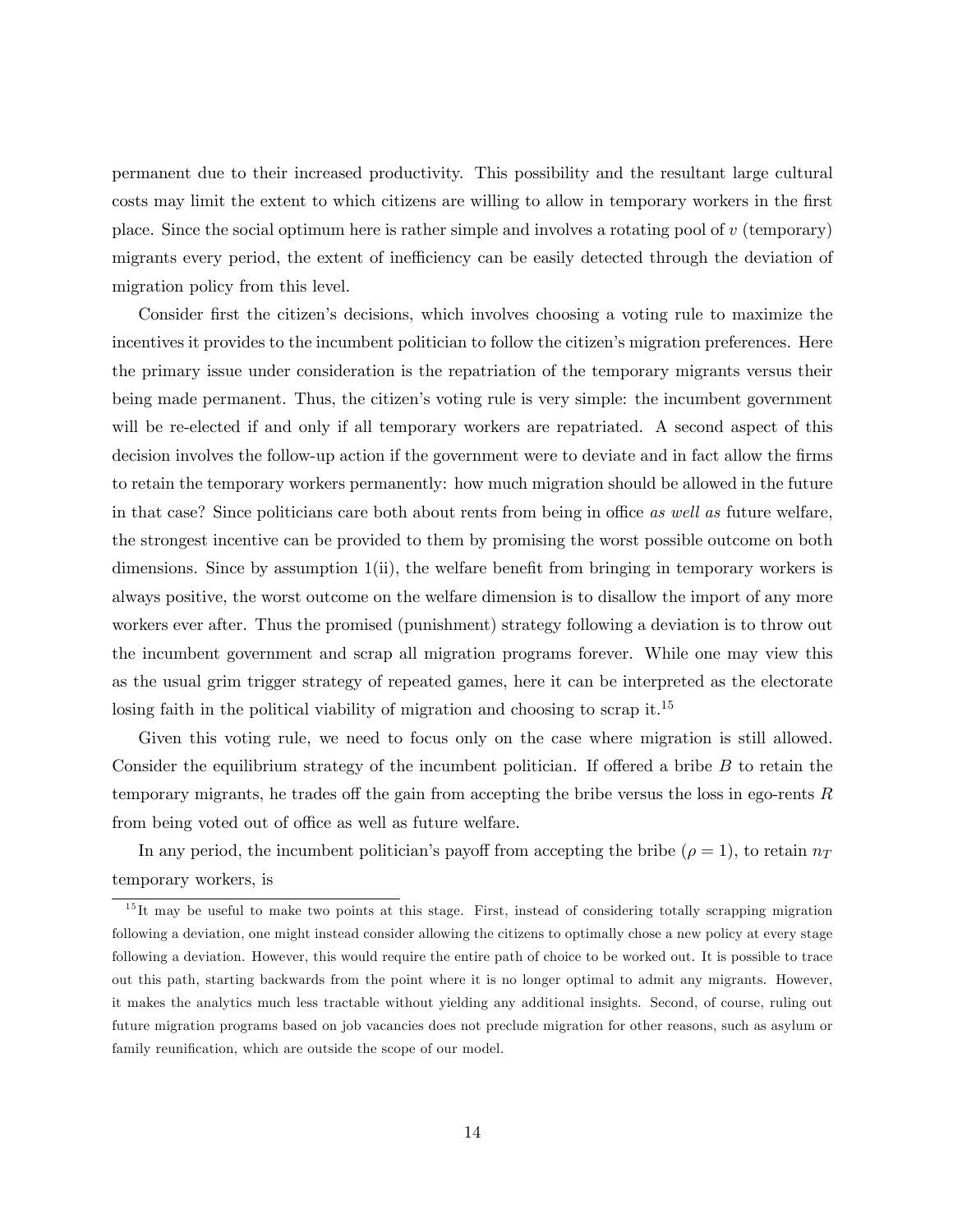$$
V_I(\rho = 1; n_T) = \theta[R + B] + U_N(n_T, 0) + \delta V_N(0, n_T)
$$
\n(3)

where  $U_N(a, b)$  represents the native citizens' welfare from having a temporary migrants and b permanent migrants in the economy in that period.  $V_N(0, n_T)$  is the value function that the politician associates with being out of power, having deviated from the voters' wishes and allowed the  $n_T$  workers to stay on. In that case, since all future migration is disallowed,  $(0, n_T)$  is the number of temporary and permanent workers in the future, and his continuation payoff is simply that of the average native citizen-worker, i.e.,  $V_N(0, n_T) = \frac{1}{1-\delta} U_N(0, n_T)$ .

In contrast, the incumbent politician's payoff from rejecting the bribe  $(\rho = 0)$  and adhering to the voters' rule equals

$$
V_I(\rho = 0; n_T) = \theta R + U_N(n_T, 0) + \delta V_I(\rho = 0; n_T)
$$
\n(4)

where  $V_I(\rho = 0; n_T)$  is the value function that the politician associates with being in power, having complied with the voters' wishes. If the politician continues with the policy of repatriating the temporary migrants, then he enjoys being in office the following period as well. Thus the total gain to the politician from not deviating is given by solving the above equation to get:

$$
V_I(\rho = 0; n_T) = \frac{\theta R}{1 - \delta} + \frac{U_N(n_T, 0)}{1 - \delta}
$$
\n(5)

Therefore if the number of temporary migrants under consideration is  $n<sub>T</sub>$ , the incentive constraint for the politician is given by:

$$
V_I(\rho = 0; n_T) \ge V_I(\rho = 1; n_T)
$$
\n(6)

Substituting for the  $V_I$ 's from above, a bribe-level B will be enough to persuade the politician to allow  $n<sub>T</sub>$  experienced (temporary) workers to be retained by their employers if:

$$
\theta B + \frac{\delta}{1 - \delta} U_N(0, n_T) \ge \frac{\delta}{1 - \delta} \theta R + \frac{\delta}{1 - \delta} U_N(n_T, 0) \tag{7}
$$

where the natives' utility function  $U_N$  incorporates both the additional income as well as the heterogeneity-disutility from the immigrant workers. Hence we have:

$$
U_N(0, n_T) = [y(1 + \Delta) - w_P]n_T - \lambda c(\frac{n_T}{1 + a})
$$

$$
= \beta y(s + \gamma)n_T - \lambda c(\frac{n_T}{1 + a})
$$

$$
U_N(n_T, 0) = (y - w_0 - c_0)n_T
$$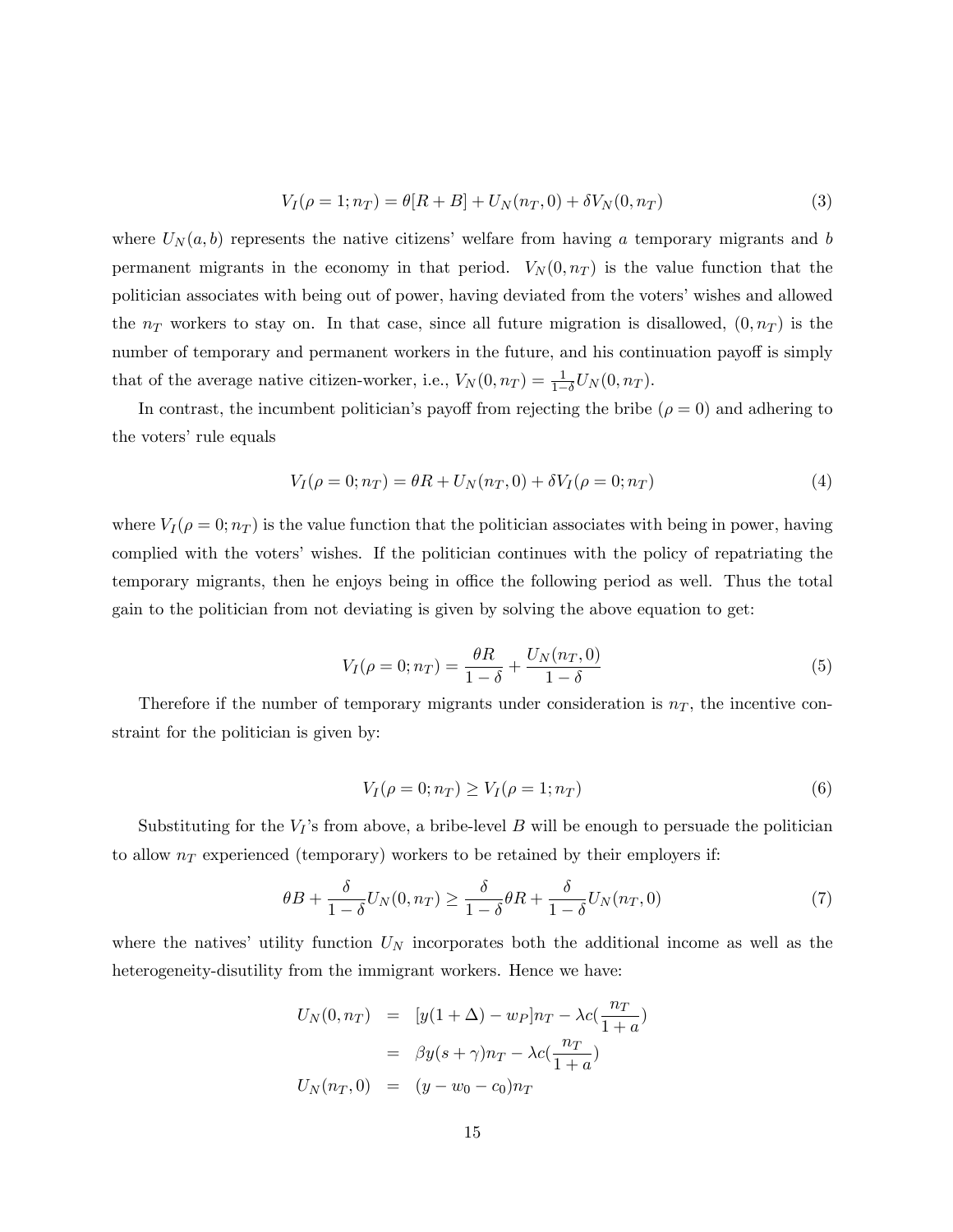On the other hand, recall that the firm lobby makes a take-it-or-leave-it offer to the politician where, in exchange for a bribe  $B$ , the politician agrees to let the lobbying firms retain their temporary migrants. Thus we need to determine the maximum level of bribe that the firm lobby is willing to offer. For each firm, an extra experienced worker from period  $t = 2$  onwards yields output of  $y(1+\Delta)$  each period. As discussed before, such a worker's outside option is  $y(1+g-\gamma)$ . In the resulting bargaining between the worker and the firm, the surplus for the firm from having such a worker is  $\beta y(s + \gamma)$ .

Hence the maximum bribe the firm lobby will be willing to pay for retaining permanently the  $n_T$  temporary workers is:

$$
B^{\max} = \frac{\delta}{1 - \delta} \beta y (s + \gamma) n_T \tag{8}
$$

The incentive-compatibility constraint for the politician requires that this maximum bribe-level not be enough to persuade the politician to retain the temporary migrants i.e. incorporating it into (7) one requires:

$$
\theta \frac{\delta}{1-\delta} \beta y(s+\gamma)n_T + \frac{\delta}{1-\delta} [\beta y(s+\gamma)n_T - \lambda c(\frac{n_T}{1+a})]
$$
  
\n
$$
\leq \theta \frac{\delta}{1-\delta} R + \frac{\delta}{1-\delta} [(y-w_0-c_0)n_T]
$$
\n(9)

Since the gain from bringing in temporary workers is positive so long as they are not made permanent, the optimization problem for the citizen at the beginning boils down to choosing the maximum number of temporary migrants  $n<sub>T</sub>$  subject to this incentive constraint. Rewriting it, we have:

$$
n_T[(1+\theta)\beta y(s+\gamma) - (y-w_0-c_0)] - \lambda c(\frac{n_T}{1+a}) \leq \theta R
$$
 (IC')

This is portrayed in figure 1 below. It is clear from the figure that unless the end point (i.e. at  $n_T = v$ ) of the left-hand side of  $(IC')$  lies below  $\theta R$ , the equilibrium level of temporary migration is lower than the social optimum. This is summarized in the proposition below.

**Proposition 1** For  $\lambda$  in an intermediate range i.e. for  $\lambda \in (\underline{\lambda}, \overline{\lambda})$ , if

$$
[(1+\theta)\beta y(s+\gamma) - (y-w_0-c_0)]v - \lambda c(\frac{v}{1+a}) > \theta R
$$
\n(10)

then in a world with political constraints, the equilibrium level of temporary migrants  $n_T^*$  will be lower than the socially optimal level, i.e.  $n_T^* < m_T$ .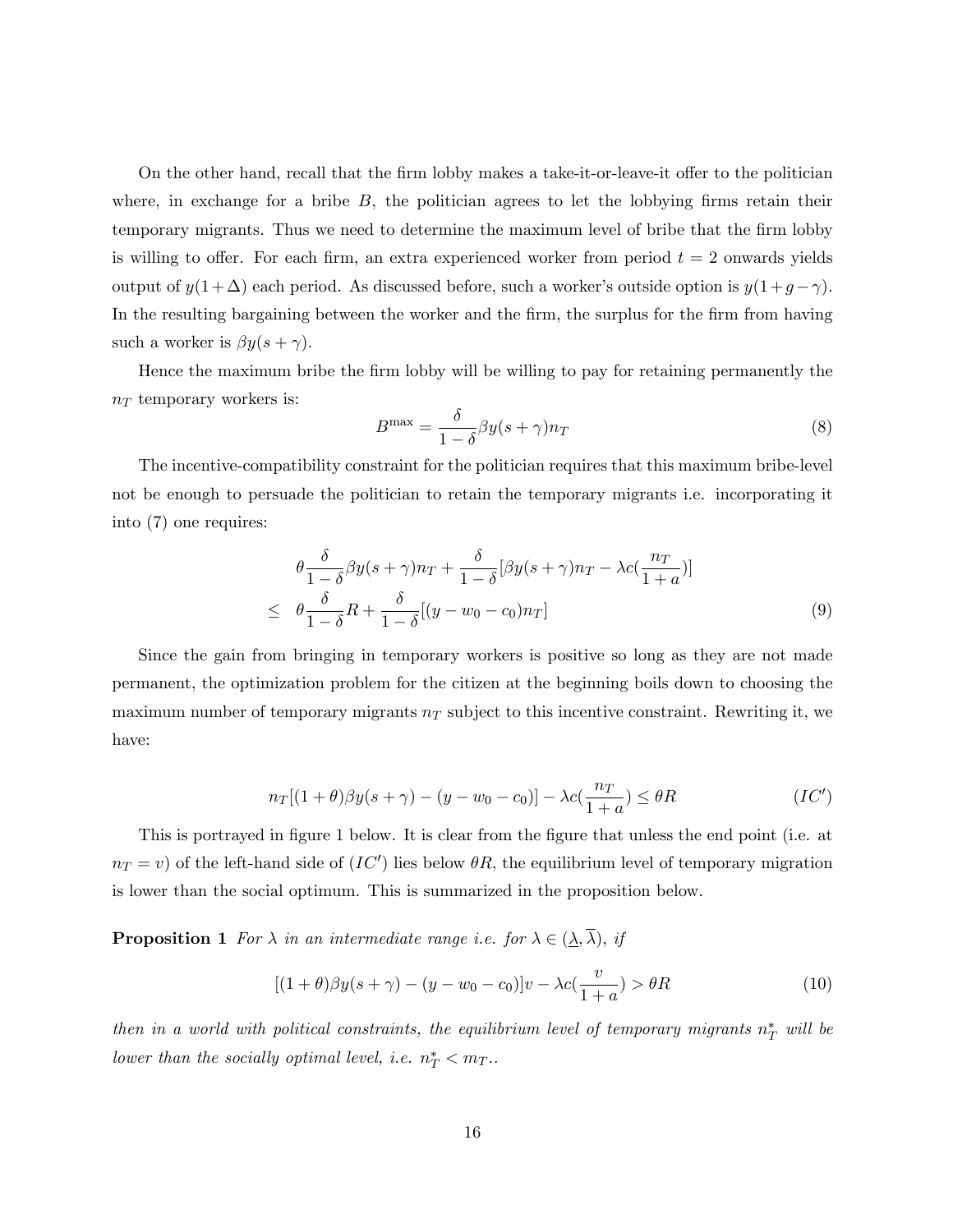

Figure 1: The equilibrium number of temporary migrants

The basic intuition for the result is fairly straight-forward. Since firms gain from retaining temporary migrant workers, they lobby the politician to not repatriate the temporary migrants. An increase in the number of temporary workers increases the resources the firms are willing to commit to effectively lobby the government. Anticipating this, at the beginning citizens decide on a suboptimal (low) number of temporary migrants. Put another way, the proposition suggests that the socially optimal level of temporary labor migration is not politically feasible.

While the analysis so far has assumed that only temporary migrants are allowed in initially, one can show (as we do in Appendix B) that there exists a range of parameters for which this temporary-only policy is the optimal policy even if one were to impose no restrictions on permanent migration. Intuition suggests that for this to hold, the cultural cost of permanent migration,  $\lambda$ , cannot be too low, otherwise obviously it would be optimal to bring in some permanent migrants. What is less obvious is that  $\lambda$  cannot be too high, either  $\alpha$ -although permanent migrants will not be brought in in that case, but the incentive constraint for the politician will be easy to satisfy and there will be no inefficiency in the level of temporary migration. Hence, it is for an intermediate range of  $\lambda$ , as specified in the proposition above, that the politically feasible level of temporary migration will be inefficiently low.

In fact, one can go a step further. In particular, is there the possibility of *political failure* in the sense that everyone may gain from an alternate policy? We answer this question in the following observation.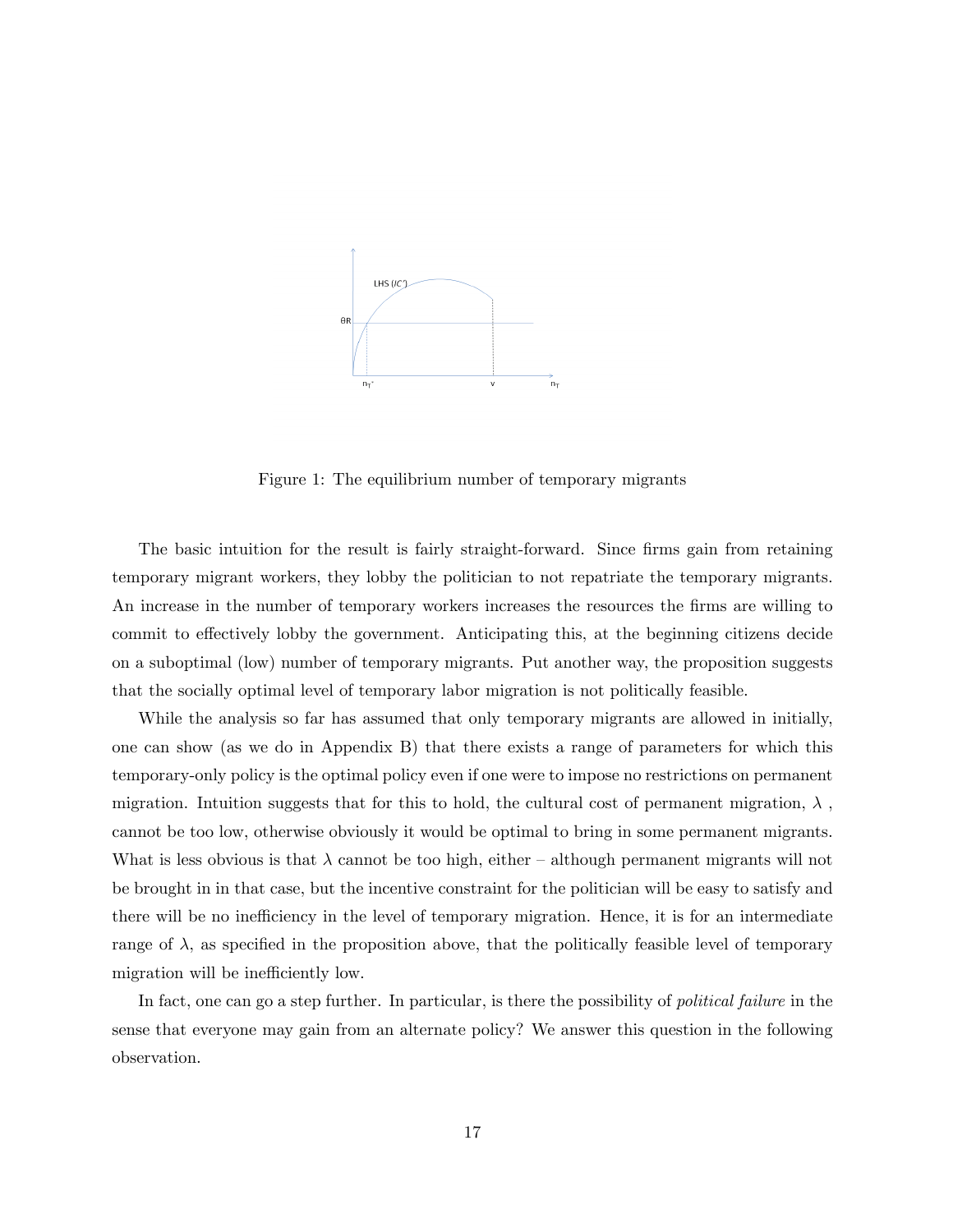REMARK 1: Under the conditions in Proposition 1, for any equilibrium level of temporary migration,  $n_T^*$ , there exists a higher level of temporary migration,  $n_T' > n_T^*$ , which Pareto-dominates the equilibrium.

In any equilibrium, the number of temporary migrants allowed in is inefficiently low, in the sense that there exist other (higher) levels of temporary migration that all parties would prefer. It is straightforward to see that firms would benefit from having more temporary migrants to fill the availalable vacancies. For the citizens as well, higher levels of temporary migration are preferable, since by assumption  $1(i)$  the gain from each extra temporary worker is positive. However, the inability of citizen-voters to exercise intertemporal control over the politician means that these levels are not politically sustainable.

Aspects of the above political equilibrium are best understood by examining the impact of differences in the relevant parameters of the model on the degree of inefficiency. The following corollary to Proposition 1 addresses this.

**Corollary 1** Under the conditions in Proposition 1, the level of temporary migration  $n_T^*$  decreases with (i) economic factors: a rise in the inter-temporal productivity increase s or in the world-wage  $w_0$ , or an increase in the firm's bargaining power  $\beta$ , or in the segmentation of the labor market  $\gamma$ , (ii) cultural factors: a decrease in the cultural costs from permanent migration  $\lambda$ .

**Proof.** An increase in s,  $w_0$ ,  $\beta$  or  $\gamma$  or a decrease in  $\lambda$  tends to raise the left-hand side of  $(IC')$ . From the figure it is then clear that this will result in a decrease in  $n_T^*$ .

The above corollary thus surprisingly suggests that lower levels of productivity and/or higher cultural costs may in fact be associated with a greater amount of temporary migration. The intuition for this result, which is intricately related to our explicit consideration of political constraints in the determination of migration policy, is perhaps best understood by examining some striking policy implications that follow. We highlight two of them below. First, the above corollary suggests that a potentially Pareto improving policy may involve reducing barriers to migrant labor mobility within the host country. Second, it suggests that a country may prefer to import (temporary) migrants from culturally dissimilar countries rather than from culturally similar countries. We outline the argument for both of these implications of Corollary 1 below.

(i) Employer Assignment and the (im)Mobility of Guest Workers: One of the more striking aspects of most temporary labor migration programs has been the fact that the guest workers are tied to specific employers. As described in Table 1, this feature is common to some of the largest temporary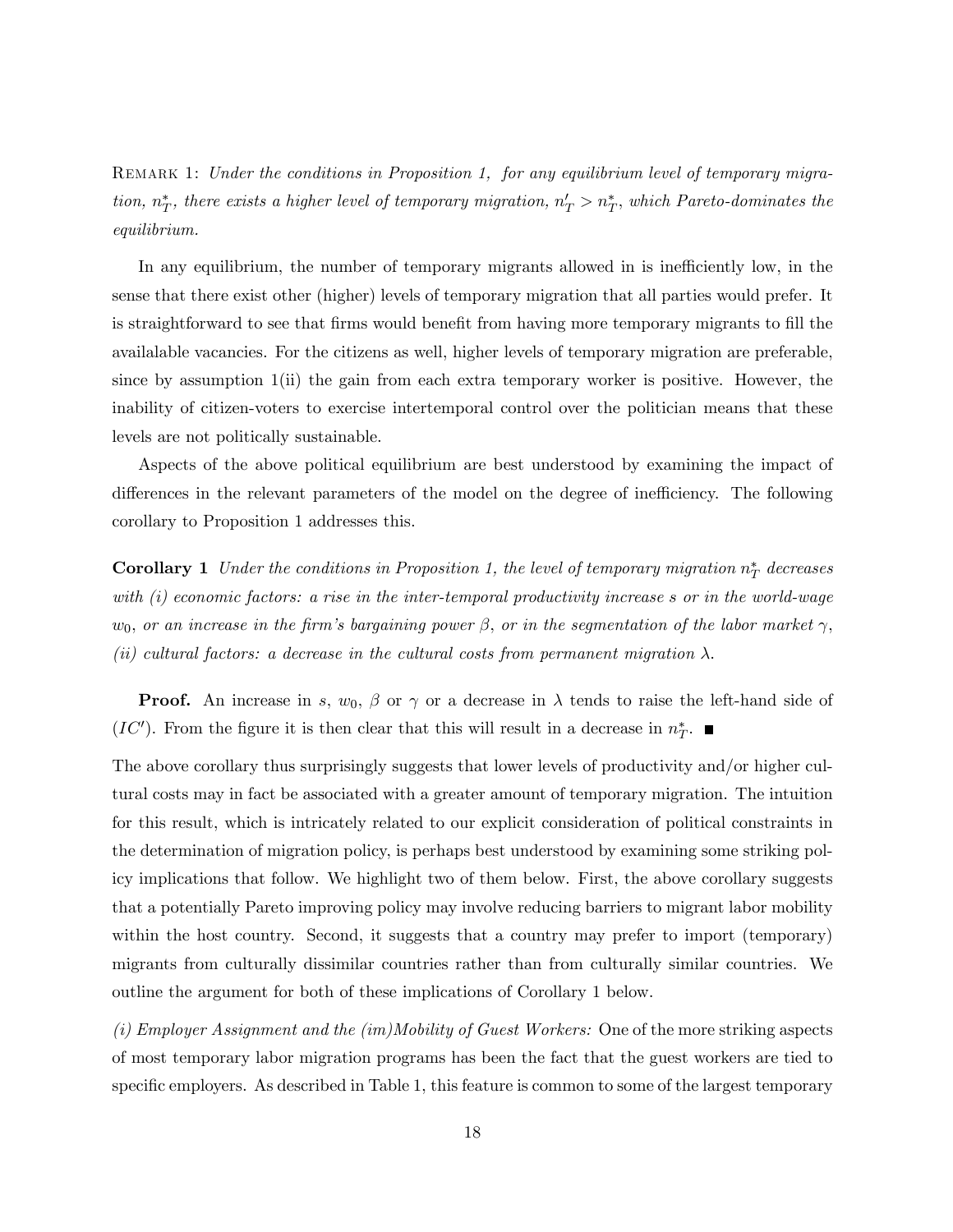migration programs across the world, in countries such as the U.S., Kuwait and Switzerland.<sup>16</sup> Clearly, such restrictions on the mobility of guest workers lower the bargaining power of the migrant workers, and adversely affects their wages. This increases the profits of the host country firms that hire these workers. Therefore, the question of direct political (and practical) interest is whether this employer-guest worker 'tying' is a good thing from the *host* country's point of view.

Corollary  $1(i)$  throws light on this issue, and suggests otherwise – encouraging greater labor mobility is not only potentially Pareto improving, but also politically feasible. To see the argument, suppose that when visa restrictions prevent worker mobility across firms, the degree of worker (im)mobility is given by  $\gamma(\nu_R = 1)$ , and if such restrictions are absent by  $\gamma(\nu_R = 0)$ , where  $\gamma(1) > \gamma(0)$ . Recall that a worker's outside option is given by  $y(1 + g - \gamma(\nu_R))$ . This implies that an increase in worker mobility (i.e. lower  $\gamma(\nu_R)$ ), increases their bargaining power vis-a-vis their employing firms. This reduces the economic rent that the firm is able to appropriate and thereby reduces the maximum amount the firm lobby is willing to pay the government in order to retain its migrant workers, i.e.  $B^{max}(\gamma(1)) > B^{max}(\gamma(0))$ . Ipso facto, it increases the time-consistent temporary migration level into the country, thereby increasing welfare.

Thus, it suggests that a relaxation of 'tying' restrictions should be 'potentially Pareto improving' (Besley and Coate, 1998). To see this, we first observe that there is an obvious benefit to the migrant worker from a higher wage. The country's citizens also benefit from the increase in national income that follows this higher level of sustainable temporary migration. Perhaps less obviously, even firms benefit. At first glance, this may appear puzzling, since the amount of surplus they can extract from the retained experienced workers is being reduced. However, the key point is that, since in a (political) equilibrium not all vacancies are getting Ölled, that surplus is not being extracted anyway. Since the level of that temporary migration is higher than it would have been with lower labor mobility, more of the productive surplus gets realized. Therefore, our theoretical framework unambiguously suggests that any policy that increases guest-worker mobility within the host country is likely to benefit all parties, and should be made a priority.

(ii) Culture and Guest Worker programs in the Middle East: Some of the largest ongoing temporary migration programs in the world are in the Middle East – Bahrain, Kuwait, Saudi Arabia and the UAE being prominent examples. However, during the late eighties there was an important shift in the nature of the guest-worker programs in these countries. In particular, there was a dramatic shift in the source countries for much of the migrant workforce, away from other Arab

 $16$ While not strictly a temporary labor migration program, the  $H$ -1B program in the United States assigns foreign workers to specific employers and makes mobility across employers costly (Ruhs, 2002).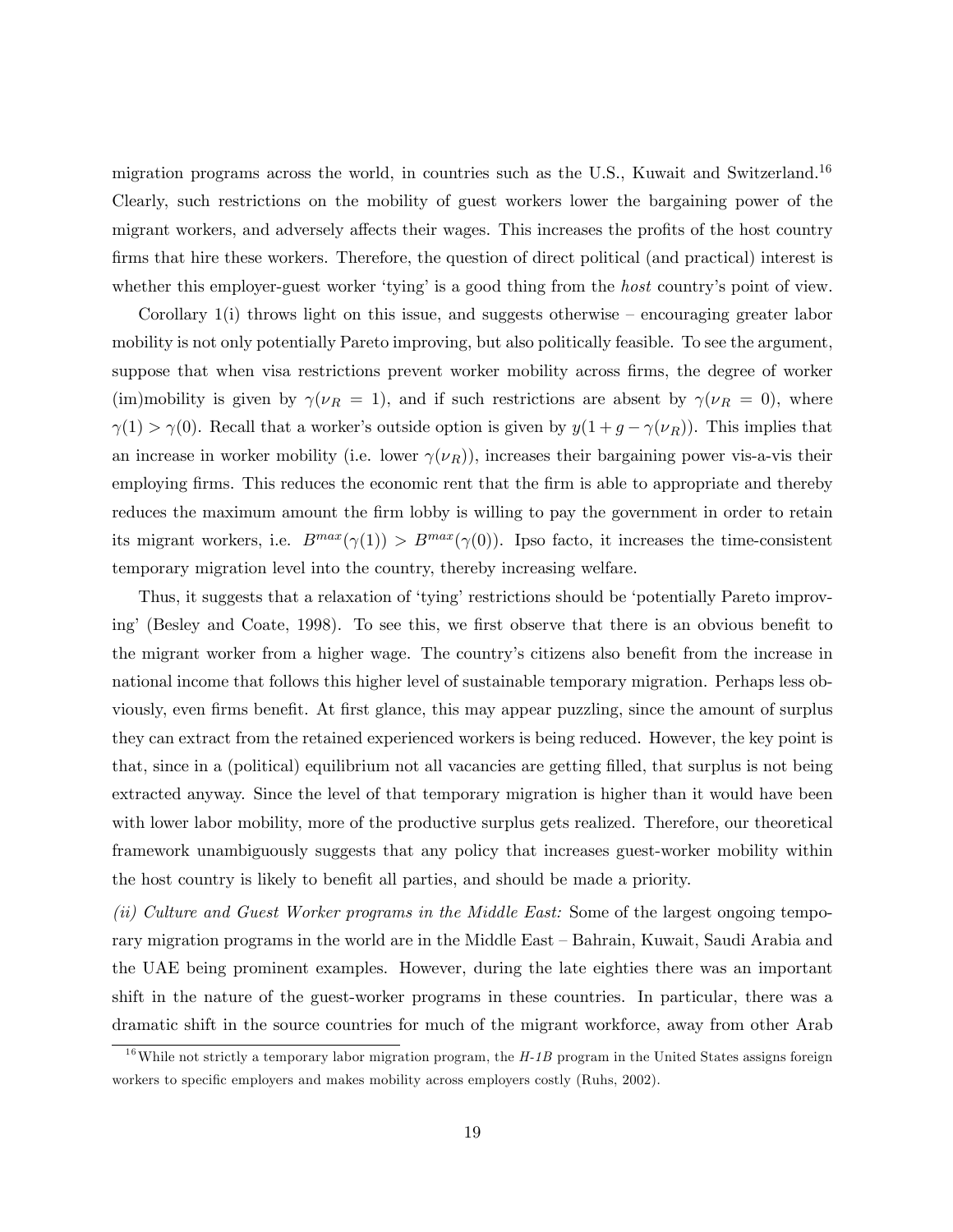countries, such as Egypt, Yemen and Jordan, which had previously been the main sources from which migrant workers were drawn.<sup>17</sup> Instead, these rich Gulf countries chose to deliberately replace temporary migrants of Arab origin with those of South (or South East) Asian origin. In fact, there was a decrease in not just the share, but even in the absolute number of Arab workers. So what accounts for this puzzling switch?

Our model suggests one possible answer. In particular, Corollary 1(ii) suggests that it is (politically) much more costly (in terms of future payoffs) to the government to provide citizenship to culturally (dis)similar migrant workers. Thus, if the migrant workers are more culturally dissimilar, the firm lobby needs to make a larger bribe in order to successfully persuade the politician to retain the temporary workers. Therefore, if a government is less likely to succumb to a bribe, the sustainable level of temporary migration  $n_T^*$  rises with the cultural distance of the migrants.

Therefore, our analysis suggests that a simple way in which the degree of inefficiency can be reduced is by replacing (culturally similar) Egyptian (low  $\lambda$ ) migrants with culturally distinct south Asian (high  $\lambda$ ) migrants, resulting in higher levels of politically sustainable temporary labor migration  $\sim$  boosting overall national income and welfare. Jureidini (2006) in his survey of temporary migration to the Gulf States argues that this was clearly one factor that contributed to the replacement of Arab workers with other Asians: "Arabs were more likely to stay and eventually make demands for citizenship and political participation. Asians were considered more dependable and less demanding and were easily expelled".<sup>18</sup>

### 3.2.2 Temporary and permanent migrants

So far we have considered the case when citizens decide only on the number of temporary migrants to be allowed into the country to meet the labor shortage  $v$ . Given that this labor shortage is expected to last indefinitely into the future, it may be worthwhile to fill some of the positions with permanent migrants and then use temporary migrants to Öll the remaining slots. In this section, we study the implications of allowing citizens every period to choose the number of permanent migrants to bring in along with the number of temporary ones .

 $17$ The Arab share of the foreign worker population in the Arab countries of the Gulf Cooperation Council (GCC) went down from 56 percent in 1985 to 32 percent in 2002. This decrease in the Arab share of temporary migrants was mirrored by the rise in the share of South and South East Asian migrants over the same period. For details see Andrezj Kapiszewski (2006).

 $18$ One might be hesitant to draw wider implications, given the large differences in the nature of politics in liberal western democracies as compared to the Middle East. However, we should point out a simple modification of our model, where elections are replaced with the threat of political instability, would also generate very similar results.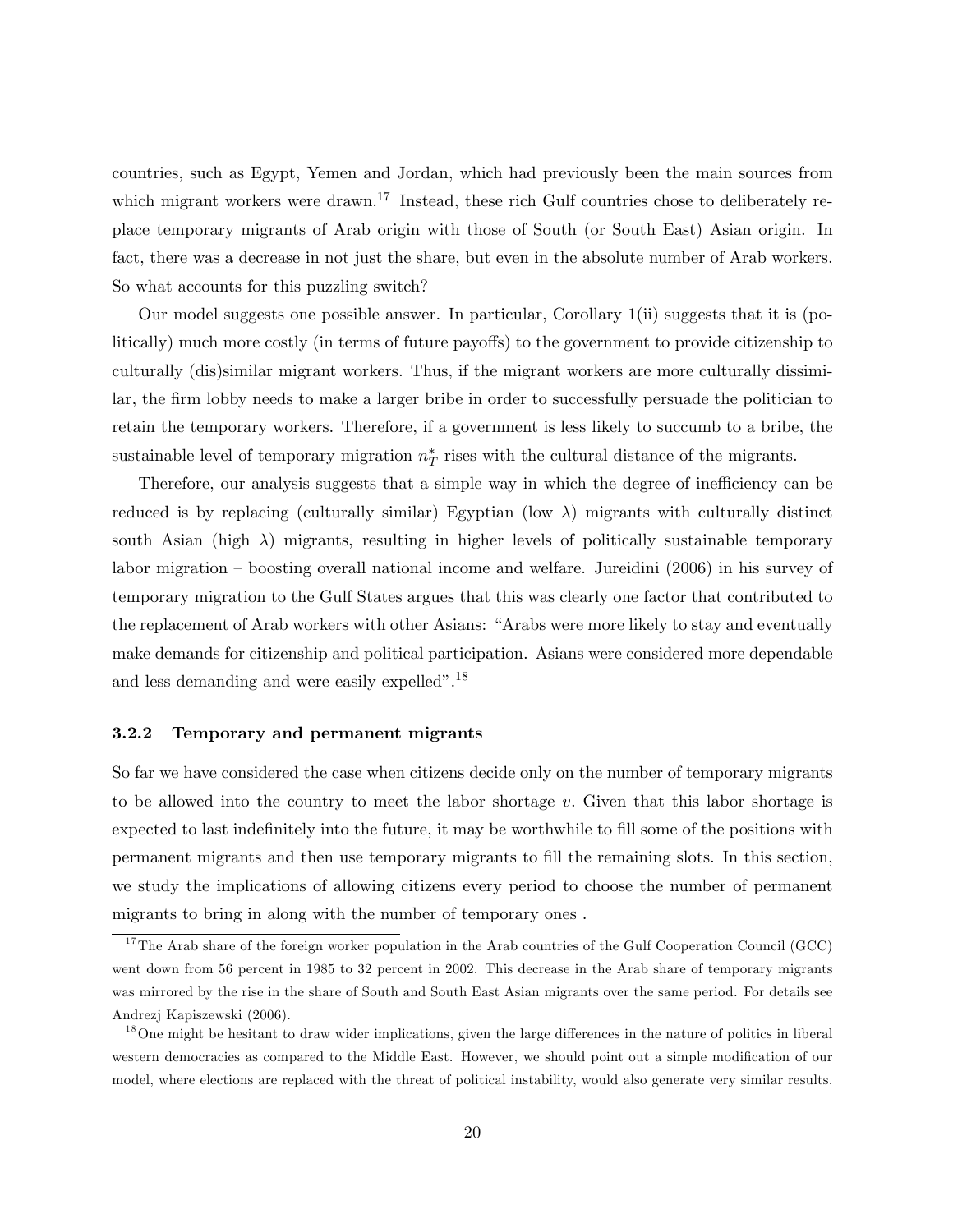If  $n_P(i)$  is the number of new permanent migrants brought in period i and  $n_T(i)$  is the number of temporary migrants allowed in that period (and repatriated at the end of the period), the overall national welfare is given by:

$$
\sum_{i=0}^{\infty} \delta^i [(y - w_0 - c_0) n_T(i) + (y - w_0 - c_0 + \frac{\delta}{1 - \delta} \beta y(s + \gamma)) n_P(i) - \delta \lambda c \left( \frac{\sum_{j=0}^i n_P(j)}{1 + a} \right)] \tag{11}
$$

As before,  $y - w_0 - c_0$  is a temporary migrant's contribution to national welfare net of the cultural costs he/she imposes. It is the same for a permanent migrant during the first period of stay, and changes to  $\beta y(s + \gamma) - \lambda c \left( \frac{\sum_{j=0}^{i} n_P(j)}{1+a} \right)$  $\frac{1}{1+a}$  for subsequent periods, which takes into account the part of the productive surplus retained by the native Örms as well as the cultural costs imposed. This overall welfare is to be maximized subject to the government's incentive constraint, which is now given for each period i by:

$$
\theta \frac{\delta}{1-\delta} [\beta y(s+\gamma)n_T(i)] + \frac{\delta}{1-\delta} [\beta y(s+\gamma)(n_T(i) + n_P(i)) - \lambda c(\frac{n_T + \sum_{j=0}^i n_P(j)}{1+a})] \tag{12}
$$
\n
$$
\leq \theta [\frac{\delta}{1-\delta}R] + \frac{\delta}{1-\delta} [\{y-w_0-c_0\}n_T(i) + \beta y(s+\gamma)n_P(i) - \lambda c(\frac{\sum_{j=0}^i n_P(j)}{1+a})]
$$

This is the same as constraint (9) in the case of only temporary migrants, now taking into account that permanent migrants are also being brought in. The important additional factor at work here is that the addition of permanent migrants changes the marginal cost of retaining a temporary worker permanently from  $\frac{1}{1+a}c'(0)$  to  $\frac{1}{1+a}c'(\frac{n_T}{1+a})$ .

In the first-best case i.e. without the incentive constraints, the optimal would involve importing all permanent migrants (if any) in the first period itself and then filling the rest of the slots using a rotating pool of temporary migrants. The intuition for this stems from the fact that the cultural costs imposed by permanent migrants are the same no matter when they are imported, so that if their productivity gains outweigh these costs, then the gains should be availed of as early as possible. We Örst show (in the lemma below) that even in the presence of constraints to ensure that the politician does not succumb to the firms' lobbying efforts, the structure of the solution remains similar, i.e., the optimal still involves importing permanent migrants only in the initial period, together with a rotating pool of temporary migrant workers. This helps to simplify analysis of the equilibrium, which we do in proposition 2.

**Lemma 1** In the presence of political constraints, the optimum will involve  $n_P(i) = 0$  for  $i \ge 1$ and  $n_T(0) = n_T(1) = n_T(2)$ .....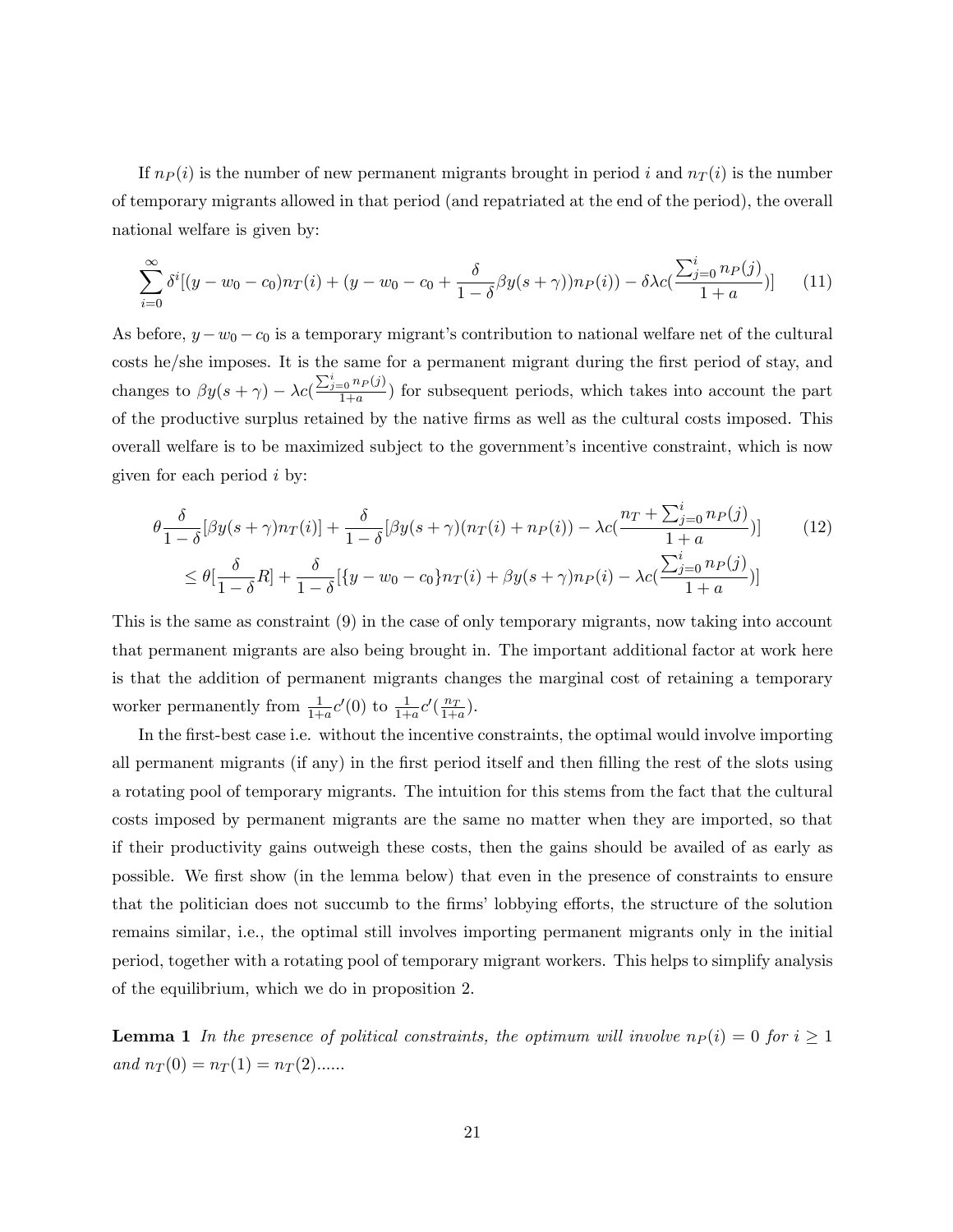PROOF: See Appendix A.

Denoting by  $n_P$  the number of permanent migrants brought in in the first period and by  $n_T$ the number of temporary migrants every period, the overall welfare is now given by:

$$
\frac{1}{1-\delta}(y-w_0-c_0)n_T + (y-w_0-c_0)n_P + \frac{\delta}{1-\delta}[\beta y(s+\gamma)n_P - \lambda c(\frac{n_P}{1+a})]
$$
(13)

while the government's incentive constraint is:

$$
\theta \frac{\delta}{1-\delta} \beta y(s+\gamma)n_T + \frac{\delta}{1-\delta} [\beta y(s+\gamma)(n_T+n_P) - \lambda c(\frac{n_T+n_P}{1+a})]
$$
\n
$$
\leq \theta \frac{\delta}{1-\delta} R + \frac{\delta}{1-\delta} [(y-w_0-c_0)n_T + \beta y(s+\gamma)n_P - \lambda c(\frac{n_P}{1+a})]
$$
\n(14)

Using  $l$  as the Lagrange multiplier on the incentive-compatibility constraint, we can write the first-order condition for the problem as:

$$
(y - w_0 - c_0) + \frac{\delta}{1 - \delta} [\beta y (s + \gamma) - \frac{\lambda}{1 + a} c'(\frac{n_P}{1 + a})] = -l \frac{\lambda}{1 + a} \{c'(\frac{n_T + n_P}{1 + a}) - c'(\frac{n_P}{1 + a})\} \tag{15}
$$

As c is convex, the right hand side of the above equation is negative. Since by assumption  $1(i)$ ,  $y - w_0 - c_0 > 0$ , it implies that  $\beta y(s + \gamma) - \frac{\lambda}{1 + \lambda}$  $\frac{\lambda}{1+a}c'(\frac{n_P}{1+a}) < 0$ . Thus, comparing it with the social optimum condition (2), one can easily see that the solution here will involve an excess number of permanent migrants as compared with the social optimum. We summarize the result in the following proposition.

**Proposition 2** In a world with political constraints, the optimal mix of migrants will involve an excess of permanent migrants as compared with the social optimum i.e.  $n_P^* > m_P$ .

The intuition for the above result is the following. Observe that the politician cares (partially) about the welfare of the citizen voter. By increasing the number of permanent migrants, the marginal cultural cost of admitting an extra migrant is raised. Thus the cultural impact of making temporary migrants permanent is now bigger, and hence the incentive constraint gets tightened. In other words, as the marginal cultural cost of immigration goes up, the politician becomes less likely to accept the lobby's bribe to retain the temporary migrants. Thus the permanent migrants play a deterrent role in reducing the politicianís incentive problem with respect to temporary migrants.

How is this level of permanent migration affected by the various parameters? This is analyzed in the following corollary to proposition 2.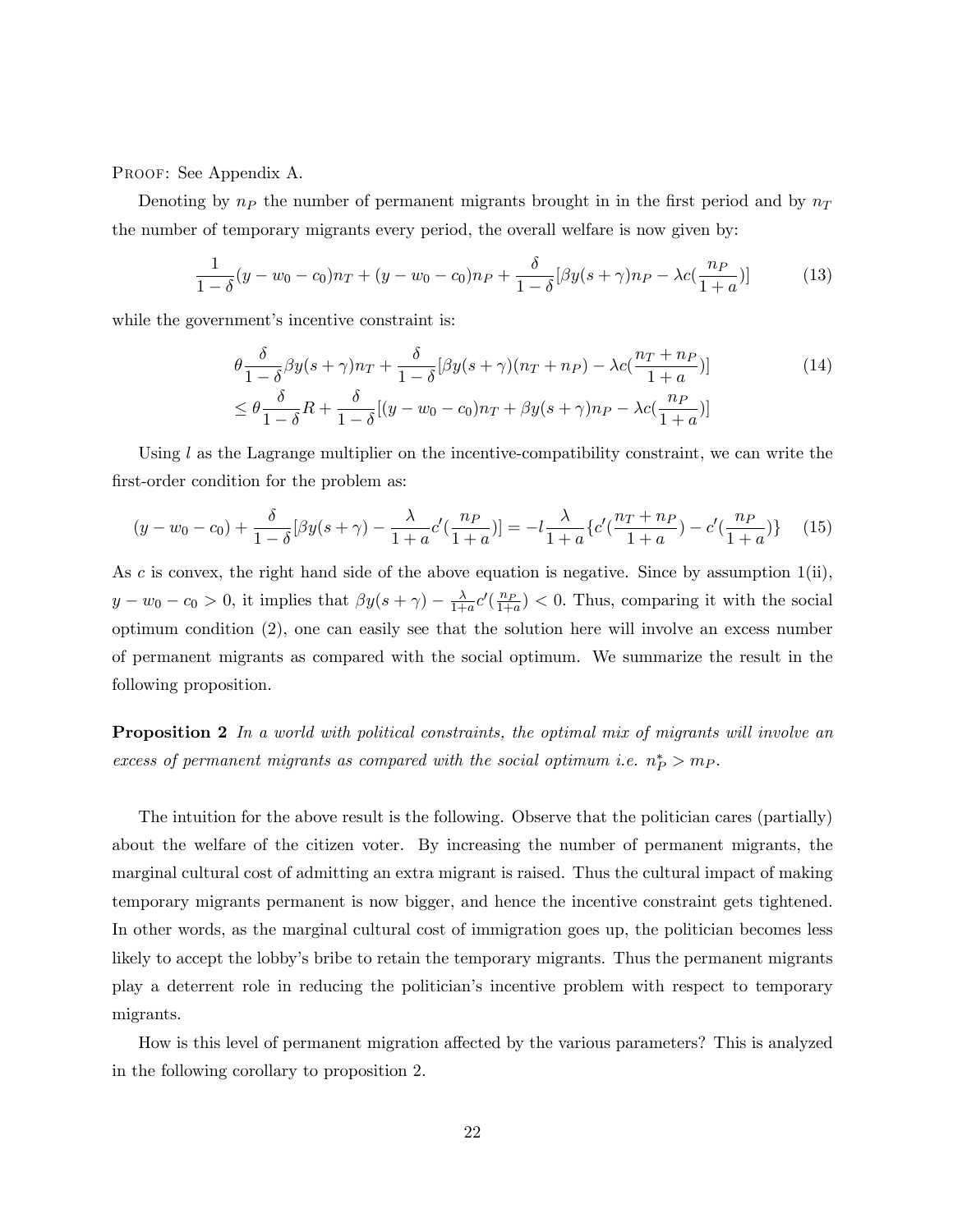**Corollary 2** The level of permanent migration  $n_p^*$  decreases with (i) a rise in the world wage  $w_0$ , or (ii) an increase in the cultural cost of temporary migration  $c_0$ . The effect of a rise in the inter-temporal productivity increase s or  $\gamma$  or in the cultural costs  $\lambda$  on the level of permanent migration is ambiguous.

#### PROOF: See Appendix.

The intuition for the ambiguous comparative static results stems from the fact that permanent migrants impact both the incentive constraint for politicians as well as the overall surplus. Increases in factors such as firm-specific productivity s, or in market-segmentation  $\gamma$ , which raise firm profitability cause the firms to lobby politicians much more aggressively to retain the temporary workers. As noted before, by raising the marginal cultural cost, permanent migrants help to tighten the politician's incentive constraint. When the incentives are more skewed, as is the case when firm profitability is higher, the incentive gain from bringing in more permanent migrants is not as high. This calculation encourages a reduction in the number of permanent migrants brought in when s or  $\gamma$  is high. On the other hand, by raising the lifetime surplus from permanent migrants, an increase in s or  $\gamma$  suggests an increase in their number. These effects go in opposite directions, and thus their overall impact on the number of permanent migrants depends on which effect dominates. Similarly, an increase in the cultural cost parameter  $\lambda$  positively impacts the incentive constraint, but negatively the overall surplus. Indeed, these results can help inform the historical trajectory of migration policy in the United States.

The Civil Rights Movement and the Shift from Temporary to Permanent Migration: Consider the following major legislative changes that took place in 1964-65 in the United States. First, in December 1964 the Bracero Program was formally terminated after having been in place since 1942. This was one of the largest temporary worker programs in the world, and sponsored over 4.5 million border crossings of Mexican labor to work in the farm sector in California over the period 1942-64. Soon after, the Federal Government in the United States changed its immigration policy, with the passage of the landmark Immigration and Nationality Act of 1965. This Act was revolutionary in that it allowed immigration from (non-European) countries where the racial, ethnic and cultural makeup of the country was very different from that of the citizens of the U.S. at that point in time. Finally, around the same time, Congress passed the landmark Civil Rights Act of 1964 and the Voting Rights Act of 1965.

Typically, these three events have been analyzed independently of each other. In contrast, our starting point is to treat the contemporaneous occurrence of these events as not just a coincidence,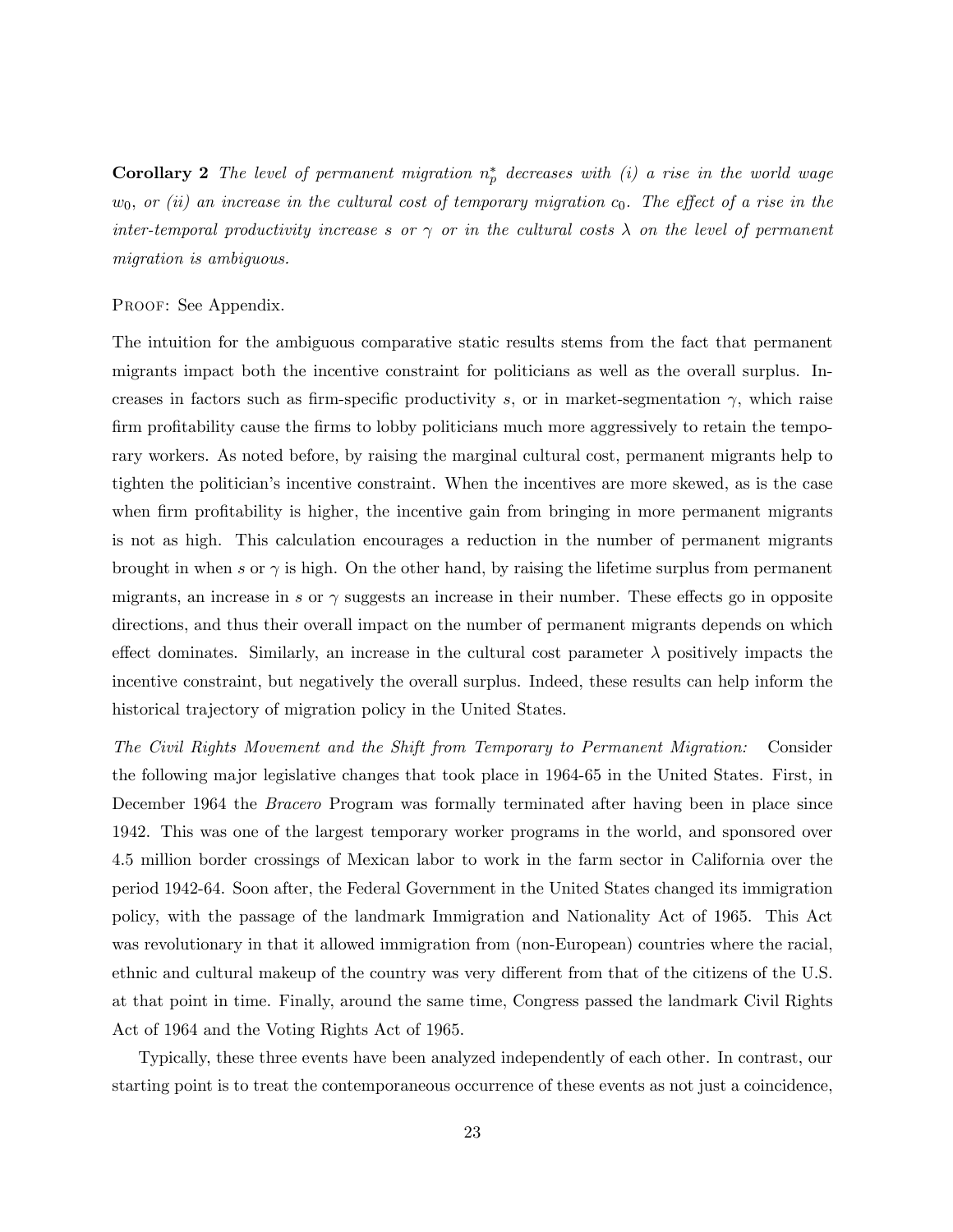but rather as a series of inter-related outcomes. Prior to the Immigration Act of 1965, immigration quotas were on the basis of national-origin quotas established in 1920. In practice, as argued by Chin (1996) there were strong racially based restrictions that prevented non-white individuals (most pointedly from Asia) from immigrating to the  $U.S.^{19}$  The Civil Rights movement played a pivotal role in changing attitudes towards, and the public tolerance of, individuals of very different ethnic-cultural makeup from the existing population (a decline in  $\lambda$ , in the context of our model).<sup>20</sup> Furthermore, Jenkins (1999) suggests that in the wake of Lyndon Johnson's landslide victory, congressional liberals simultaneously pushed to bring about an end to the Bracero program, pass the Civil Rights Act, as well as push through the Immigration and Naturalization Act of 1965. Indeed Wells (1996) argues that the Civil Rights Movement played an important role in the termination of the Bracero program. While a number of explanations can be offered for the passage of each of these major pieces of legislation taken individually, taken together, it is highly likely that the shift in popular attitudes towards individuals of a different cultural makeup also had a major role to play in all of these policy changes. We summarize the above discussion in the following remark.

REMARK 2: There exists a sufficiently large decline in  $\lambda$  such that temporary migration is replaced by a permanent migration program. In particular, there exists a  $\lambda_1 > \lambda_2$  such that  $n_T^*(\lambda_1) > 0$ and  $n_P^*(\lambda_1) = 0$  while  $n_T^*(\lambda_2) = 0$  and  $n_P^*(\lambda_2) > 0$ .

ì....whether or not aliens had a right to immigrate on a race-neutral basis, o¢ cials recognized that racism in immigration was a civil rights issue because of its effect on Americans. Dean Rusk for example, observed that immigration policy had significant domestic, as well as foreign effects: 'Given the fact that we are a country of many races and national origins, that those who built this country and developed it made decisions about opening our doors to the rest of the world, that anything which makes it appear that we, ourselves, are discriminating in principle about particular national origins, suggest that we think.....less well of our own citizens of those national origins, than of other citizens'."

 $19$ For example a person of Asian racial descent who was born and raised in Brazil was treated as Asian, and not Brazilian, for the purpose of immigration.

 $20$  For instance, Chin (1996) argues that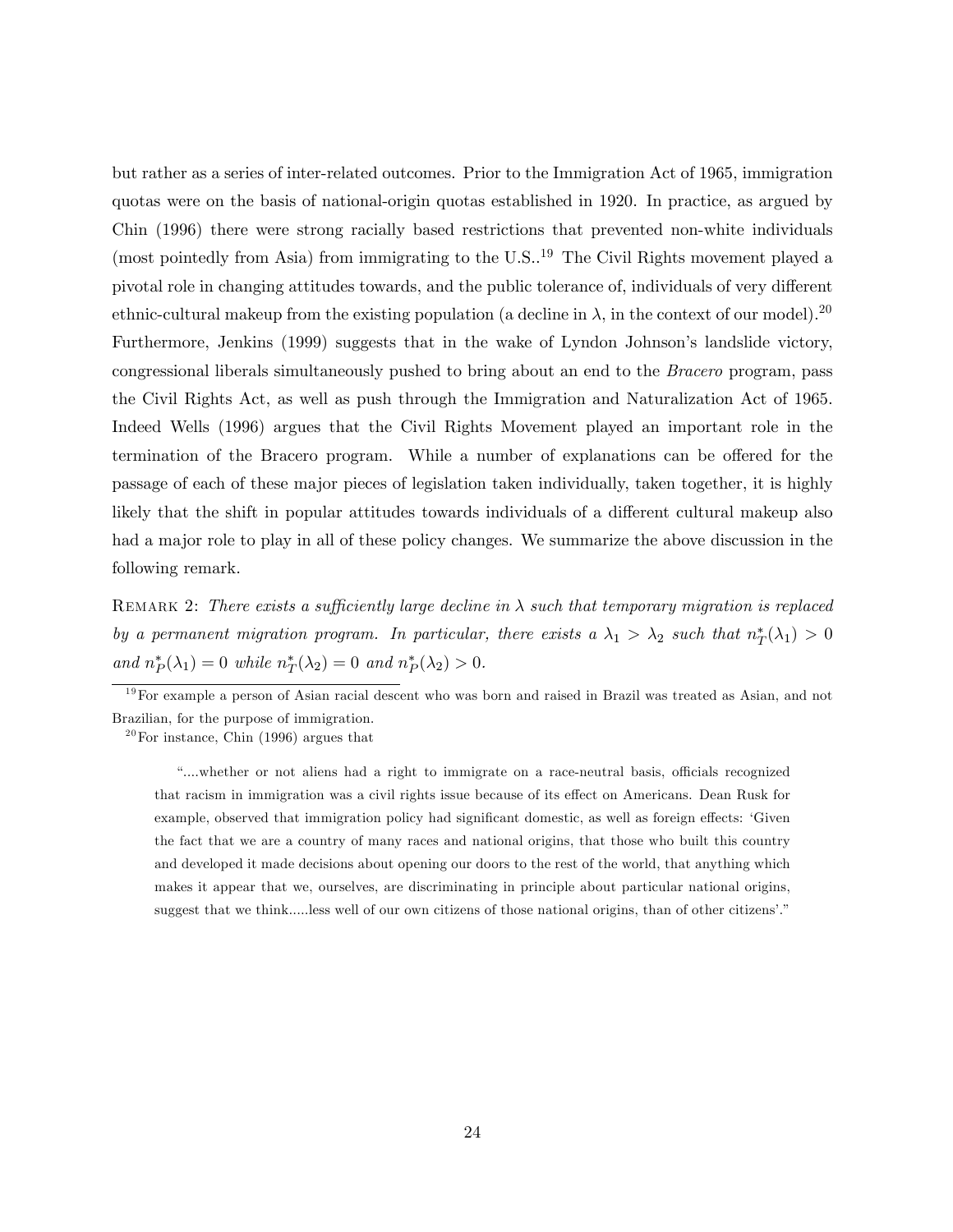### 4 Culture and Assimilation

### 4.1 Migration Policy and Cultural Assimilation

Our analysis has so far has taken the cultural costs to be exogenously given. In reality, the magnitude of these cultural costs imposed by migrants depends on the degree to which they have culturally assimilated in the host country. For instance, a number of influential commentators have compared the difference between the immigrant experience in the United States versus that in much of Europe. In broad terms, the United States is considered to be more of a 'melting pot' where migrants invest in assimilation and are welcomed (Waters and Jiminez, 2005). In contrast, barring a few exceptions, in Europe migrants often do not make investments in assimilation and are socially segregated (Huntington, 2004). Indeed these broad patterns of cultural assimilation across the Atlantic also mirror differences in the nature of migration policy, with permanent migrants being much more important in the  $U.S.<sup>21</sup>$  In this section we show how our framework can be adapted to reflect these broad differences. In doing so, we show that the greater assimilation in the U.S. need not be because socio-cultural fundamentals are different. Rather, it may be because of the existence of multiple cultural equilibria.

We begin by observing that the migrant's willingness to imbibe the local cultural ethos and assimilate is (in part) a choice variable for the migrant and is likely to be determined by the returns to this investment. From the migrant's point of view, the perceived returns to investment in socio-cultural assimilation is driven by two concerns. First, is the expected length of time the migrant worker plans to stay, work and live in the country.<sup>22</sup> Since our focus here is on the length of time that the migrant spends in the country, we primarily focus on this channel. However, before we move on, it is perhaps appropriate to mention that there is a second factor which affects investment in cultural assimilation. This occurs if natives make complementary investments in accepting and welcoming migrants. After all, social interactions are a two-way process, depending

 $^{22}$ Dustmann (1999) shows using German data that the degree of investment in human capital (language) depends on the expected length of time the migrant expects to be in the host country.

<sup>&</sup>lt;sup>21</sup> For instance, an editorial in *The New Republic* (dated  $04/17/2006$ ) argues that "..there is little that is more antithetical to the American ideal than a guest worker. While there are dangers in romanticizing this countryís immigrant heritage, it is an unmistakable part of the national ethos. For generations, immigrants have come to the United States in search of a better life. In the process, they often remake themselves  $\overline{\phantom{a}}$  as Americans. Even those who are here illegally, and whom we call illegal immigrants, can transcend that identity  $\sim$  or at least see their children who are born here transcend it. But a guest worker and his family have no such opportunity for transcendence....Indeed, to see the pernicious (and un-American) nature of a guest-worker program, one need only look across the Atlantic at the misery such programs have wrought in Europe."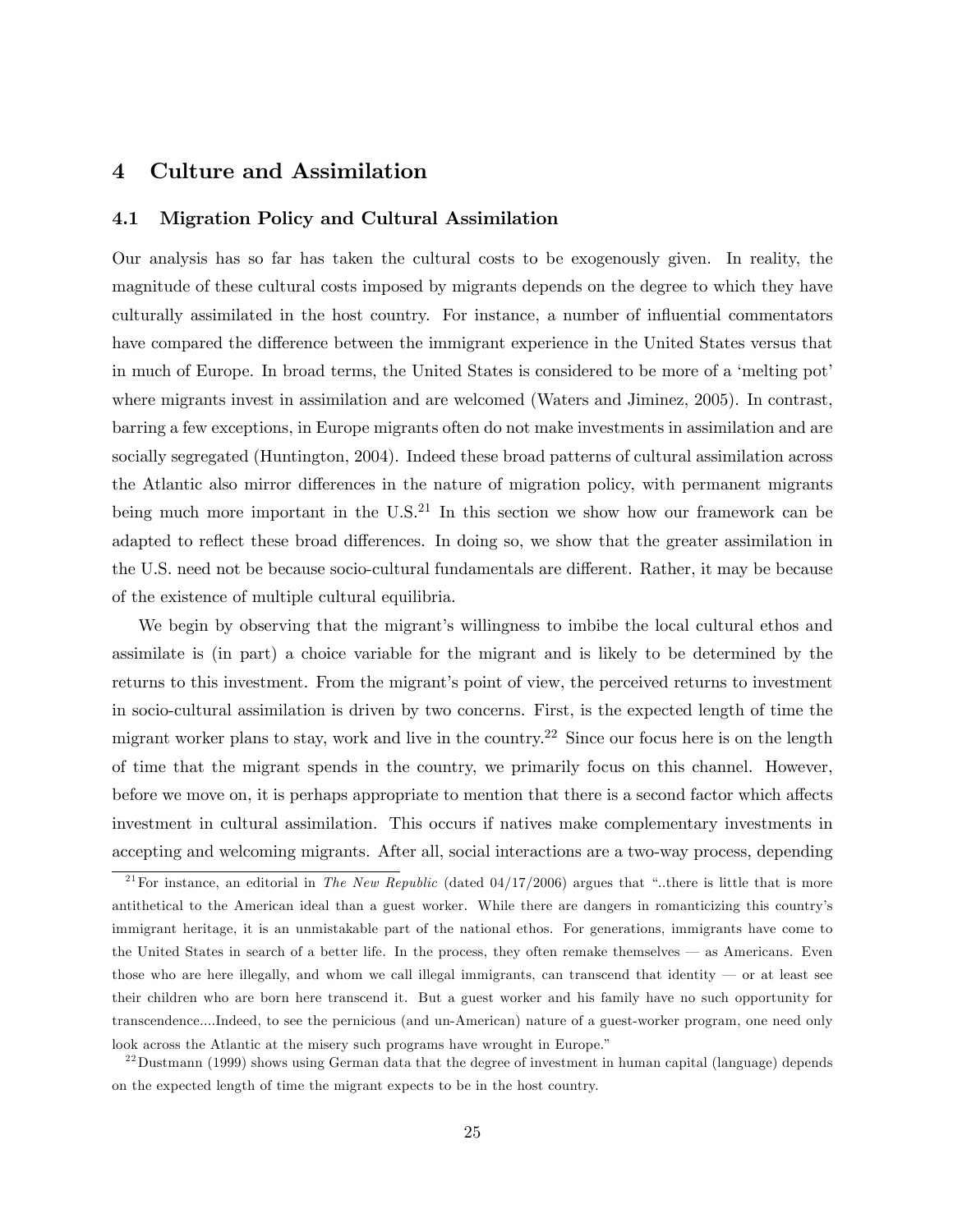on attitudes and investments made by both migrants and natives. Indeed it is easy to see that this two-way interaction can give rise to multiple equilibria.<sup>23</sup> While the possibility of multiple equilibria is relatively easy to see in the case of two-way investments by migrants and natives, there is an additional more subtle argument that generates a similar outcome through its interaction with migration policy. We describe this now.

In particular, for temporary migrants a key issue is whether they can reasonably expect to be made permanent. For example for many migrant workers in the U.S., an H1-B temporary permit is perceived to be a reliable stepping stone towards their permanent resident status (see Table 1 for additional examples). Therefore, if temporary migrants believe that they have a good chance of being made permanent, then their payoff from such investment in imbibing the local culture is much larger. Conversely, if they perceive themselves to be truly temporary (having to return to their home country at the end of their tenure), then such temporary migrants will have very little incentive to invest in cultural assimilation. On the other hand, the decision by temporary migrants to homogenize themselves or not affects the natives' attitudes towards making them permanent, and also impacts on their decision of how many temporary migrants to bring in the first place. Thus the two decisions (that by the migrants and the natives) are interdependent, resulting in the possibility of multiple equilibria.

To examine this possibility we extend our benchmark model in a simple way by endogenizing the migrants' decision at cultural assimilation and by allowing for the possibility that some temporary migrants may be made permanent in the long run. Specifically, temporary migrants can decide whether or not to invest in assimilation with the host country culture, (e.g. by learning the local language and customs, making an effort to attend and participate in local customs). We assume that if migrants incur a cost e, they reduce the cost they impose on the local society from  $\lambda_0$ to  $\lambda_1$ , where  $\lambda_0 > \lambda_1$ . Temporary migrants' decision to incur this cost or not depends on their perceived probability of becoming permanent migrants into this society and their gains from such assimilation with the local culture. We denote these gains from increased interaction with the locals by V. Second, we allow for the possibility that natives may prefer some degree of cultural

<sup>&</sup>lt;sup>23</sup>If a migrant believes that natives are relatively insular and unlikely to interact meaningfully with him, then he will have diminished incentives to invest in cultural assimilation and may indeed prefer to spend more of his time associating with fellow migrants. On the other side, if natives believe that migrants will not invest in assimilation, they too have little to gain from making an effort to culturally interact with the migrants. This may result in a ìghettoî like equilibrium where migrants are socially segregated from natives. In contrast, if each group believes that the other will also make investments in social integration, then we have an equilibrium where there is a good degree of socio-cultural assimilation.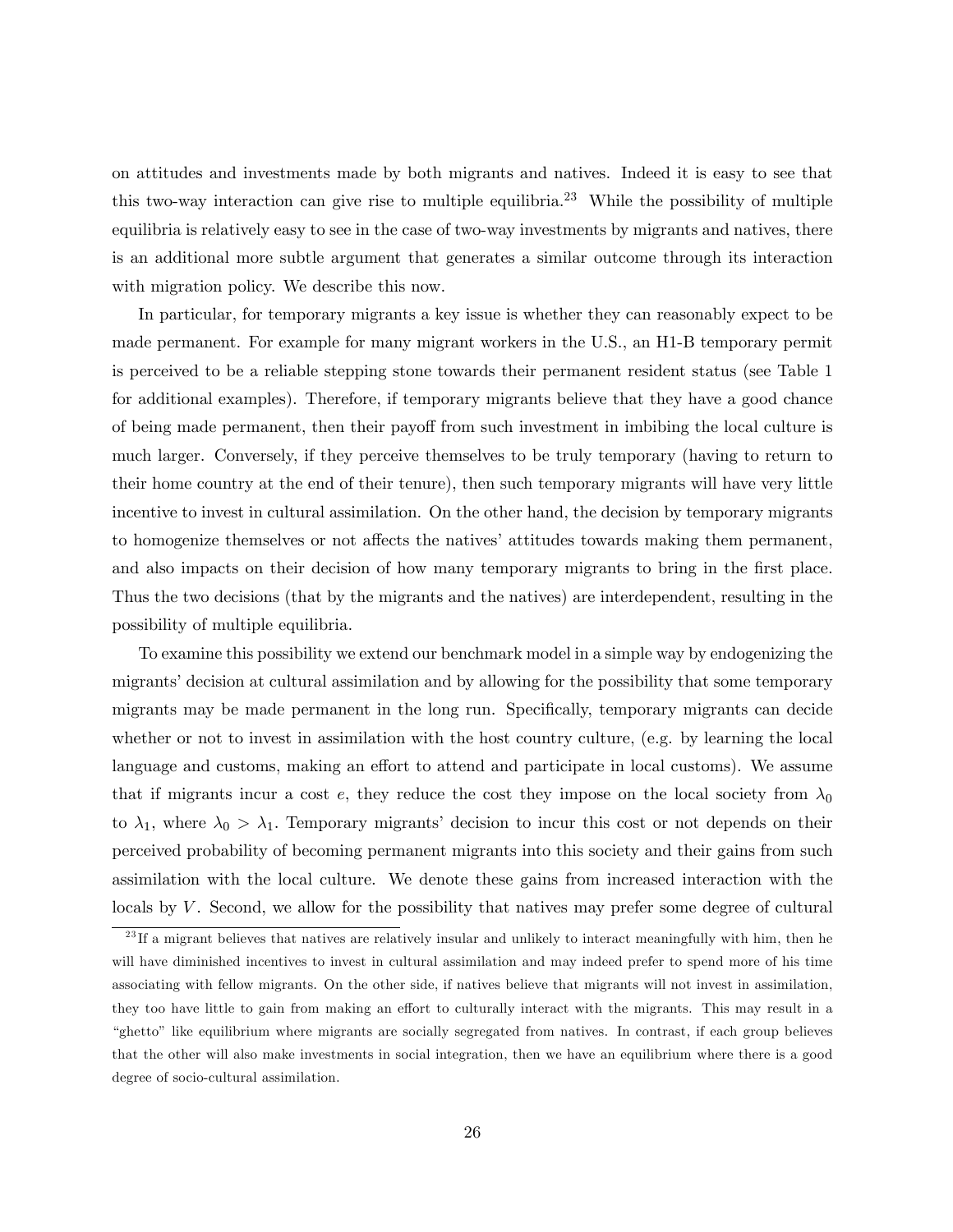diversity.<sup>24</sup> To model this in the simplest manner, we assume that  $d(n_P)$  is the diversity benefit to natives every period from bringing in  $n_P$  permanent migrants. However, apart from contributing to increased diversity, permanent migrants impose other costs on the natives as discussed before, and we still use  $\lambda c(\frac{np}{1+a})$  to denote these costs. In all other respects the model is the same as earlier.

The timing of the game is as before, with  $n<sub>T</sub>$  temporary migrants admitted at the beginning of each period. Each migrant decides whether or not to make the private investment in cultural assimilation with the local populace. At the end of the period, if the government succumbs to the firm lobby, all  $n_T$  are made permanent. On the other hand, if it does not succumb, then among this group of temporary migrants,  $n<sub>P</sub>$  are made permanent. In making this decision, the government cannot observe the degree of assimilation undertaken by each individual migrant and so it chooses the  $n_P$  permanent migrants *randomly* from among the pool of  $n_T$  temporary migrants. Thus if  $n_P$ increases or the pool of temporary migrants  $n<sub>T</sub>$  decreases, the chance for each individual migrant to be absorbed permanently goes up.

An equilibrium for this game consists of the number of temporary migrants  $n<sub>T</sub>$  who are brought in at the beginning, investment decisions by them in cultural assimilation and the fraction of them who are admitted as permanent migrants, along with (as before) an electoral rule specifying government repatriation as a function of its actions.

Under these assumptions we can show the following results, summarized in the proposition below.

**Proposition 3** If the ratio  $e/V$  is in an intermediate range, there exist multiple equilibria where, in one equilibrium, temporary migrants invest in cultural assimilation and are likely to be made permanent citizens; and in the other equilibrium, temporary migrants do not invest in cultural assimilation and are likely to remain temporary. In contrast, if  $e/V$  is sufficiently small (large), then there is a unique equilibrium, where all temporary migrants invest (do not invest) in cultural assimilation.

The argument is the following. First, if  $\lambda_i$  is the degree of cultural costs imposed by the temporary migrants, then the optimal number of permanent migrants requires trading off the diversity benefits against the cultural costs (ignoring productivity gains). This results in the optimal number of

 $24$ This relaxes the assumption made in our benchmark model that permanent migrants only impose (negative) cultural costs on the natives. While a simplification, in reality natives perhaps also gain from the cultural diversity that is brought by new migrants.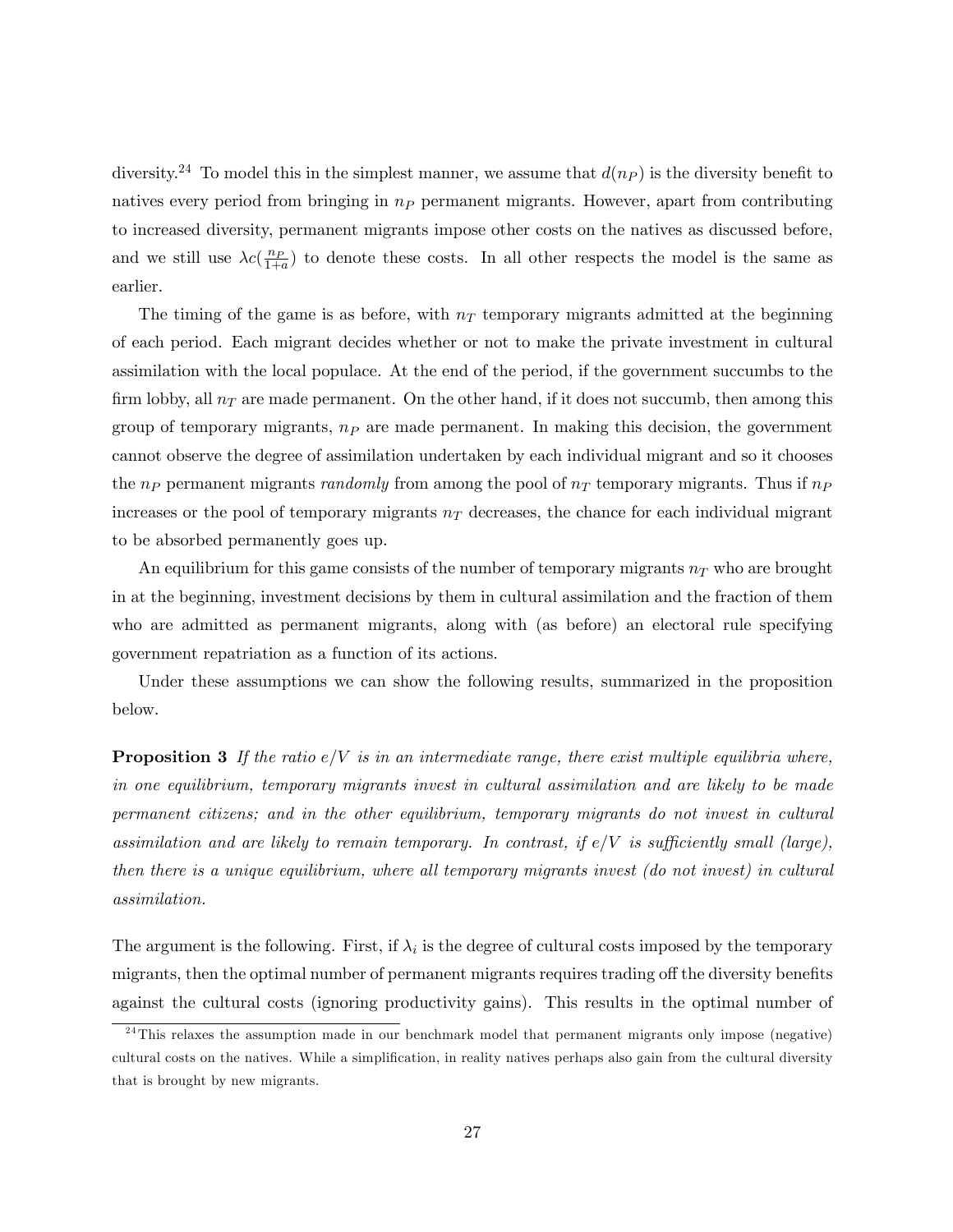permanent migrants to be given by:

$$
d'(n_P^i) = \frac{\lambda_i}{1+a} c'(\frac{n_P^i}{1+a})
$$
\n(16)

Note that, when the cultural costs imposed by migrants  $(\lambda)$ , are low, it is optimal to admit more permanent migrants as the marginal cost that they impose are smaller. Let us denote by  $n_P^1$  and  $n_P^0$  the number of permanent migrants and by  $n_T^1$  and  $n_T^0$  the number of temporary migrants when the migrants do and do not assimilate respectively. Note that  $n_P^0 < n_P^1$  as the costs imposed by assimilated migrants is lower.

From each migrant's perspective, the probability of being made permanent is given by  $n_P^i/n_T^i$ and thus they incur the cost of cultural assimilation only if:

$$
\frac{n_P^i}{n_T^i}V - e > 0\tag{17}
$$

As noted before  $n_P^0 < n_P^1$ . To study the impact of  $\lambda_i$  on the number of temporary migrants to be brought in, recall from section 3.2 that as the cultural cost imposed by permanent migrants is lowered, the government's incentive constraint becomes harder to sustain as deviating from the given policy does not cost as much. This point is made specifically in Corollary 1 where as  $\lambda$ decreases, so does  $n_T$ . In the present context, since  $\lambda_1 < \lambda_0$ , it implies that  $n_T^1 < n_T^0$ .

Combining the two facts,  $n_P^0/n_T^0 < n_P^1/n_T^1$ . In other words, in the case where migrants do invest in assimilation, the pool of temporary migrants brought in every period is smaller and the number of them made permanent is higher. Thus the chances for any individual migrant to be made permanent is high in this case, thus justifying their investment in assimilation in the first place. More specifically, this happens if  $\frac{n_P^1}{n_T^1}V > e$ . At the same time, if  $e > \frac{n_P^0}{n_T^0}V$ , it implies that of the large pool of temporary migrants brought in every period, too few are made permanent for any of them to invest in assimilation with the local culture. Thus, when  $\frac{n_P^1}{n_T^1}V > e > \frac{n_P^0}{n_T^0}V$ , we have the possibility of multiple equilibria.

On the other hand, if  $\frac{n_p^0}{n_T^0}V > e$ , then the only equilibrium is where everyone invests in assimilating into the local society, while at the opposite extreme, if  $e > \frac{n_P^1}{n_T^1}V$ , then the only equilibrium involves no assimilation by migrants, with very few temporary migrants being made permanent and most being repatriated at the end of their tenure. This completes the argument.

### 4.2 Cultural Heterogeneity and Migration: Some Microfoundations

The maintained assumption of this paper is that worker migration affects native welfare not only through its effect on overall income but also its effect on the culture of the host country. However,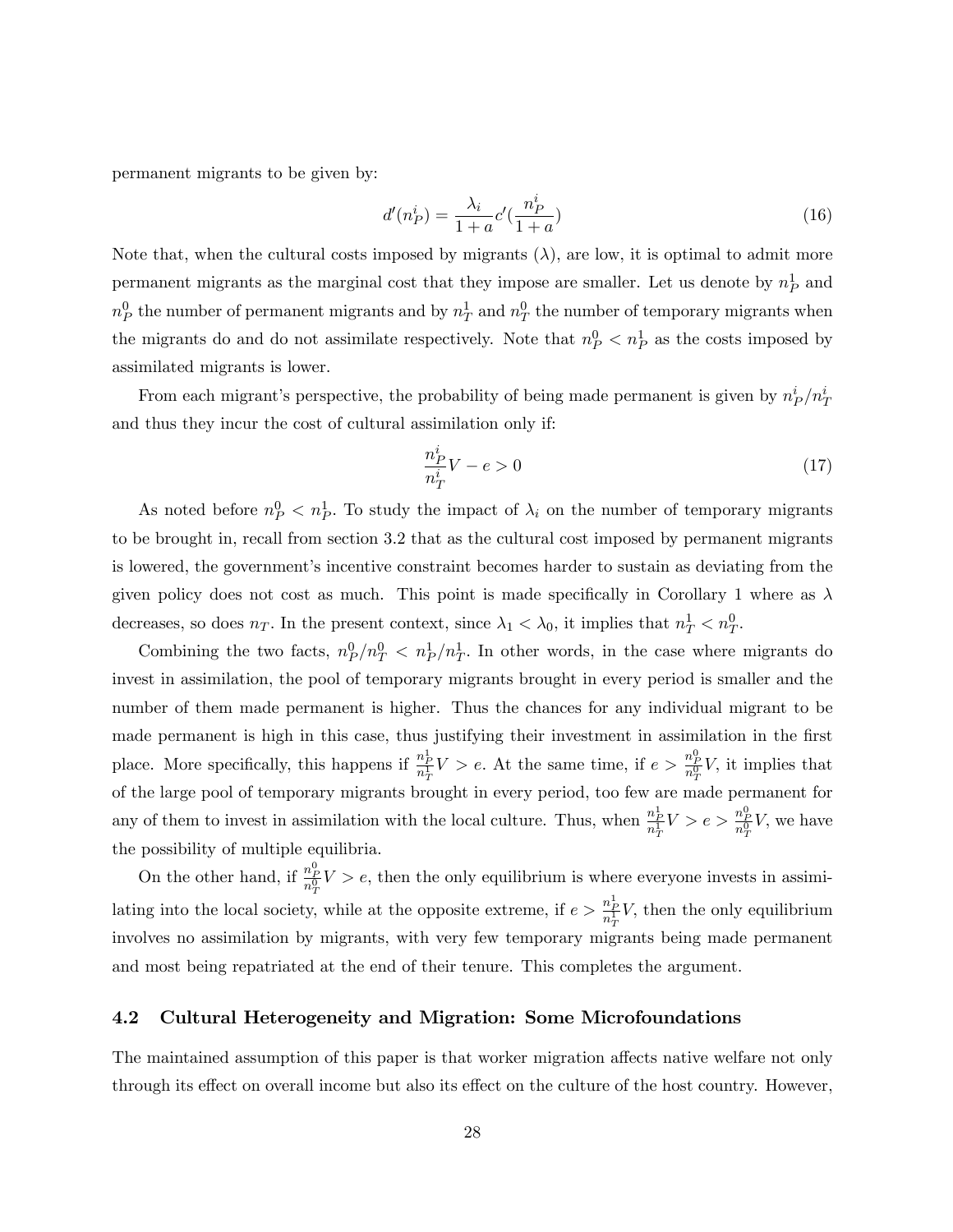we further assumed that (under some conditions) the effects of permanent migration on native welfare are likely to be different from that of temporary migration. Indeed we suggested that even if one set aside distributional considerations, the political backlash against permanent migration may well be more severe than against temporary migration. We now elaborate on one such mechanism.

The key distinction that we highlight is that permanent immigrants acquire citizenship and voting rights. This has the potential to change the political dynamic at least at the local level. For example, take education. As pointed out by Alesina, Baqir and Hoxby (2004), there is a fundamental tradeoff that affects the provision of local public goods like education, namely that between the benefit of economies of scale and the cost of an increasingly heterogeneous population. For instance, there may be significant differences in preferences (on average) for bilingual education between the native and the immigrant population. Natives may prefer to spend school resources for extra piano classes while the immigrant may prefer particular language lessons. For simplicity, we capture these differences in a single dimension – the unit line. Assume that an individual i has payoffs given by  $u_i = w - A(g - x_i)^2$ , where g is the location of the public good provided (e.g. the share of resources spent on piano lessons) and  $x_i$  is the 'location' of the individual i, representing his ideal choice. Here A is a parameter denoting the importance of the publicly provided good in an individual's utility. It is likely to be low in an economy where there are ample alternatives to public education, for example. The second term in the utility function is the payoff to the individual from the local public good, with his payoff decreasing (at a convex rate) in the distance between his ideal point and the point actually chosen. Given this utility function, an individual's ideal choice for the public good is  $g = x_i$ .

Let us assume that native preferences are uniformly distributed on the unit line, with the (pre-immigration) median voter preferences among the natives (and therefore the location of the public good) given by  $g^N = \frac{1}{2}$  $\frac{1}{2}$ . To make the point in the simplest manner, we assume that all migrants are identical and have their public good preferences given by  $x_M = 1$ . Then the addition of permanent migrants to the society results in a shift in the identity of the median voter. Suppose the initial mass of natives is unity, and that of the migrants is n; the median voter now changes from the one located at  $x_i = \frac{1}{2}$  $\frac{1}{2}$  to that located at  $x_i = \frac{1+n}{2}$  $\frac{+n}{2}$ , resulting in a change in public good provision to  $g^M = \frac{1+n}{2}$  $\frac{+n}{2}$ . Given the preferences, the utility of a native located at  $x_i$  is now given by  $u_i = w - A(\frac{1+n}{2} - x_i)^2$ ; thus, natives whose preferences are closer to  $x_i = 1$  gain, while those located near  $x_i = 0$  lose. What about overall welfare? Evaluating aggregate utility for the natives, it changes from  $w - \frac{A}{12}$  to  $w - \frac{A}{12} [1 + 3n^2]$  after the addition of a mass n of permanent migrants to the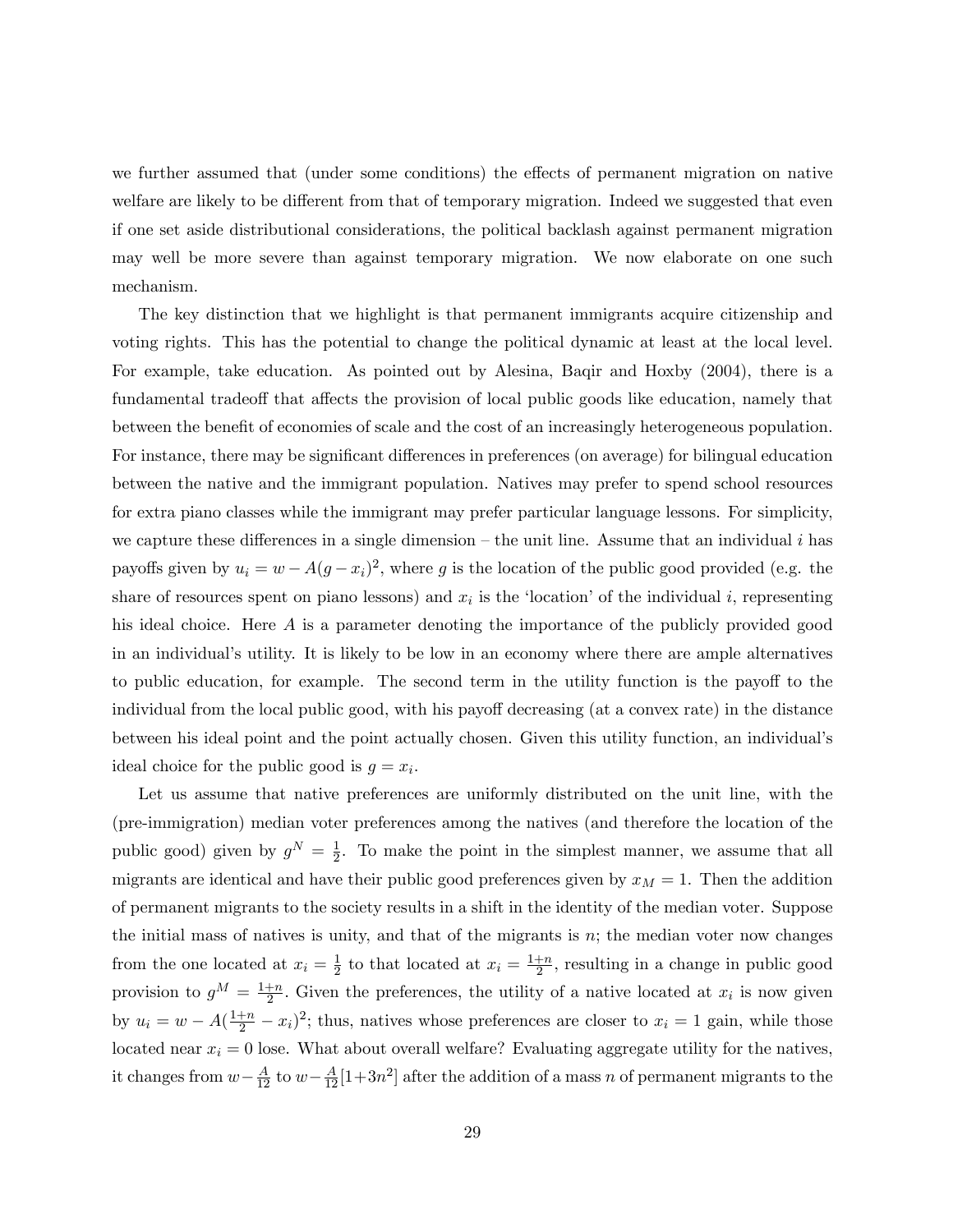society. Thus there is a decrease in overall welfare by  $\frac{A}{4}n^2$ . The following proposition summarizes the impact.

**Proposition 4** Overall welfare for the native population falls at an increasing rate with permanent migration. Furthermore, the negative impact of permanent migration is higher the greater is the  $importance of public goods on citizens' welfare.$ 

Note that, as we have assumed in reduced form for our basic model, the cost imposed by the migrants is convex in their number. Notice also that the impact is higher the bigger is A: This implies that the constraints on immigration are likely to be higher in countries where there is greater dependence on goods and services that are publicly provided and hence there is enhanced concern that immigration may change the nature of their provision. Again, this may serve to partly explain the difference in attitudes towards immigration between the US and Europe (where publicly provided goods/services are more prevalent than in the US).

Notice that temporary migrants do not skew the allocation of resources for local public goods as much. This is mainly because of two factors: one, temporary migrants lack political clout and are unlikely to affect public good allocation to the same degree as permanent migrants; two, temporary migrants are less likely to bring with them their children and families, and therefore may not be as concerned with the provision of public goods such as education.

# 5 Conclusion

Aging populations, rising pension payments and labor shortages in parts of the developed world are likely to increase the debate on the shape of migration from the developing world. This paper explores a neglected channel that may prevent lowering of barriers to labor migration even in the face of greater economic gain  $-$  namely, concern about the country's culture and identity. Despite the potential to boost world income, the analysis here suggests that any policy aimed at encouraging migration will face political limits driven by cultural concerns.<sup>25</sup> In particular we

 $25$ Kremer and Watt (2008) propose a policy which is designed to be both Pareto improving and politically feasible. They suggest that relaxing restrictions on the "migration of foreign private household workers can potentially (1) equalize wages among natives, (2) provide a fiscal benefit, and (3) limit the perceived impact of immigration on culture and crime.î Despite its attractive features, our framework suggests caution about some of the political constraints that even such an apparently attractive program might face. The key point is that the household sector is one in which the (employer-specific) productivity of the worker naturally rises over time. For example, over time there is likely to be a household-specific increase in productivity of au pairs. By contrast, there are likely to be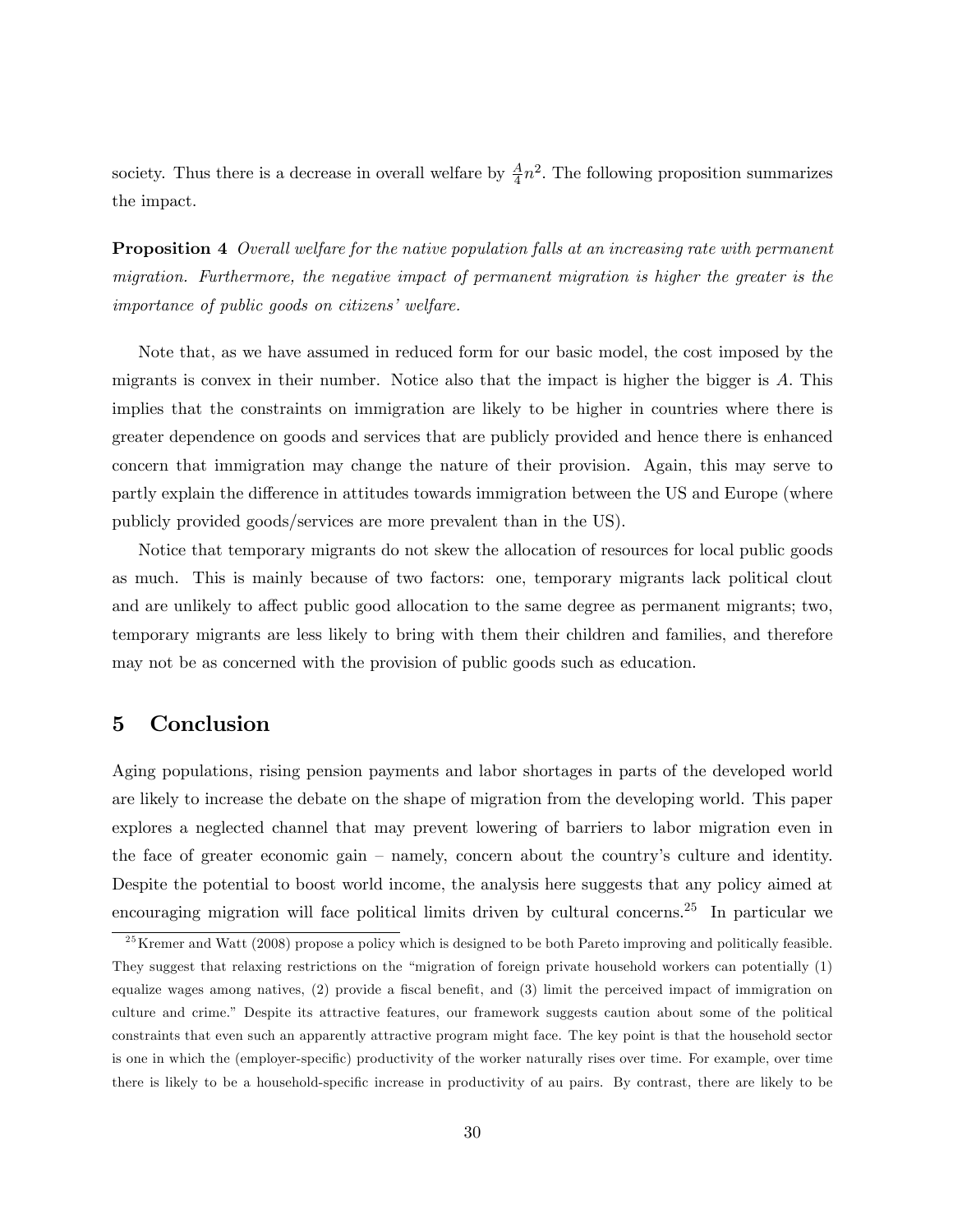demonstrate that countries may fail to encourage worker migration even if such a policy has no distributional impact and where enforcement of policy is administratively costless. The inefficiency that arises affects both the levels of temporary and permanent migration. Furthermore, our framework also allows us to understand which countries may find it politically difficult to take advantage of the globalization of labor migration and points out that simple alterations in workeremployer tying requirements can help make greater amounts of labor migration politically feasible.

While the era of substantially freer international labor migration may be a long time coming, our formal model suggests that there are several politically feasible policies that may allow at least some of the gains from labor market liberalization to be realized. This paper is but a first step in examining the impact of culture on the politics and pattern of migration policy. Many other issues remain for future work - for example, the dynamics in the process of cultural assimilation by migrants and the resulting impact on future migration policy. Should host countries deliberately choose a diverse migrant pool or focus instead on importing migrants from a particular cultural area? We leave this and much else for further exploration.

small differences in the productivity of workers with different amounts of experience in, say, the fast-food industry. Our model suggests, pace Kremer and Watt (2008), that the political feasibility of temporary migration programs might be greater in the latter sector than in the household production sector.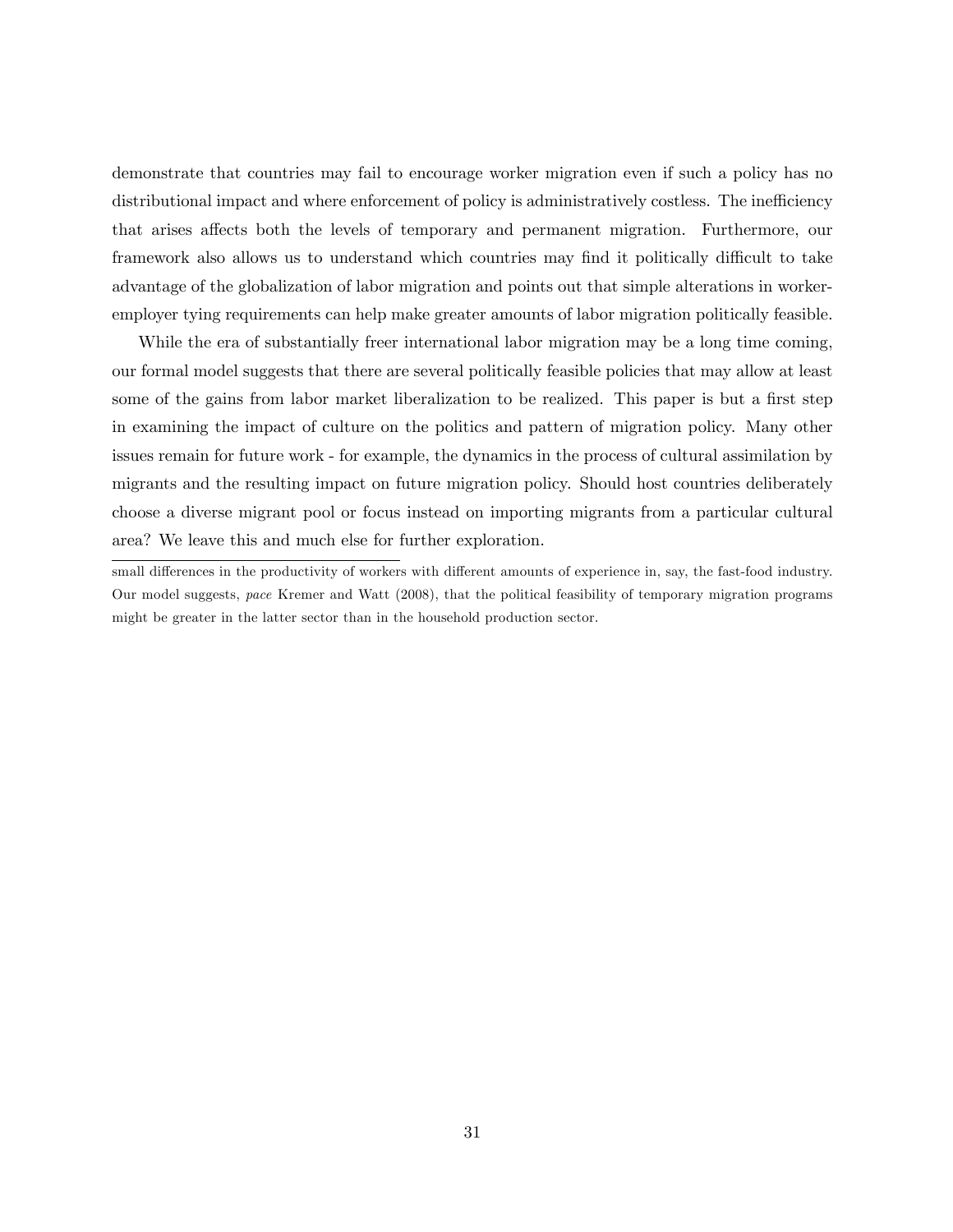# References

Alesina, Alberto and Eliana La Ferrara (2005), "Ethnic Diversity and Economic Performance", Journal of Economic Literature, 43(3):762-800.

Alesina, Alberto and Enrico Spolaore (1997), "On the number and size of nations", Quarterly Journal of Economics, 112(4):1027-1056.

Alesina, Alberto, Reza Baqir and Caroline Hoxby (2004), "Political Jurisdictions in Heterogeneous Communities", Journal of Political Economy, 112(2):348-396.

Bauer, Thomas, M. Lofstrom and Klaus Zimmerman (2000), "Immigration Policy, Assimilation of Immigrants and Natives Sentiments towards Immigrants: Evidence from 12 OECD Countriesî, IZA Discussion Paper 187.

Besley, Timothy and Stephen Coate (1998). "Sources of Inefficiency in a Representative Democracy: A Dynamic Analysis". American Economic Review 88(1):139-56.

Blanchard, Olivier (2005), "A Macroeconomic Survey of Europe", MIT Working Paper.

Borjas, George (1995), "The Economic Benefits from Immigration", Journal of Economic Perspectives, 9(2): 3-22.

Card, David, Christian Dustmann and Ian Preston (2009), "Immigration, Wages and Compositional Amenities", *NBER* Working Paper No. 15521.

Chin, Gabriel (1996), "The Civil Rights Revolution Comes to Immigration Law: A New Look at the Immigration and Nationality Act of 1965", *North Carolina Law Review*, 75(273), pp 87-160.

Coate, Stephen and Stephen Morris (1999), "Policy Persistence", American Economic Review.

Dolmas, Jim and Gregory Huffman (2004), "On the Political Economy of Immigration and Income Redistributionî, International Economic Review, vol 45(4), pp 1129-1168.

Dustmann, Christian (1999), "Temporary Migration, Human Capital and Language Fluency of Migrants" Scandinavian Journal of Economics,  $101(2)$ , 297-314.

Epstein, Gil S. and Ira N. Gang (2008), "Ethnicity, Assimilation and Harassment in the Labor Market", in A. Constant; K. Tatsiramos; K.F. Zimmermann (eds.): Ethnicity and Labor Market Outcomes (Research in Labor Economics, Vol. 29), Bingley, 2009, 67 - 88

Epstein, Gil S. and Ira N. Gang  $(2010)$ , "A Political Economy of the Immigrant Assimilation: Internal Dynamicsî, Discussion Paper no. 5059, IZA, Bonn.

Facchini, Giovanni and Anna Maria Mayda (2009), "Individual attitudes towards immigrants: Welfare-state determinants across countries", Review of Economics and Statistics, 91(2):pp 295-314.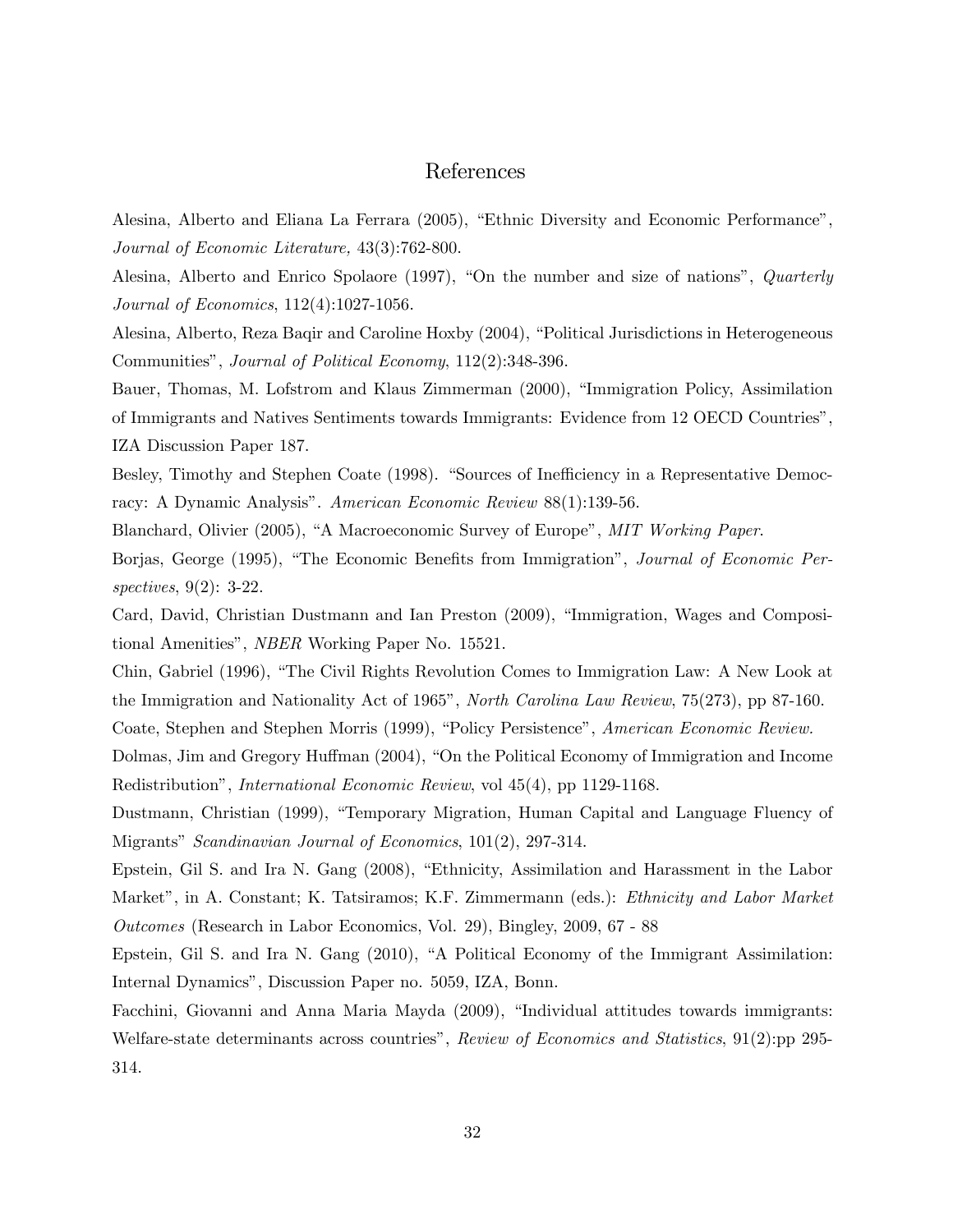Facchini, Giovanni and Gerald Willman (2005), "The Political Economy of International Factor Mobility", *Journal of International Economics*, 67: pp 201-19.

Freeman, Richard (2006), "People Flows in Globalization", NBER Working Paper 12315.

Hanson, Gordon (2008), "The Economic Consequences of the International Migration of Labor", NBER Working Paper 14490.

Helpman, Elhanan, Oleg Itskhoki and Stephen Redding (2008), "Wages, Unemployment and Inequality with Heterogeneous Firms and Workers" Princeton University Working Paper.

Huntington, Samuel P. (2004), Who Are We? The Challenges to America's National Identity; New York: Simon & Schuster.

Jenkins, Craig (1999), "The Transformation of a Constituency into a Social Movement Revisited: Farm Worker Organizing in California" in Waves of Protest: Social Movements Since the Sixties edited by J. Freeman.

Jureidini, Ray (2005), "Middle East Guest-Workers" in *Immigration and Asylum: From 1900 to* the Present edited by Matthew Gibney and R. Hansen.

Kapur, Devesh and John McHale (2005), Give Us Your Best and Brightest: The Global Hunt for Talent and its Impact on the Developing World Center for Global Development, Washington D.C.

Kapiszewski, Andresj (2006), "Arab versus Asian Migrant Workers in the GCC Countries", Working Paper, UN Group on International Migration and Development in the Arab Region.

Klein, Paul, and Gustavo Ventura, (2006), "Productivity Differences and the Dynamic Effects of Labor Movements", mimeo, University of Western Ontario.

Kremer, Michael and Stanley Watt (2008), "The Globalization of Household Production", Harvard University Working Paper.

Konya, Istvan (2007), "Optimal Immigration and Cultural Assimilation", *Journal of Labor Eco*nomics. vol.25: pp. 367-91

Lazear, Edward (1999), "Culture and Language", *Journal of Political Economy*, 107(S6), S95-S126.

Leyens, Jacques, B. Cortes, S. Demoulin, John Dovidio, S. T. Fiske, R. Gaunt, M. Paladino, A. Rodriguez-Perez, R. Rodriguez-Torres, J. Vaes (2003), "Emotional prejudice, essentialism, and nationalism: The 2002 Tajfel lecture", *European Journal of Social Psychology*, pp 703-17.

Nickell, Stephen (1997), "Unemployment and Labor Market Rigidities: Europe versus North America", Journal of Economic Perspectives.

Ottaviano, Gianmarco, and Giovanni Peri, (2008), "Immigration and National Wages: Clarifying the Theory and Empirics", UC Davis Working paper.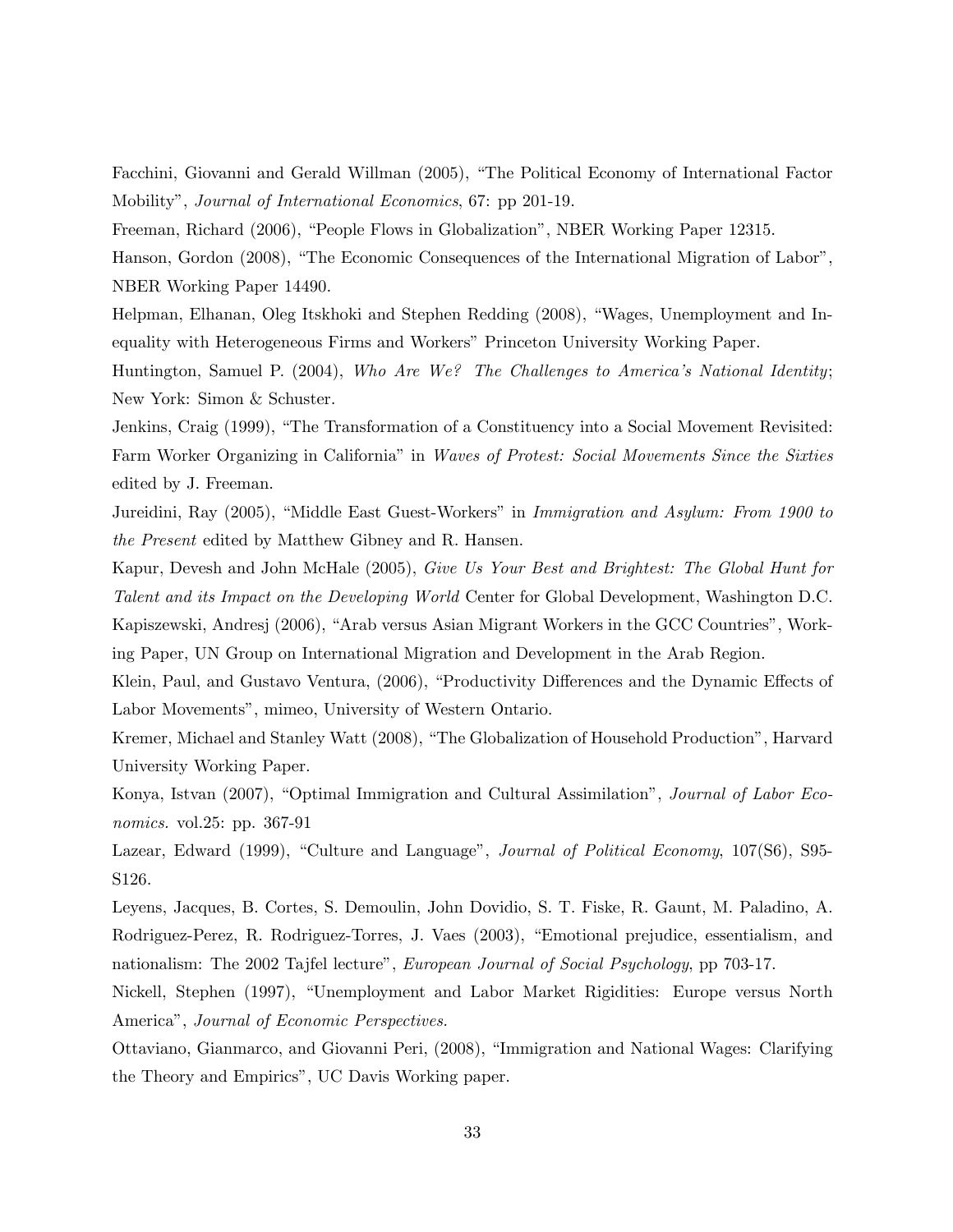Pritchett, Lant (2006), Let their People Come: Breaking the Gridlock on Labor Mobility, Center for Global Development, Washington D.C.

Razin, Assaf, E. Sadka and P. Swagel (2002), "Tax Burden and Migration: A Political Economy Theory and Evidence", Journal of Public Economics, 85(2), pp 167-190

Rodriguez, Cristina (2007), "Guest Workers and Integration: Toward a Theory of what Immigrants and American Owe One Another", University of Chicago Legal Forum.

Rodrik, Dani (2002). "Final remarks". In T. Boeri, G. Hanson, and B. McCormick (eds.), Immigration Policy and the Welfare System. New York: Oxford University Press.

Ruhs, Martin (2002), "Temporary Foreign Worker Programmes: Policies, Adverse Consequences and the Need to Make Them Workî, UCSD Working Paper.

Tajfel, Henri (1982), Social Identity and Intergroup Relations, CUP, Cambridge.

Walmsley, Terrie L. and L. Alan Winters, (2005), "Relaxing the Restrictions on the Temporary Movement of Natural Persons: A Simulation Analysis", Journal of Economic Integration, 20(4):688-726.

Wells, Miriam (1996), Strawberry Fields: Politics, Class and Work in California Agriculture, Cornell University Press.

Waters, Mary and Tomas Jiminez (2005), "Assessing Immigrant Assimilation", Annual Review of Sociology, vol. 31:105, pp. 105-25.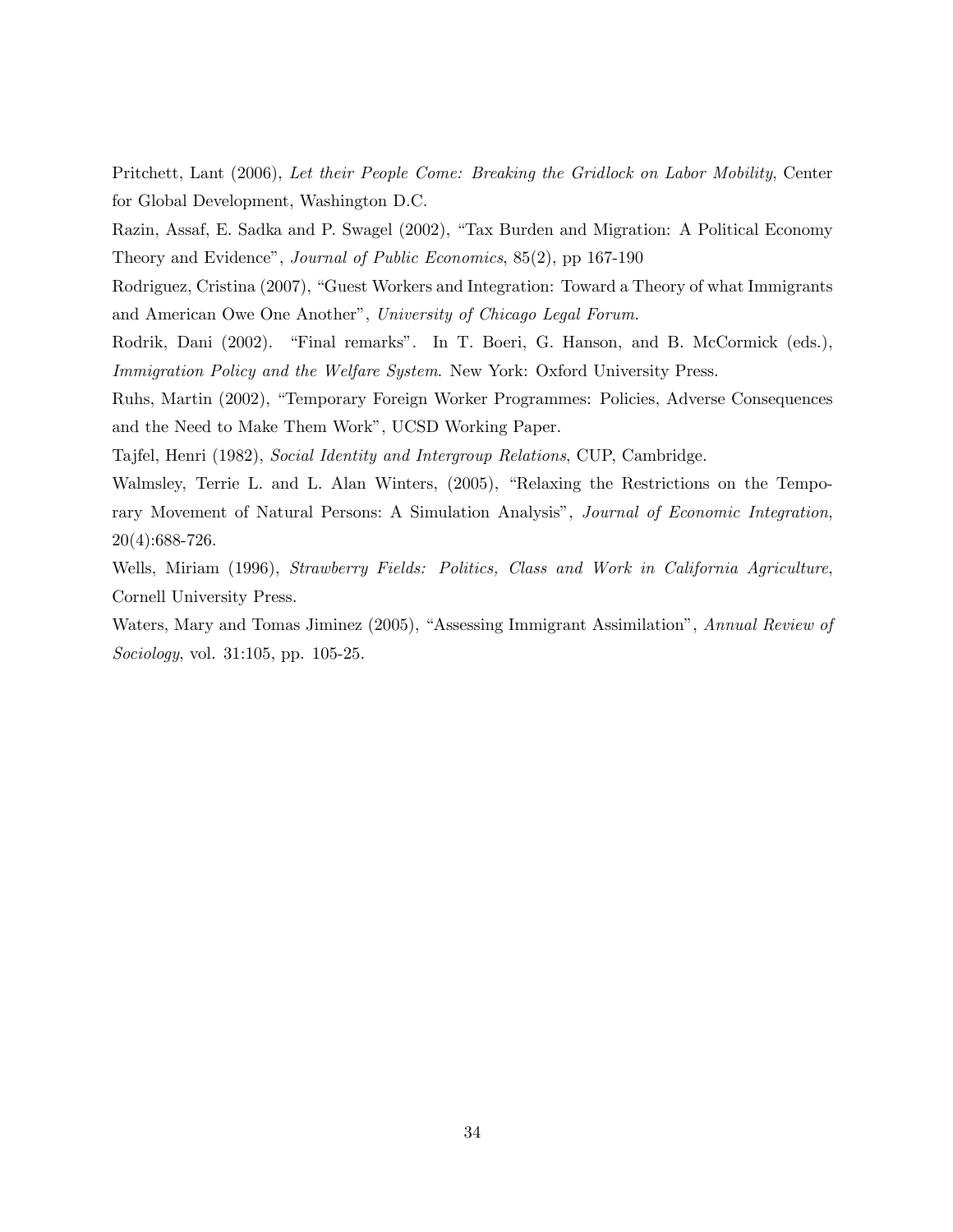# Appendix A

#### Proofs:

PROOF OF LEMMA 1:

It is useful to rewrite the problem in terms of the total number of permanent residents in the country at any point in time. Denoting this by  $z(i)$  for period i, the problem becomes:

$$
\max_{n_T(i),z(i)} (y - w_0 - c_0)(n_T(0) + \delta n_T(1) + \dots) + [(1 - \delta)(y - w_0 - c_0) + \delta \beta y(s + \gamma)](z(0) + \delta z(1) + \dots) - \delta \lambda c(\frac{z(0)}{1 + a}) - \delta^2 \lambda c(\frac{z(1)}{1 + a}) - \dots
$$

subject to the government's incentive constraint for all  $i$ .

$$
\theta \beta y(s+\gamma) n_T(i) + \beta y(s+\gamma) n_T(i) - \lambda c \left(\frac{n_T(i) + z(i)}{1+a}\right)]
$$
  

$$
\leq \theta R + (y - w_0 - c_0) n_T(i) - \lambda c \left(\frac{z(i)}{1+a}\right)]
$$

Thus each combination of  $n_T(i)$  and  $z(i)$  satisfy the **same** incentive constraint, and the contribution to overall welfare is given by  $(y - w_0 - c_0)n_T(i) + [(1 - \delta)(y - w_0 - c_0) + \delta\beta y(s +$  $[\gamma]]z(i) - \delta\lambda c(\frac{z(i)}{1+a})$  $\frac{z(i)}{1+a}$ , discounted appropriately. Hence it implies that  $n^*_T(0) = n^*_T(1) = n^*_T(2)$ .... and  $z^*(0) = z^*(1) = z^*(2) \dots$  because if  $n^*_{T}(i) \neq n^*_{T}(i')$  and/or  $z^*(i) \neq z^*(i')$ , one would replace the combination  $(n_T^*(i), z^*(i))$  or  $(n_T^*(i'), z^*(i'))$  by the other depending on for whichever the value  $(y - w_0 - c_0)n_T^* + [(1 - \delta)(y - w_0 - c_0) + \delta\beta y(s + \gamma)]z^* - \delta\lambda c(\frac{z^*}{1+a})$  is higher (as both satisfy the same incentive constraint).

This implies that the number of temporary migrants imported every period is the same, and  $z(0) = z(1) = z(2) = \dots$  i.e. all the permanent migrants are imported in the first period itself.

PROOF OF COROLLARY 2:

Let us rewrite the incentive-constraint when it binds:

$$
(1+\theta)\beta y(s+\gamma)n_T-(y-w_0-c_0)n_T-\lambda[c(\frac{n_T+n_P}{1+a})-c(\frac{n_P}{1+a})]=\theta R
$$

i.e. for a given level  $n_P$ , it gives a maximum supportable level of  $n_T$  as a function of  $n_P$ . Let us call this function as  $n_T(n_p)$ . The left-hand side of the above equation is similar to that in figure 1 i.e. it is inverse U-shaped in  $n_t$  and its intersection with the R line gives  $n_T (n_P)$ . Given that  $c(.)$  is convex, an increase in  $n_P$  lowers the left-hand side of the above equation and thus increases  $n_T(n_P)$  i.e.  $\frac{dn_T}{dn_P} > 0$ .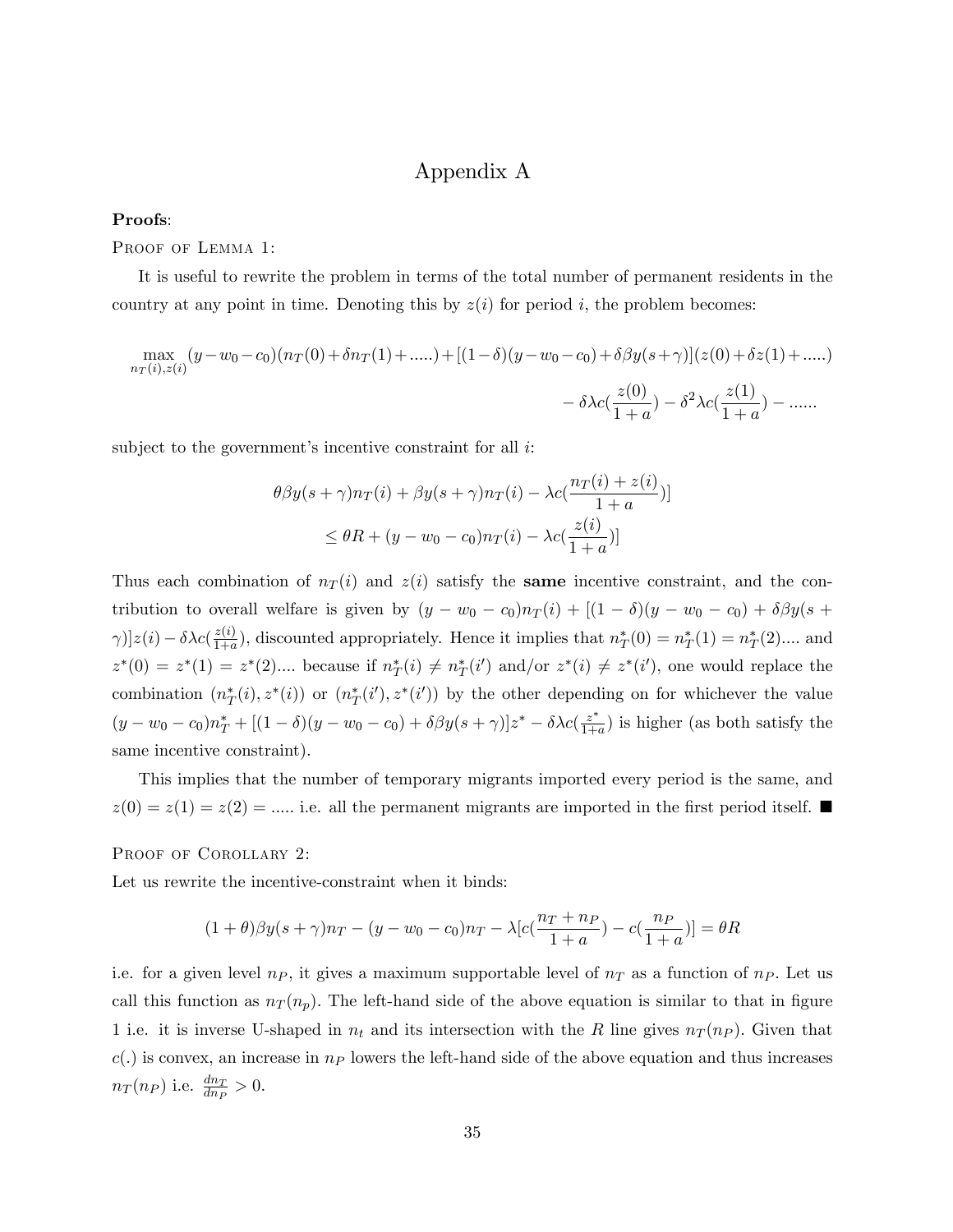Now, one can use  $n_T (n_P)$  to rewrite the objective function in terms of only the number of permanent migrants as:

$$
\max_{n_P} \frac{1}{1-\delta}(y-w_0-c_0)n_T(n_P) + (y-w_0-c_0)n_P + \frac{\delta}{1-\delta}[\beta y(s+\gamma)n_P - \lambda c(\frac{n_P}{1+a})]
$$

with the attendant first-order condition:

$$
\frac{1}{1-\delta}(y-w_0-c_0)n'_T(np) + (y-w_0-c_0) + \frac{\delta}{1-\delta}[\beta y(s+\gamma) - \frac{\lambda}{1+a}c'(\frac{np}{1+a})] = 0 \tag{18}
$$

Analysis of this equation shows how the level of permanent migration,  $n<sub>P</sub>$ , is affected by the various parameters.

The various parameters can affect this equation either directly or though their effect on  $n'_T(n_P)$ . One can derive the expression for  $n'_T(n_P)$  as:

$$
\frac{dn_T}{dn_P} = \frac{\frac{\lambda}{1+a} \{c'(\frac{nr+np}{1+a}) - c'(\frac{np}{1+a})\}}{(1+\theta)\beta y(s+\gamma) - (y-w_0-c_0) - \frac{\lambda}{1+a}c'(\frac{nr+np}{1+a})}
$$

Hence  $n'_T(n_P)$  decreases as  $\theta, \beta, s, \gamma, w_0$  or  $c_0$  increases or as  $\lambda$  decreases.

Returning to (18), an increase in  $\theta$  lowers the left-hand side only through its effect on  $n'_T(n_P)$ . Thus  $n_P^*$  falls as  $\theta$  increases. A rise in  $w_0$  or  $c_0$  lowers the left-hand side both directly as well as their effect on  $n'_T(n_P)$ ; hence  $n_P^*$  falls as  $w_0$  or  $c_0$  increases. An increase in the cultural cost parameter  $\lambda$  or a decrease in the intertemporal productivity parameters  $s, \gamma$  have two countervailing effects: they lower the left-hand side via their direct negative effect on the marginal cultural cost and marginal productivity, but at the same time raise the left-hand side through their positive effect on  $n_T (n_P)$ . Thus their overall impact on the level of permanent migration is ambiguous.

# Appendix B

#### Derivation of bounds for Proposition 1:

Consider the general problem where the import of both temporary and permanent migrants is possible. In this case, as in the proof of Corollary 2 above, the objective function can be written in terms of only the number of permanent migrants as:

$$
\max_{np} \frac{1}{1-\delta}(y-w_0-c_0)n_T(np) + (y-w_0-c_0)n_P + \frac{\delta}{1-\delta}[\beta y(s+\gamma)n_P - \lambda c(\frac{np}{1+a})]
$$

Differentiating it with respect to  $n<sub>P</sub>$  one gets:

$$
\frac{1}{1-\delta}(y-w_0-c_0)n'_T(np) + (y-w_0-c_0) + \frac{\delta}{1-\delta}[\beta y(s+\gamma) - \frac{\lambda}{1+a}c'(\frac{np}{1+a})]
$$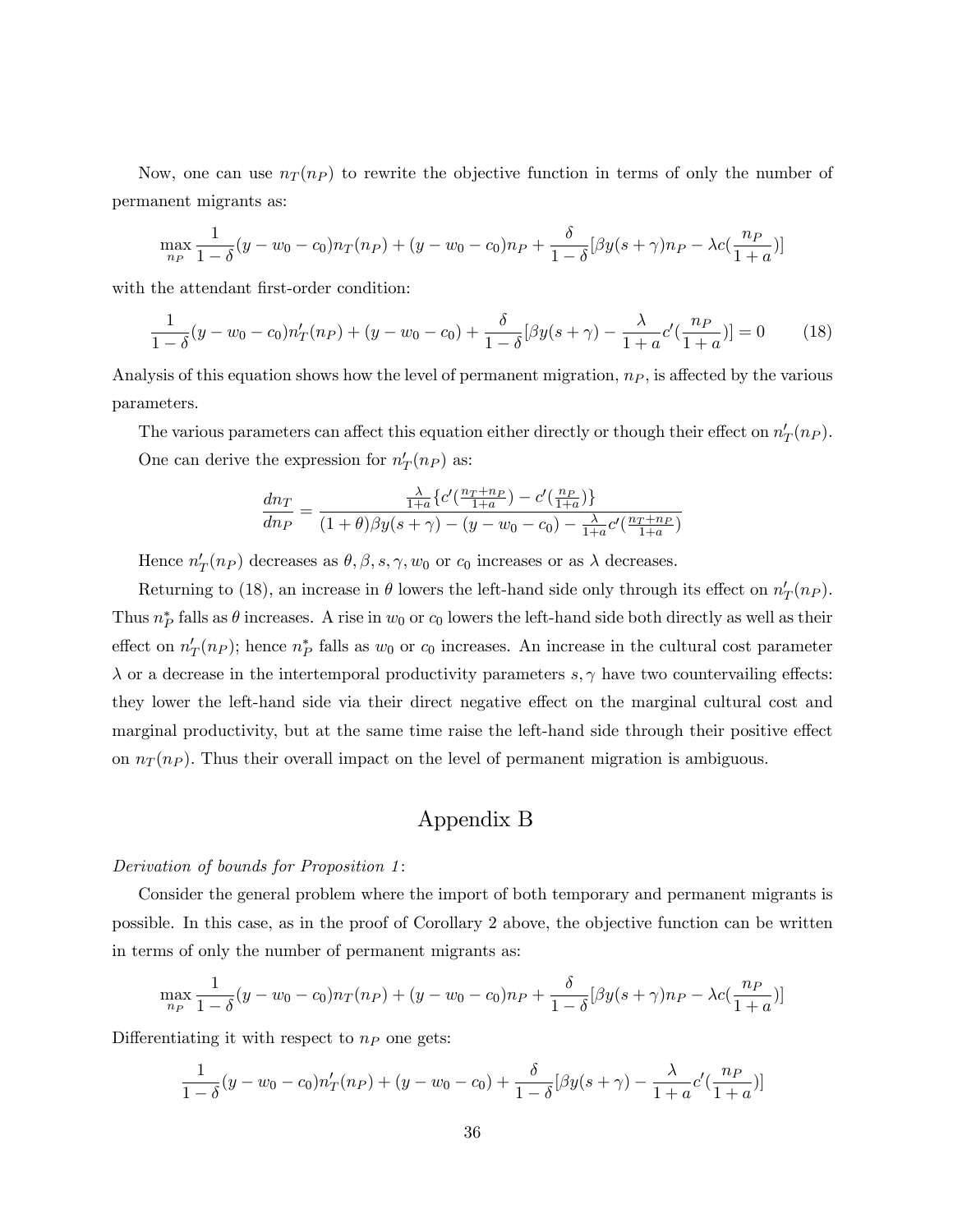

Figure 2: Bounds on  $\lambda$  for Proposition 1

Thus the optimal policy will involve no permanent migrants if this expression is negative at the point  $n_P = 0$  i.e. if (replacing  $n'_T(0)$  by the expression for  $\frac{dn_T}{dn_P}$  above):

$$
(y - w_0 - c_0)(1 - \delta) + \delta[\beta y(s + \gamma) - \frac{\lambda}{1 + a}c'(\frac{0}{1 + a})]
$$
  
+ 
$$
\frac{(y - w_0 - c_0)\frac{\lambda}{1 + a}\{c'(\frac{n_T}{1 + a}) - c'(0)\}}{(1 + \theta)\beta y(s + \gamma) - (y - w_0 - c_0) - \frac{\lambda}{1 + a}c'(\frac{n_T}{1 + a})} < 0
$$
 (B.1)

The last term on the left-hand side of the above expression is increasing in  $\lambda$ , while the middle term is decreasing in  $\lambda$ . Thus to see how the left-hand side behaves due to changes in  $\lambda$ , we differentiate it with respect to  $\lambda$  to get:

$$
-\frac{\delta}{1+a}c'(\frac{0}{1+a})+\frac{(y-w_0-c_0)\frac{\lambda}{1+a}\{c'(\frac{nr}{1+a})-c'(0)\}[(1+\theta)\beta y(s+\gamma)-(y-w_0-c_0)]}{[(1+\theta)\beta y(s+\gamma)-(y-w_0-c_0)-\frac{\lambda}{1+a}c'(\frac{nr}{1+a})]^2}
$$

This is negative for low values of  $\lambda$  and positive for high values of  $\lambda$ , implying that the left-hand side of (B.1) is U-shaped in  $\lambda$  as in figure 2 below.  $\underline{\lambda}$  and  $\overline{\lambda}$  are then given by the two points at which this expression crosses the X-axis: